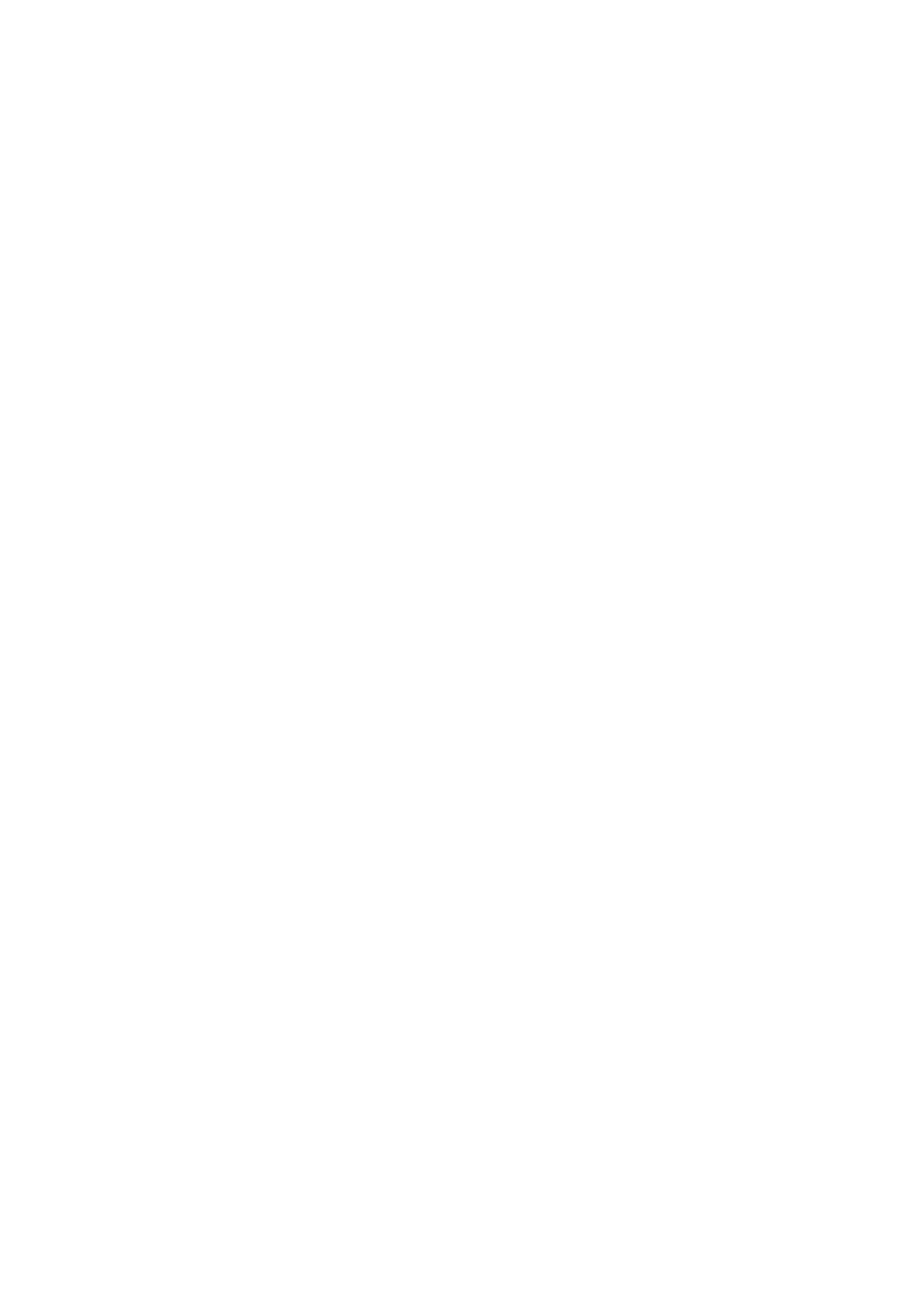Copyright © International Labour Organization 2005

Publications of the International Labour Office enjoy copyright under Protocol 2 of the Universal Copyright Convention. Nevertheless, short excerpts from them may be reproduced without authorization, on condition that the source is indicated. For rights of reproduction or translation, application should be made to the Publications Bureau (Rights and Permissions), International Labour Office, CH-1211 Geneva 22, Switzerland. The International Labour Office welcomes such applications.

Libraries, institutions and other users registered in the United Kingdom with the Copyright Licensing Agency, 90 Tottenham Court Road, London W1T 4LP [Fax: (+44) (0)20 7631 5500; email: cla@cla.co.uk], in the United States with the Copyright Clearance Center, 222 Rosewood Drive, Danvers, MA 01923 [Fax: (+1) (978) 750 4470; email: info@copyright.com] or in other countries with associated Reproduction Rights Organizations, may make photocopies in accordance with the licences issued to them for this purpose.

ISBN: 92-2-117275-9

*First published 2005*

ILO publications can be obtained through major booksellers or ILO local offices in many countries, or direct from ILO Publications, International Labour Office, CH-1211 Geneva 22, Switzerland. Catalogues or lists of new publications are available free of charge from the above address, or by email: pubvente@ilo.org Visit our web site: www.ilo.org/publns

The designations employed in ILO publications, which are in conformity with United Nations practice, and the presentation of material therein do not imply the expression of any opinion whatsoever on the part of the International Labour Office concerning the legal status of any country, area or territory or of its authorities, or concerning the delimitation of its frontiers.

The responsibility for opinions expressed in signed articles, studies and other contributions rests solely with their authors, and publication does not constitute an endorsement by the International Labour Office of the opinions expressed in them.

Reference to names of firms and commercial products and processes does not imply their endorsement by the International Labour Office, and any failure to mention a particular firm, commercial product or process is not a sign of disapproval.

Printed by the International Labour Office, Geneva, Switzerland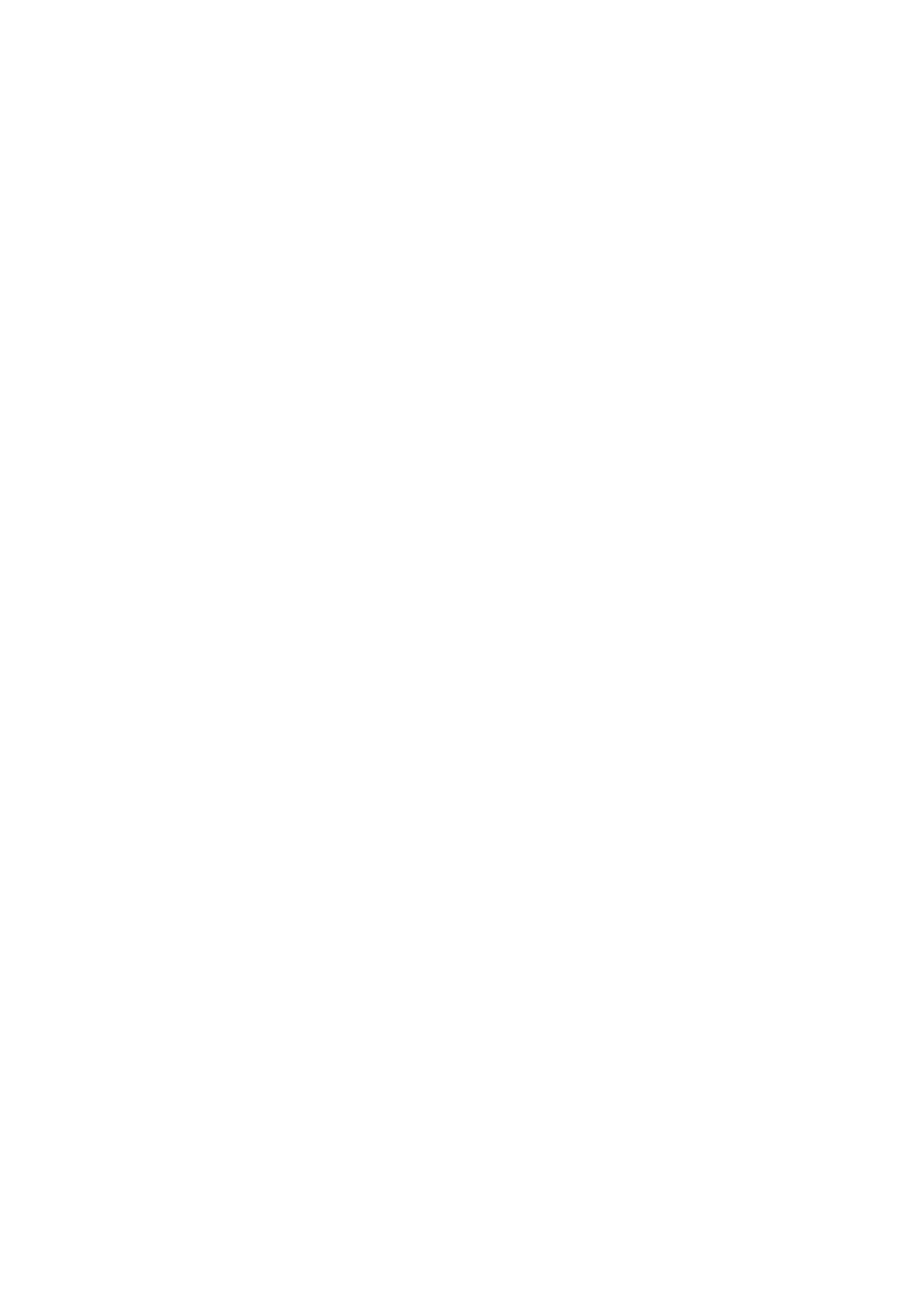## **Foreword**

The development of national qualifications frameworks (NQFs) is a major theme in international debates on education and training policies and strategies. The ILO's new Recommendation No. 195 on human resources development: education, training and lifelong learning, adopted in June 2004, recommended the adoption of an NQF as a means of promoting the development, implementation and financing of a transparent mechanism for the assessment, certification and recognition of skills.

We have witnessed growing international interest in NQFs, in particular since the mid-1990s. While the degree and specific form of such frameworks vary, the NQFs adopted by Australia, New Zealand, South Africa and the United Kingdom have been influential in informing other interested countries in developing their own frameworks. However, despite the heightened interest, the full implication of developing such a framework for a country, including technical, institutional and financial preconditions, capacity and commitment, are not always well understood. The development and implementation of an NQF is a demanding task and requires long-term commitment and investment, in particular for countries with limited technical and financial capacity. In many cases, adopting an NQF would mean that these countries would need to make a major strategic decision on the use of their scarce training resources.

While the potential benefits of an NQF are asserted in other studies, few studies focus and examine the potential problems. The present report takes on this task and provides a critical analysis of the process of developing an NQF. It stresses the importance of being aware of the potential problems, as well as potential benefits. It is hoped that the findings of this report will assist interested policy-makers, and those countries which are in the midst of developing frameworks, to make balanced and informed decisions on how to approach NQF development.

Finally, I would like to express my sincere thanks to Professor Michael Young, Institute of Education, University of London, for undertaking this challenging task and providing a stimulating report.

> Jane Stewart, Director, Skills and Employability Department.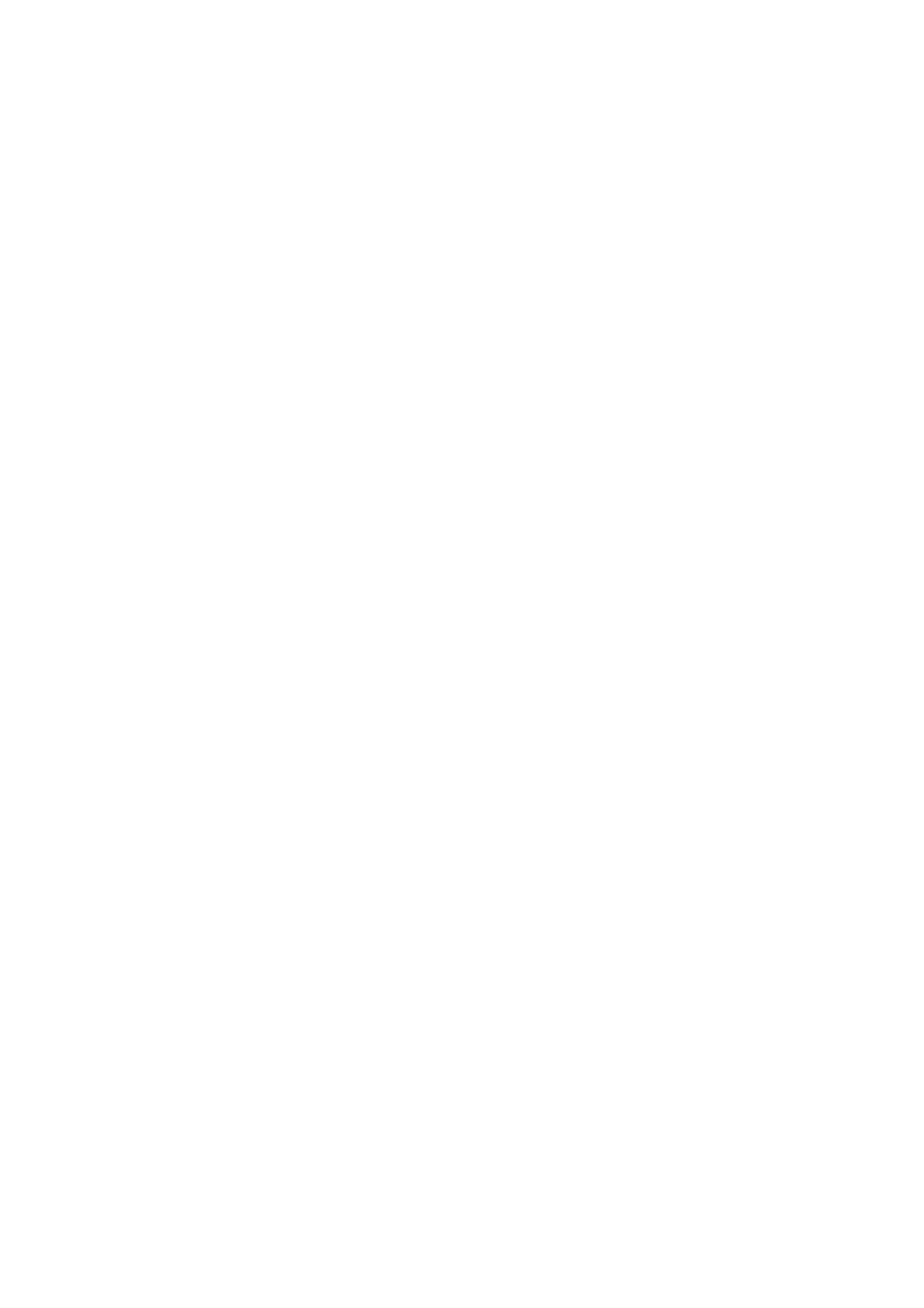## *Contents*

| iii          |
|--------------|
| vii          |
| $\mathbf{1}$ |
| 5            |
| 8            |
| 12           |
| 15           |
| 17           |
| 19           |
| 24           |
| 30           |
| 32           |
| 33           |
| 37           |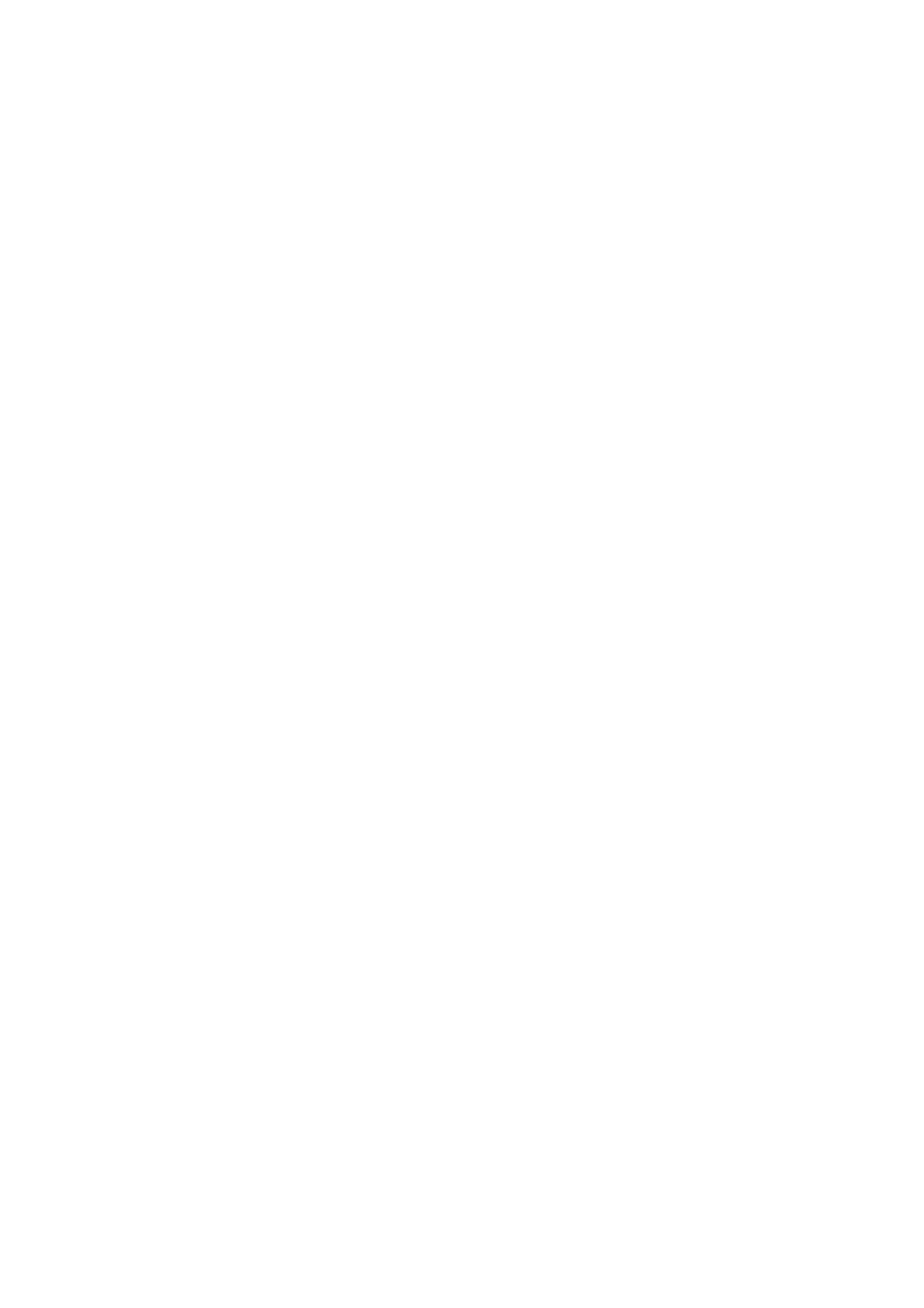# **Acknowledgements**

I am grateful for the perceptive comments, queries and criticisms of the first draft of this report that I received from Akiko Sakamoto and her colleagues in the International Labour Office. I am also grateful to Dr. Judith Harris for her comments on an earlier draft.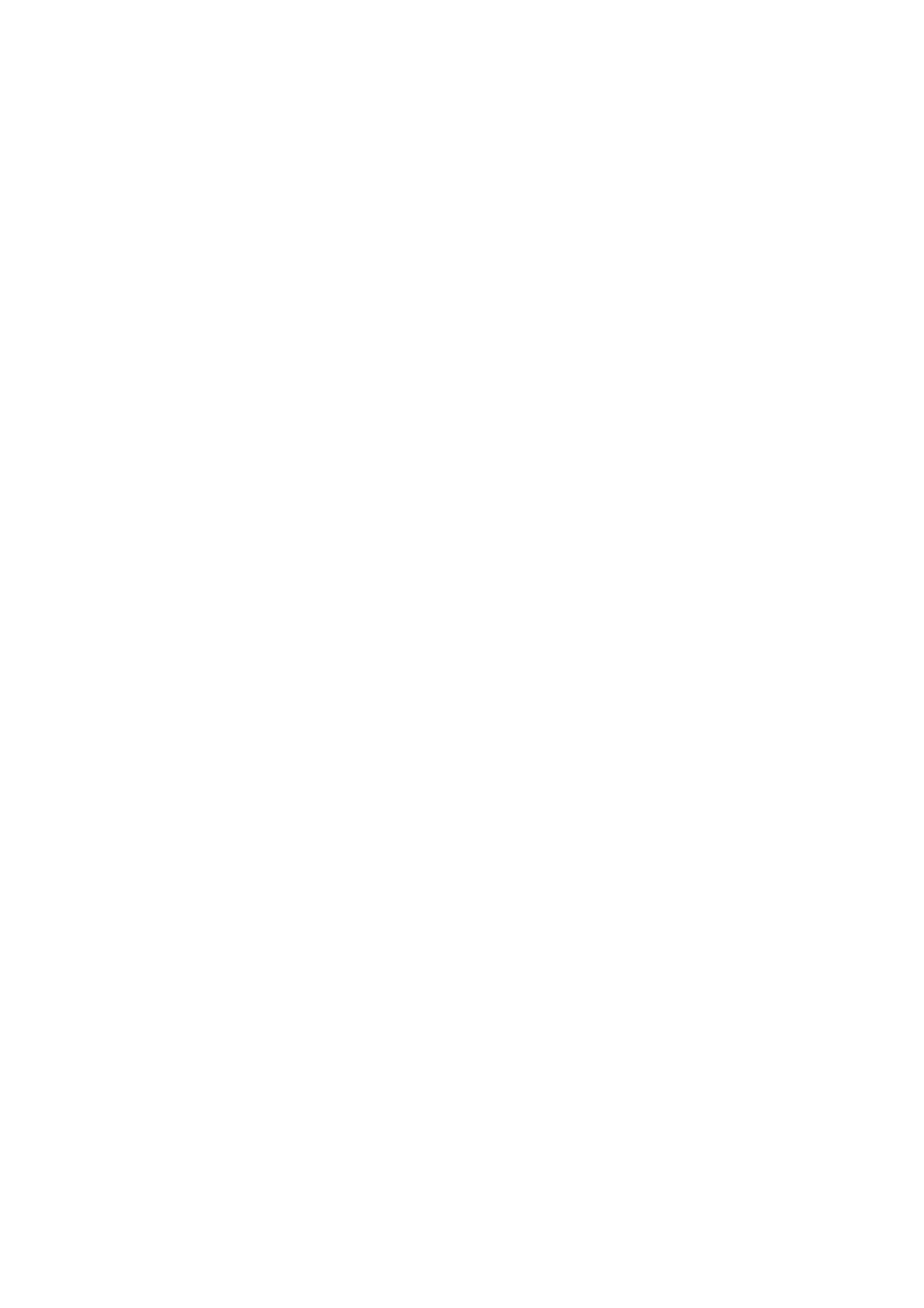## **Introduction and overview**

A growing number of countries, at very different stages of economic development and with very different cultural and political histories, either have introduced, or are in the process of introducing, some form of national qualifications framework (NQF). The policy documents that describe these developments point to considerable agreement on both the form that these national frameworks are taking and the policy goals that it is hoped they will achieve. There is also evidence of considerable "borrowing" of structures and design principles that were originally formulated in industrial countries such as England, Scotland and New Zealand, where the early NQF developments were introduced in the 1980s.

The growing international support for establishing NQFs reflects both the mediating role and support of international agencies such as the OECD, the World Bank and the ILO, and the funding priorities of donors and the growing interest on the part of regional organizations such as the EU in promoting links, interchangeability and portability between national systems of qualifications.

On the other hand the broadening support for NQFs across the world is based on relatively little evidence from the experience of countries that have already introduced NQFs that they can achieve the goals claimed from them. Furthermore, the new proposals appear to take little account of the considerable difficulties faced by countries that have already attempted to implement NQFs. This suggests that NQFs may be being introduced less for their proven educational benefits and more for broader political reasons. Examples of such reasons are: (a) the scope they are seen to offer governments for making their national systems more accountable  $-$  England is a good example (Young, 2002; Raggatt and Williams, 1999); (b) the importance for the governments of countries in transition of demonstrating that they have made a "break with the past;  $\frac{1}{1}$  and (c) the hope that what appears to be a reform that is relatively straightforward (in the sense that establishing an NQF does not in itself require major institutional changes), and does not challenge local interests, might have economic and political benefits. The reality of implementation, in relation to each of these reasons, as this report will show, is rather different.<sup>2</sup>

In commenting on the feasibility of introducing NQFs in developing countries, this report discusses the extent to which the form that NQFs take has varied between countries. It also considers the implications of the fact that there are significant and economically successful countries in Europe, Asia and North America where there are no moves to introduce an NQF. Both these types of international variation provide the basis for exploring alternatives  $-$  the former in terms of different types of NQF, and the latter in suggesting different ways of organising qualifications as part of a national education and training system.

The primary concerns of this report are the feasibility of introducing an NQF and the problems that may arise in the process of implementation. It may appear that the report places greater emphasis on the problems rather than on the benefits of NQFs. In relation to this point a number of observations are worth making. First, the report endorses the widely accepted public goals of NQFs that are associated with promoting social justice, improving

<sup>&</sup>lt;sup>1</sup> Post-apartheid South Africa is an obvious example but the point may also apply to countries in Eastern Europe.

 $2 \text{ In the UK, for example, a national framework for vocalional qualifications was established in the$ late 1980s and nearly a thousand qualifications were registered. However, this did not mean that the majority of these qualifications were ever used.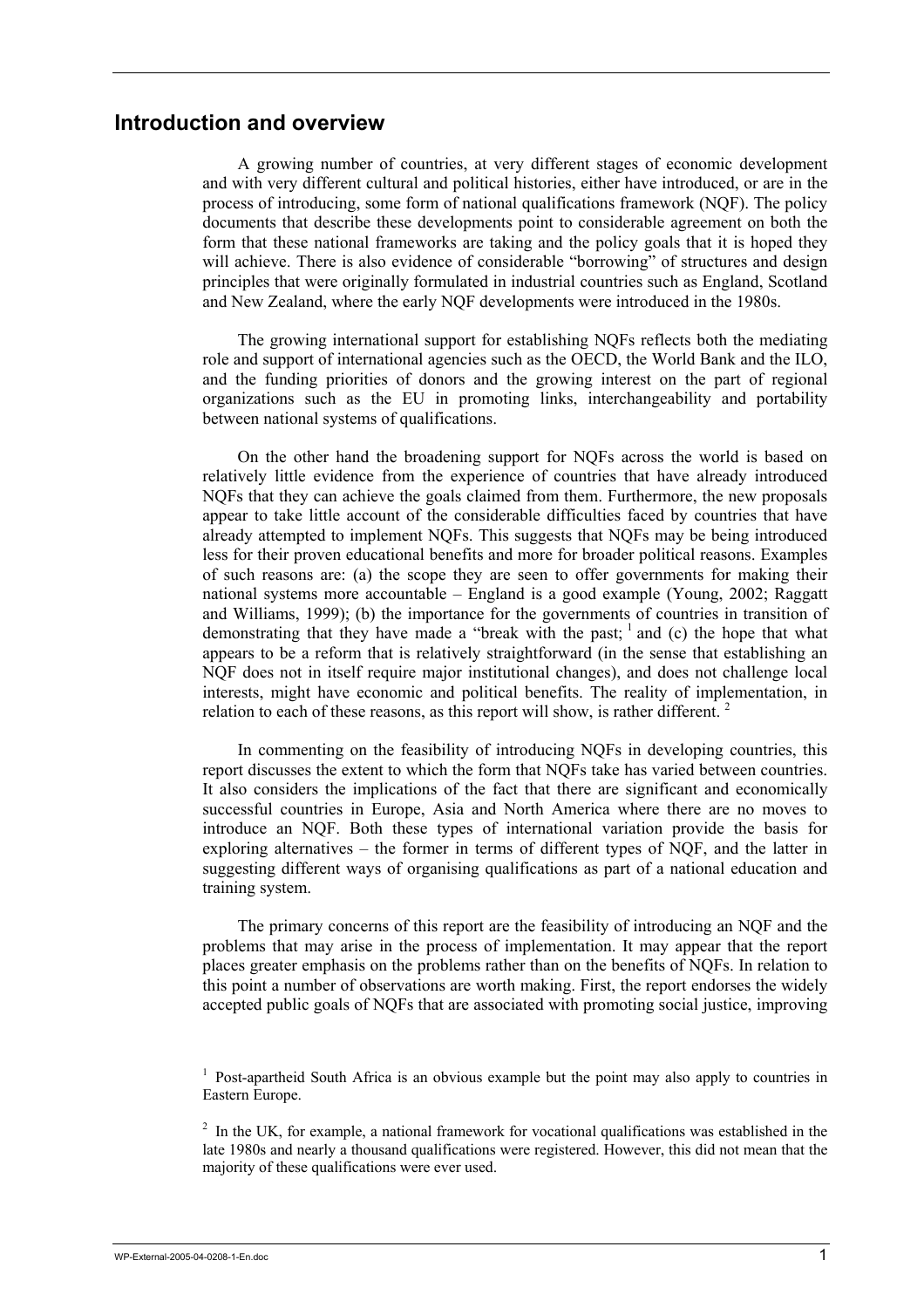access to education and training and raising standards. Secondly, the introduction of NQFs has faced real difficulties, in all countries, that cannot be wished away or put down simply to prejudice, vested interests or unthinking opposition to change. It is no help to countries that are considering whether to introduce what will undoubtedly be a far-reaching reform, if they are not made aware of the difficulties other countries have experienced. Thirdly, the potential benefits of NQFs are already widely publicized in many government and other proposals. In an earlier paper (Young, 2002), I have adopted the distinction between *intrinsic* and *institutional* logics<sup>3</sup> to discuss the tension between the benefits of an NQF and the implementation problems that such an innovation has to face. It is my contention that up to now, governments considering the introduction of an NQF have neglected the institutional context within which the implementation of NQFs is designed to take place.

In order to tackle the question of feasibility, a broad perspective is needed on the kind of intervention that a NQF is likely to involve. Such a perspective needs to include the role of the State and the type of State in a particular country,  $4 \text{ the form and strength of sectoral}$ employer organizations and the extent to which it is qualifications (or outcomes) rather than institutions that are given priority in driving educational reform. Furthermore, the spread of NQFs cannot be seen separately from the increasingly central role that many national governments are giving to qualifications themselves as measures of educational productivity.

This report is divided into ten sections. *Section 1* considers NQFs as an example of a political intervention. It therefore locates their origins in the increasingly global political and economic context as it has developed since the  $1980s$ .<sup>5</sup> This perspective is important for a number of reasons. Firstly, the political and economic circumstances facing all countries (and especially developing countries) are now very different from the 1980s when the first NQFs were established. Secondly, the developing countries which are now introducing NQFs face a very different set of circumstances to those faced by England, Scotland and New Zealand when the first proposals for NQFs were launched. Thirdly, a major factor that accounts for differences in national approaches is what is sometimes referred to as path dependence (Unwin et al., 2004). Briefly, the idea of path dependence stresses the extent to which the policies of any country are inevitably shaped by their history.<sup>6</sup>

*Section 2* poses the question "What is a National Qualifications Framework?" <sup>7</sup> It considers how NQFs differ from how qualifications have traditionally been organized and

<sup>&</sup>lt;sup>3</sup> This distinction was originally suggested by David Raffe (Raffe, 1992) of the University of Edinburgh in an analysis of the introduction of modular vocational programmes in Scotland.

<sup>&</sup>lt;sup>4</sup> A useful distinction can be made between countries which place an emphasis on the regulatory role of the State (for example, the UK) and those countries such as Japan, the Republic of Korea and Singapore which see the State having a more developmental and interventionist role.

 $5$  The evidence and experience that I draw on comes largely, but not entirely, from the UK which is a far from typical case. Even in Europe – some have called it "a laboratory for neo-liberalism". The chapter that I wrote on international UK perspective provides a useful contrast.

<sup>&</sup>lt;sup>6</sup> For example, UK educational policies have been shaped by a voluntarism in relation to state intervention that can be traced back to the nineteenth century and is very different from the tradition established in continental European countries.

 $<sup>7</sup>$  This report is primarily concerned with NQFs for vocational qualifications, although the term is</sup> increasingly used for frameworks that are designed to include general (or academic) qualifications as well (see Section 3).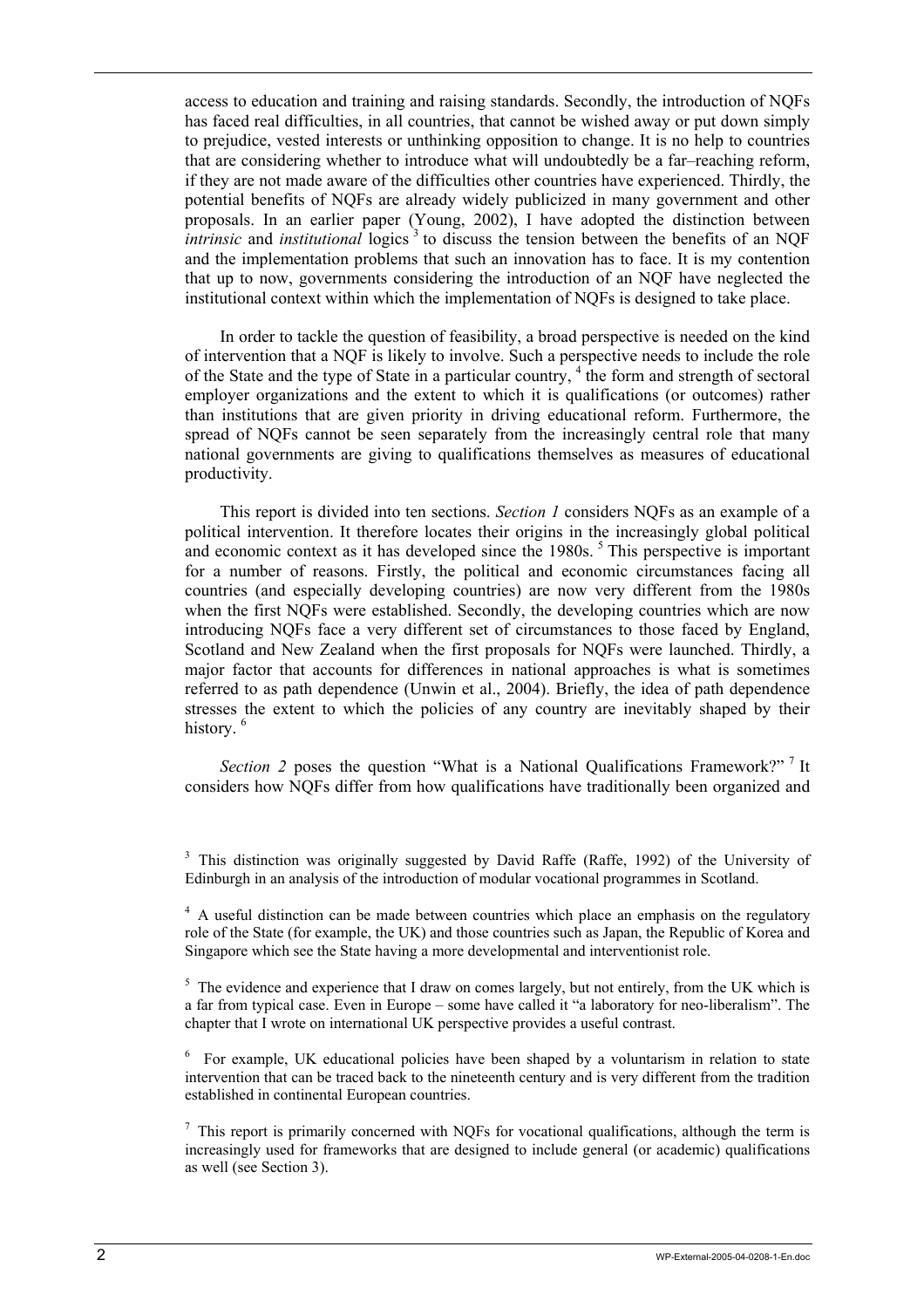develops a model of the key elements of a National Framework which provides a benchmark for making international comparisons.

*Section 3* draws on the comparative literature on NQFs to emphasize how NQFs have taken on different characteristics in the different countries which have introduced them; it stresses how important it is to recognize that, despite strong cross national similarities, there is no one model for an NQF which any country wanting to introduce a national framework must adopt. This section explores the main axes of differentiation on which NQFs vary.

Section 4 builds on Section 2 and examines the main assumptions on which NQFs are based. The discussion is organized around the idea that NQFs are based on a tension between two sets of principles. These tensions are between:

the principles of similarity and difference;

**and** 

the principles of giving priority to outcomes and inputs.

The section examines some of the possible implications of the different ways that these two tensions impact on the implementation of an NQF and how they might be resolved.

*Section 5* considers some of the problems that have been faced by countries introducing an NQF and how they might be overcome. It discusses the extent to which these problems reflect, on the one hand, the particular stage of implementation that a country has reached or a lack of resources or inadequate support from central government, and on the other hand problems that are inherent in the concept of an NQF and what it seeks to achieve.

*Section 6* is concerned with the issue of implementation and draws on lessons from what the report identifies as "NQF success stories". It extracts from three of these success stories the factors that appear to be involved in successful implementation and considers their wider implications, especially for developing countries. Finally, it considers the broader lessons that can be learned about the requirements for effective implementation.

*Section 7* explores a number of further issues that have arisen and been debated in the process of implementing NQFs and which, if not taken account of, are likely to present barriers to any future implementation. The section considers the issues of: (a) qualification levels; (b) lifelong learning and employability; (c) the role of stakeholders; (d) the use of standards in the design of learning programmes; (e) assessment issues; (f) the question of integration (or unification as it is sometimes referred to) of vocational and academic learning; (g) the accreditation of prior experiential (or informal) learning; (h) the role of professional associations; (i) the professional development of teachers and trainers; and (j) costs.

*Section 8* is concerned with alternatives to an NQF as a way of organizing qualifications and promoting the reform of vocational education. First it draws on Section 3 to consider the possibility of introducing more limited or "partial" types of framework that would make fewer demands on resources and confront fewer barriers, and be able to be implemented over a shorter period of time. Secondly, it refers briefly to those countries that have successful systems of education and training that are not based on NQFs. It draws on a distinction developed in work undertaken for the OECD (see Young, 2002) between outcome-based and institution-based approaches to qualifications and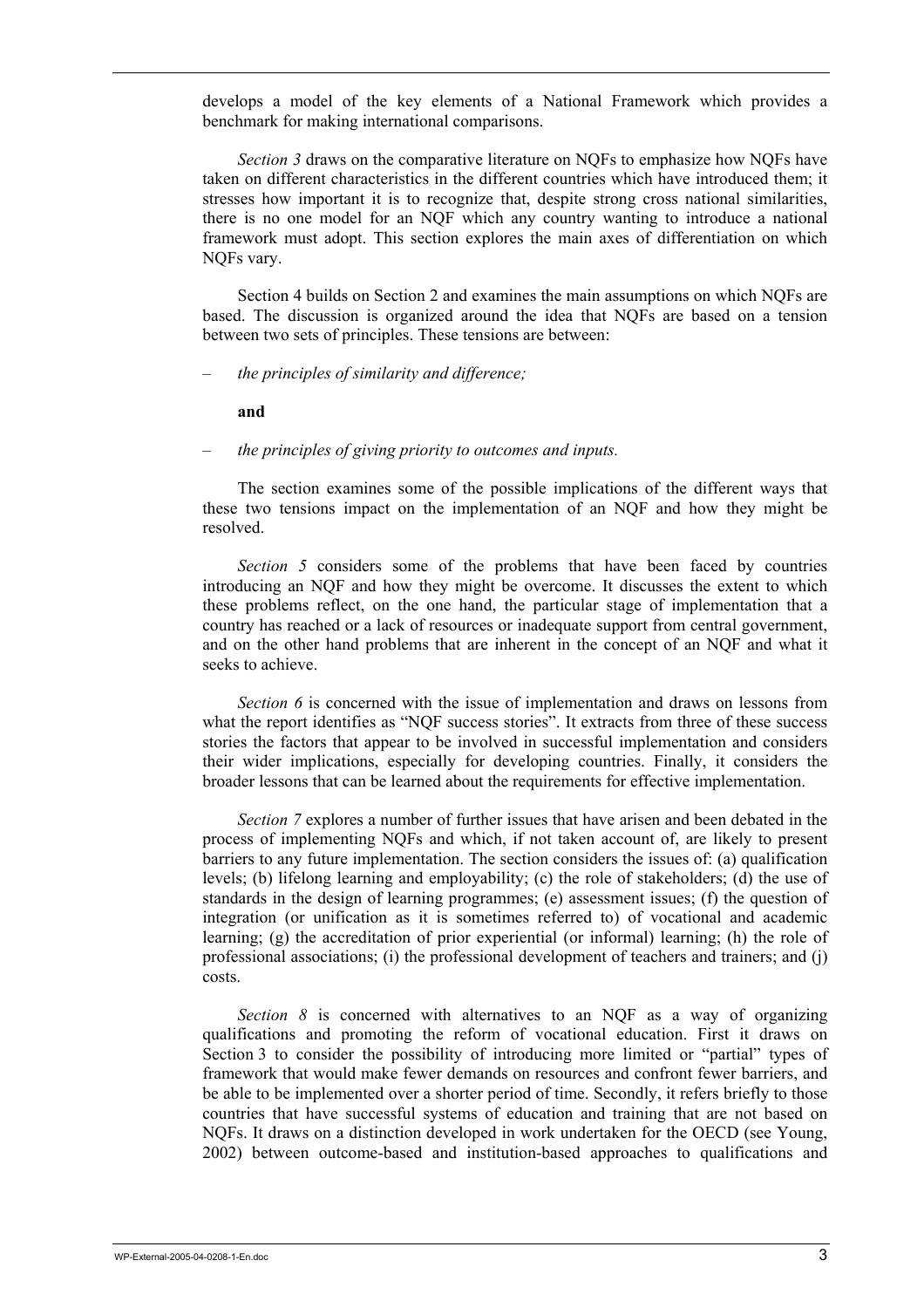explores their strengths and weaknesses as approaches to the reform of qualifications, and more generally of systems of education and training.

*Section 9* draws on the previous sections to consider some of the specific problems that may be faced by developing countries, and suggests some principles on which implementation strategies might be based.

*Section 10* reviews the potential benefits and problems that are likely to arise from introducing an NQF and speculates on future possibilities. It concludes with a discussion of possible options that take account of the issues raised in the report.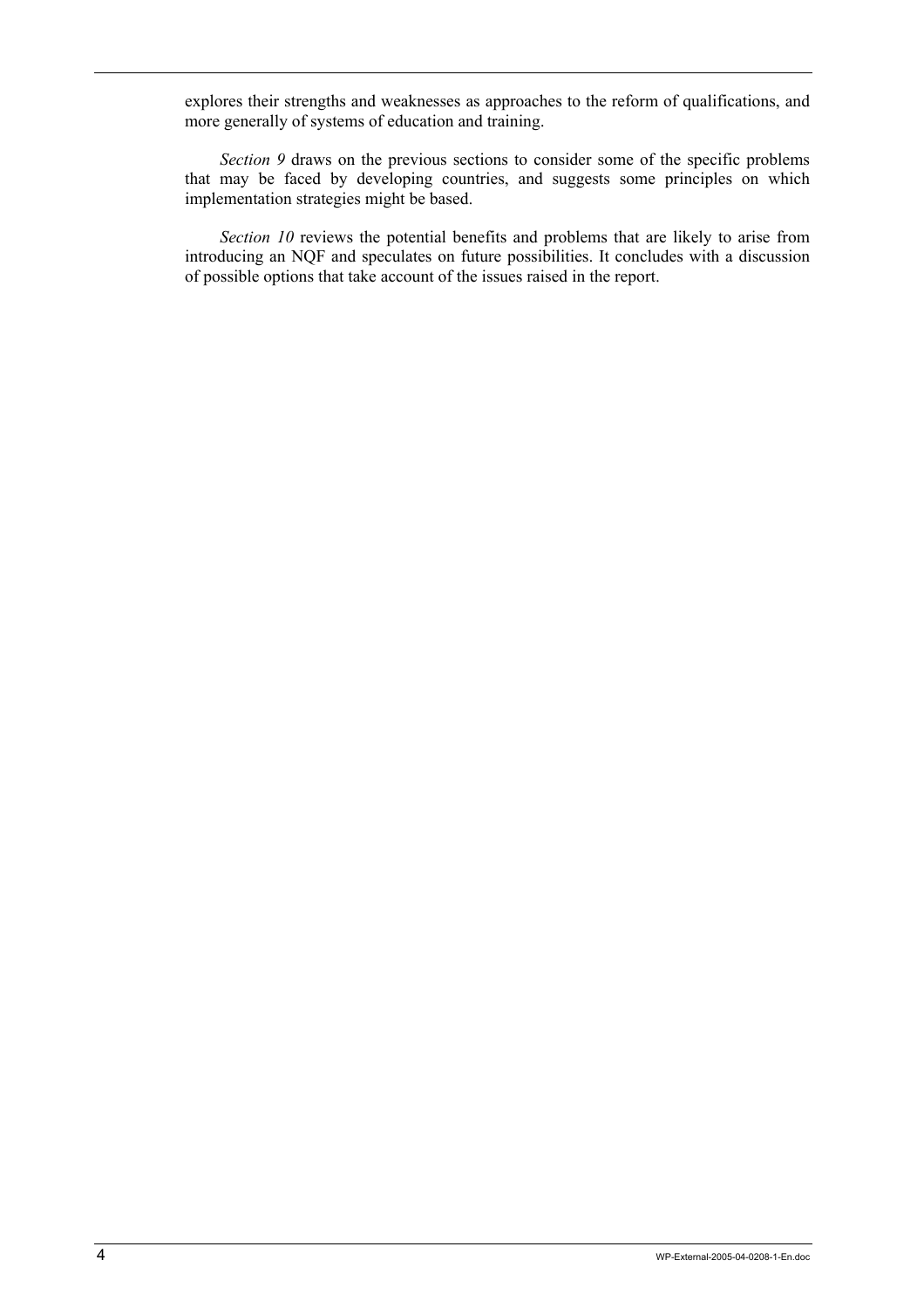## **Section 1 – The political and economic context**

The idea of an NQF has its intellectual roots in the competence approach to vocational education which was broadened by Jessup (1991), and others in England, who developed the idea that all qualifications could (and should) be expressed in terms of outcomes without prescribing any specific learning pathway or programme. However, neither the idea of competence nor that of an NQF were developed primarily to solve the problems of the qualification system. Both are best understood, at least in the cases of the UK and New Zealand, in the context of the emerging neo-liberal economic policies of the 1980s and early 1990s which emphasized the primary role of the private sector in economic development.<sup>1</sup> It was assumed that employers themselves would be in the best position to identify training needs, and therefore to say what kind of vocational qualifications were needed. This emphasis on employer needs was seen as best expressed by allowing them to define qualifications in terms of workplace performance outcomes.<sup>2</sup> At the same time trade unions were largely excluded, being associated by the government of the time with a time-serving approach to work-based learning  $-$  the old craft apprenticeships  $\overline{\phantom{a}}$  and other forms of restrictive practice. Likewise, giving priority to employer definitions of outcomes limited the role of education and training providers (especially colleges) which were seen as offering what their staff could teach rather than what employers in the different industrial sectors needed.

Another important aspect of the political context in which the first framework for vocational qualifications (national vocational qualifications or NVQs) was developed was the need to certify those on youth training schemes for unqualified school leavers, who in a previous period would have gained unskilled manual jobs. It is not surprising that NVQs became associated with low-level qualifications with limited currency on the labour market.

NVQs were based on standards set by employer-led industry lead bodies. However, as Raggatt and Williams (1999) point out, few UK employers were interested in either enabling their employees to gain vocational qualifications, or using these qualifications for recruitment. As a result the lead bodies were far from representative and the NVQ framework became employment-led rather than employer-led, and over-dependent on consultants employed by the lead bodies to develop the occupational standards. The trade unions, though broadly more supportive of NVQs than employers, played only a marginal role in the UK context for reasons already mentioned; the anti-union political climate of the time and the high levels of unemployment gave them very little leverage on policy.

The major political function of the NVQ framework in the UK was, therefore, that it provided a mechanism for transferring the control of vocational education from providers to employers. This was something to which an outcomes-based approach appeared

<sup>2</sup> Or National Occupational Standards, as they became known.

<sup>&</sup>lt;sup>1</sup> In the case of the UK, it is important to distinguish between the nationwide NVQ framework and the outcomes-based national Certificate Framework developed slightly earlier in Scotland (Raffe, 2003). The Scottish innovation in the early 1980s is important not only because it was a precursor to the Scottish Credit and Qualifications Framework developed in the late 1990s, but because it demonstrates that an outcomes-based framework does not preclude the close involvement of providers. The Scottish National Certificate was introduced to rationalize college-based qualifications, not work-based qualifications. It was designed with college providers in mind and became the basis for the more integrated approach to academic as well as vocational qualifications that was developed later. The publication "Guide to Writing Units" (SCOTVEC, 1994) provides an interesting example of how outcomes can be written with providers and not just assessors in mind.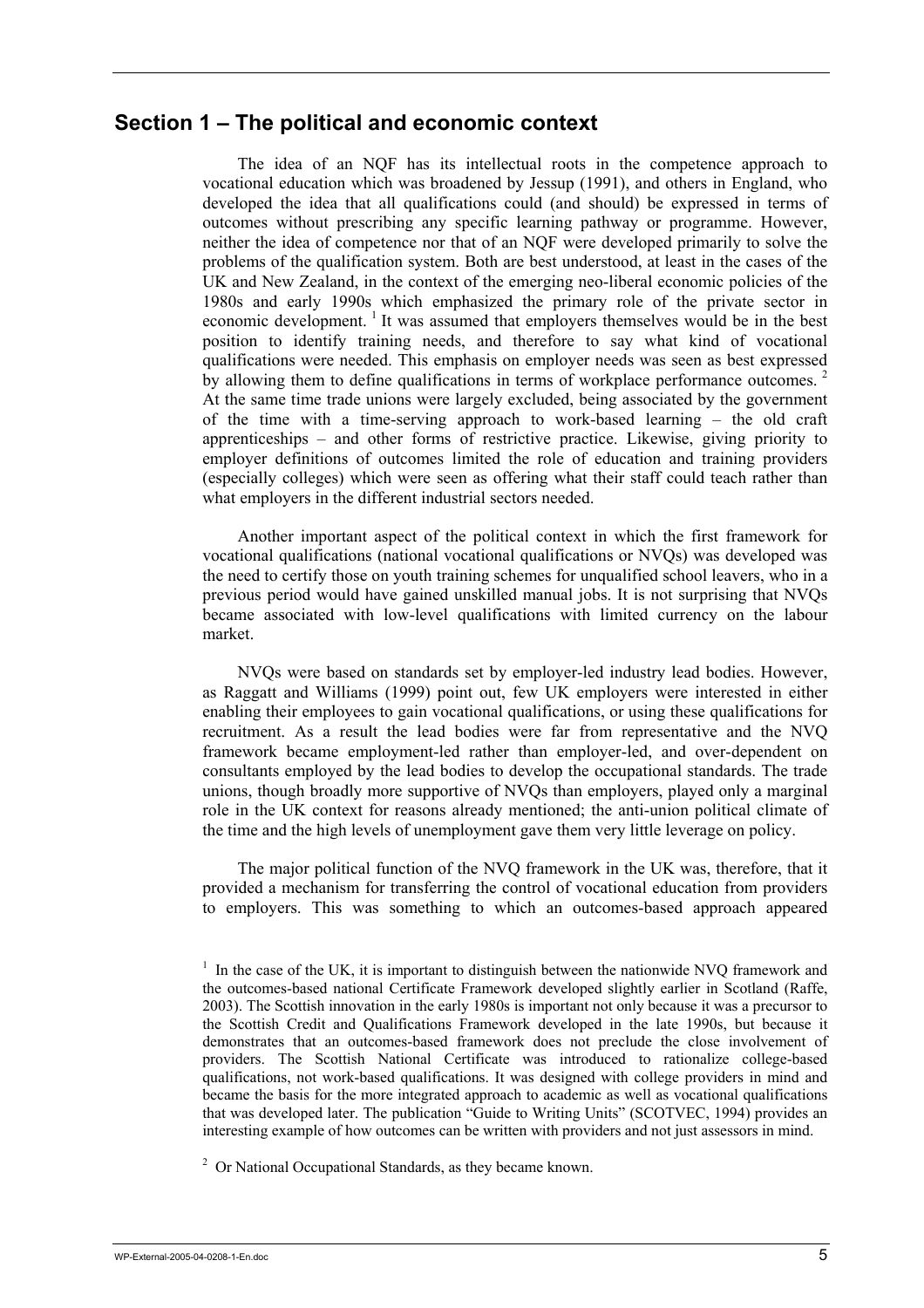peculiarly suited. However, with unenthusiastic employers and governments that were reluctant to legislate, the idea of an overarching NVQ framework made little progress; most of the NVQs achieved were qualifications at levels 1 and 2 that were specifically funded by the government's Youth Training Scheme.

In the mid-1990s the idea of a national framework resurfaced and was linked to the governmentís new interest in lifelong learning. An NQF appeared to offer the possibility of promoting lifelong learning by accrediting all types of learning wherever it took place and whatever the age of the learner. At the same time it appeared to fit in well with the idea that improving qualifications should be the responsibility of individuals not of the government. This link between the idea of an NQF and the promotion of lifelong learning was by no means a specifically UK development; national initiatives were paralleled by a series of influential European Union White Papers.

What might be seen as a third phase of government interest in NOFs dates from about the year 2000 and has taken a number of forms. In the UK an NQF has been seen as a way of encouraging learning among low achievers when they reach 16 and end their schooling. In principle an NQF can link adolescent learning to adult education, both of which have been given a more vocational role with the aim of improving people's employability. This third phase has been associated with the development of credit-based frameworks which, again at least in theory, allow learners to accumulate credits obtained at different times and in different contexts as a way of achieving a full qualification. While there is some evidence that a credit-based approach stimulates motivation to gain qualifications among adult learners, it is far less clear that credit-based qualifications provide a basis for progression, except in the special case when the credit framework is geared specifically to progress into higher education. This point will be returned to in Section 7.

In some developing countries,  $3$  NQFs have taken on a rather different and more overtly political purpose as part of a strategy for achieving redress and overcoming the inequalities of the past.

Access to formal education in South Africa has been, and still is, characterized by sharp racial inequalities. This is a legacy of South Africa's apartheid past when many adult Africans were denied access to higher levels of schooling or to other opportunities for gaining qualifications. An NQF, by providing an accreditation basis for treating informal learning as equivalent to institutional learning or formal education, is seen by some as a way of overcoming these inequalities. There are however, several problems with attempts to extend equality of opportunity through the use of outcomes-based frameworks. The first is that frameworks are essentially supply-side approaches to the problem of lack of skills and knowledge. Despite the rhetoric that NQF-based vocational qualifications are employer-led, changes in qualifications on their own can do very little to increase the demand for skills and knowledge, let alone employment. It is sometimes argued that although an NQF can do little to increase the demand for qualifications, it can at least reduce confusion and be the basis for a clearer system. The problem with this argument is not that clarity is unimportant but that it only takes on a real significance in the context of new demands for knowledge and skills. Clarity is never a goal in itself.

Most countries have relatively clear progression routes from upper secondary school to university, at least for a small section of each cohort  $-$  that is why progression from

<sup>&</sup>lt;sup>3</sup> South Africa is an interesting example and shows signs of becoming a model for other countries in the SADC region. With its combination of leading edge industries such as motor vehicle manufacture, rural under-development and acute inequalities, South Africa has significant parallels with Brazil rather than other developing countries.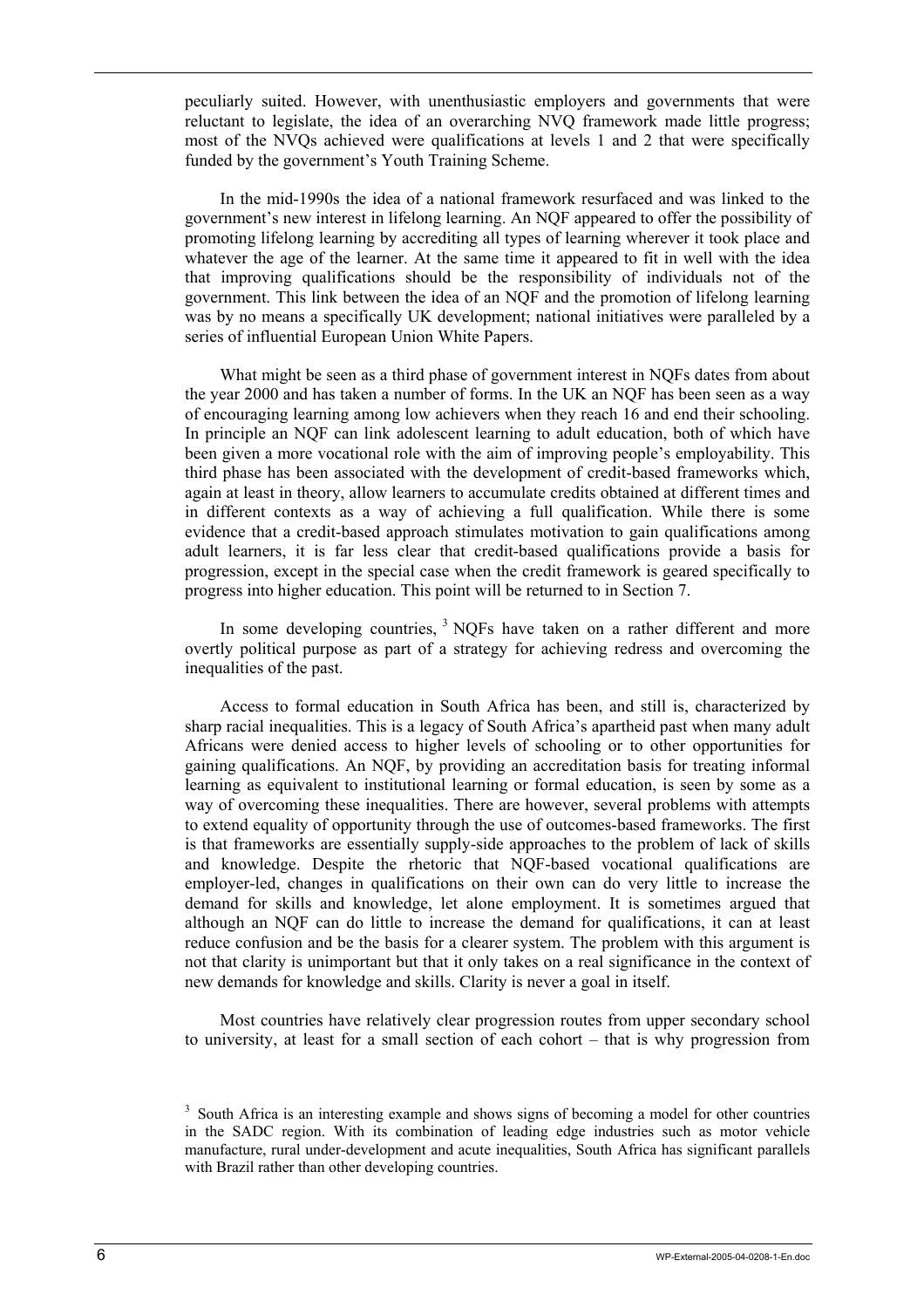upper secondary education to university is often known as "la route royale". For the large numbers who do not have access to such routes, the issue is how to improve their capabilities of "getting on the ladder", rather than having clearer routes that they might follow. Another problem is that using an outcomes-based framework to claim that there can be formal equivalence between informal or experiential learning and institutional learning can appear to undervalue the latter, and deny the importance of the kind of knowledge that can only be acquired through institutional learning.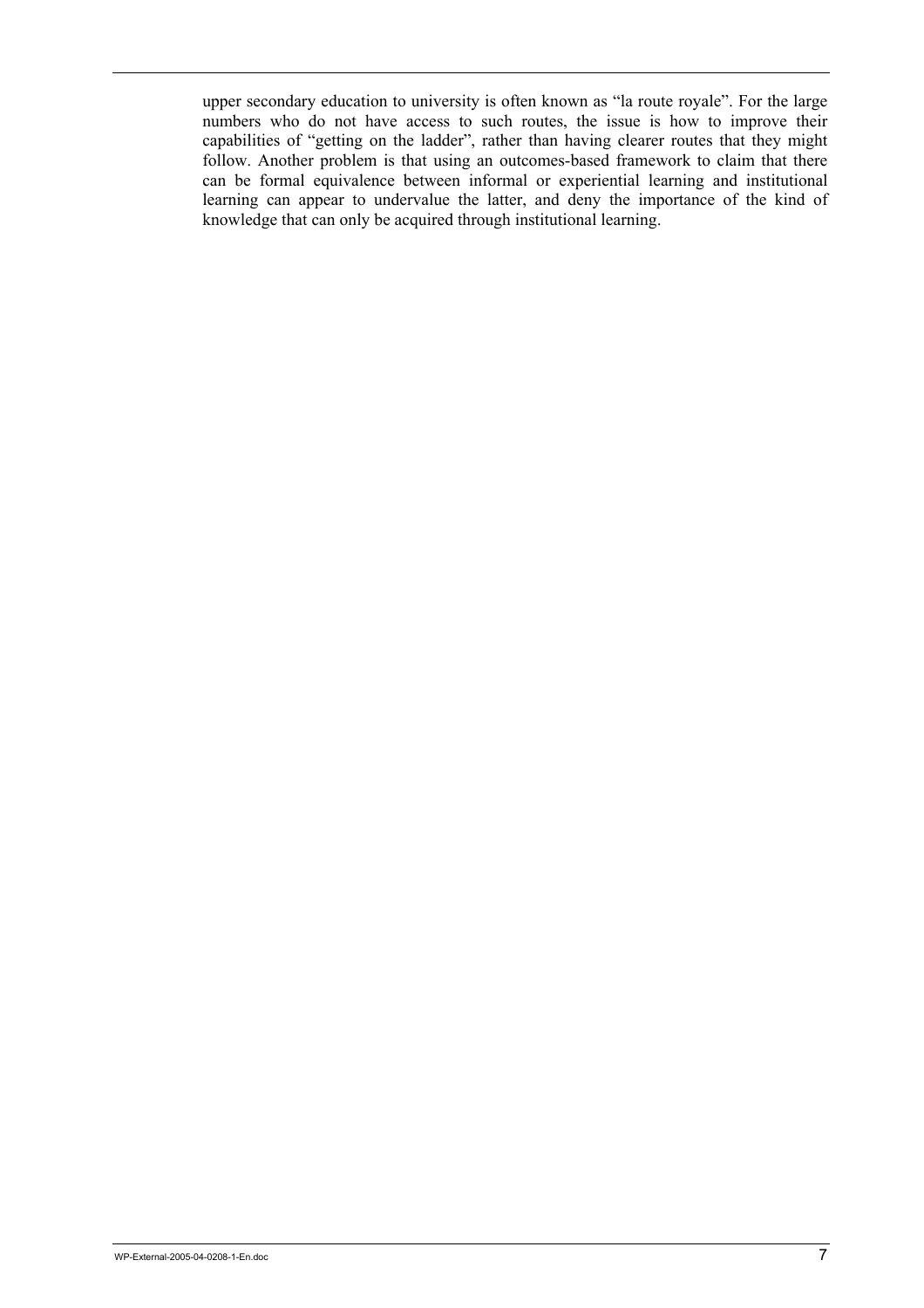## **Section 2 - What is a national qualifications framework?**

The organization of qualifications is one of the most basic features of any system of education and training. However, until recently it has been little debated or researched. It may be that it is for this reason that those proposing the introduction of NQFs rarely recognize the radical implications of the changes that are involved. Introducing an NQF based on levels, standards and outcomes is not a superficial reform that leaves most existing education and training provision able to go on as before. If taken seriously it involves a complete change, not only in the way qualifications have traditionally been organized (and in many countries still are), but also in the deeply embedded practices that underpin them. It implies a shift from placing specialist educational institutions at the centre of the system of education and training to a system in which the learner and his/her opportunities to gain a qualification is at the centre. Whether the concept of the individual learner can bear such a responsibility when real learners differ so much in their capabilities is something that needs serious debate.

Using a political analogy, it is a *revolutionary* not an *evolutionary* change. <sup>1</sup> It is useful to refer to this change as a shift from *qualification systems*, which in most countries have developed in a relatively ad hoc way in response to specific needs such as selection for university, license to practice or entry into occupations, <sup>2</sup> to *qualification frameworks*. Unlike the systems they are designed to replace, NQFs do not derive from specific needs (for example those related to particular occupations), but from a national decision to establish a common framework that is as comprehensive as possible and covers as wide a range of sectors and as large a proportion of the population as possible. NQFs are top down initiatives led by governments or government agencies, and based on a set of general principles about how qualifications should be designed and what they should achieve. Less recognized, but no less important, is that NQFs are also based on assumptions about the changing structure of occupations and their various modes of recruitment and promotion. It follows, not surprisingly, that implementing an NQF is likely to face considerable resistance from vested interests. These interests may be an expression of power relations (such as the different roles of employers, trade unions and different sectors of the teaching profession), or it maybe that an NQF challenges the day-to-day practices of assessors, teachers or managers. Likewise, such interests may be defending out-of-date and unfair practices, or they may be defending educational values that are important in any system. What then are the differences that NQFs embody and why can they appear to pose such threats?

The principles of a qualifications framework such as portability and transparency of qualifications lead to criteria with which all providers of qualifications are expected to comply. An NQF establishes commonality across different qualifications and specifies qualifications in terms of standards, levels and outcomes. As an approach to qualification design, these features of an NQF stand in stark contrast to traditional qualification systems, where most qualifications are tied to very specific forms of provision (or input), such as a period of school or college attendance, or the time served as an apprentice. Likewise

 $1$  Readers might like to compare my argument, that introducing an NQF is a revolutionary step, with Vargas' account (Vargas 2005) of NQFs in Latin America which he sees as an evolutionary development from earlier competence models.

 $2$  This trajectory is likely to take a somewhat modified form in developing countries which may not have had more than the rudiments of a qualification system of the traditional type found in industrial countries.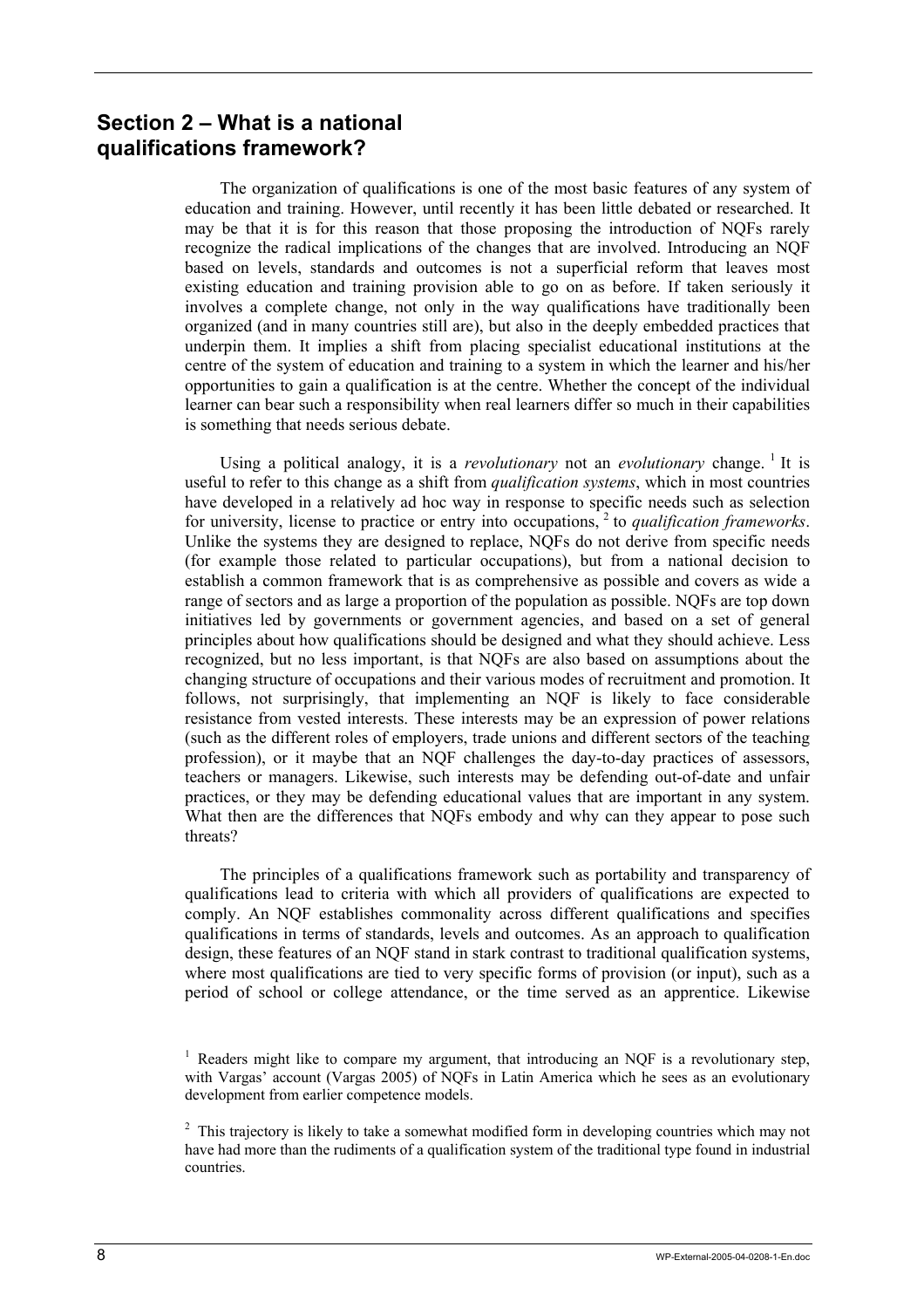qualifications in traditional systems vary widely in the forms of assessment they require. Some demand an examination or test, whereas others may depend on time served, or on the judgement of a master or employer. No attempt is made or expected that would claim these were equivalent. An NQF on the other hand embodies a principle of similarity which either involves a common approach to assessment across all qualifications or a set of criteria with which any specific assessment scheme has to comply. A third difference is that in previous systems vocational qualifications did not exist in some occupational sectors or fields of study, or did not exist at all levels; qualifications were only developed where a specific need arose and such needs usually related to selection for employment or a guarantee of quality of work. As a result in most countries, qualifications are unevenly represented across sectors and between levels. A good example is the frequent absence of qualifications in the service sectors. In contrast, an NQF is a form of grid covering all levels in all sectors or fields. Developing an NQF implies that there can be qualifications at any level and in all sectors, regardless of whether there is a specific need for them. This grid approach creates problems which will be returned to later in this report.

The main features that distinguish an NQF from previous qualifications systems can be summarized as follows:

- ! Qualifications are described in terms of a *single* set of criteria or a single definition of what is to count as a qualification.
- Qualifications are ranked on a *single hierarchy* expressed as a *single set of levels* each with its distinct level descriptors.
- ! Qualifications are classified (in the case of vocational qualifications) in terms of a comprehensive set of occupational fields.
- ! Qualifications are described in terms of *learning outcomes* that are independent of the site, the form of provision and the type of pedagogy and curriculum through which they may be achieved.
- ! A national framework of qualifications provides a set of benchmarks against which any learning can be assessed in terms of its potential contribution to a qualification.
- ! All qualifications are defined in terms of elements (sometimes referred to as units or unit standards), and ascribed a volume in terms of notional learning hours expressed as quantifiable credit. A learner has to achieve a given number of credits to gain a qualification.

It is these features that, in principle, allow qualifications to be the basis of the goals claimed for them. For example, in principle, qualifications as part of an NQF are designed:

- $\Box$  to be achieved by accumulation over time (credit accumulation and transfer);
- to be transportable  $-$  units of one qualification can be used for other qualifications;
- $\blacksquare$  to be transparent learners know precisely what learning outcomes they are required to demonstrate to achieve a qualification; and
- not to require any specific prior learning programme.

None of these possibilities were available within traditional qualification systems. Whether these possibilities are realistic and to what extent they are more important than what is achievable through the bounded scope of traditional qualifications are questions that this report discusses in later sections.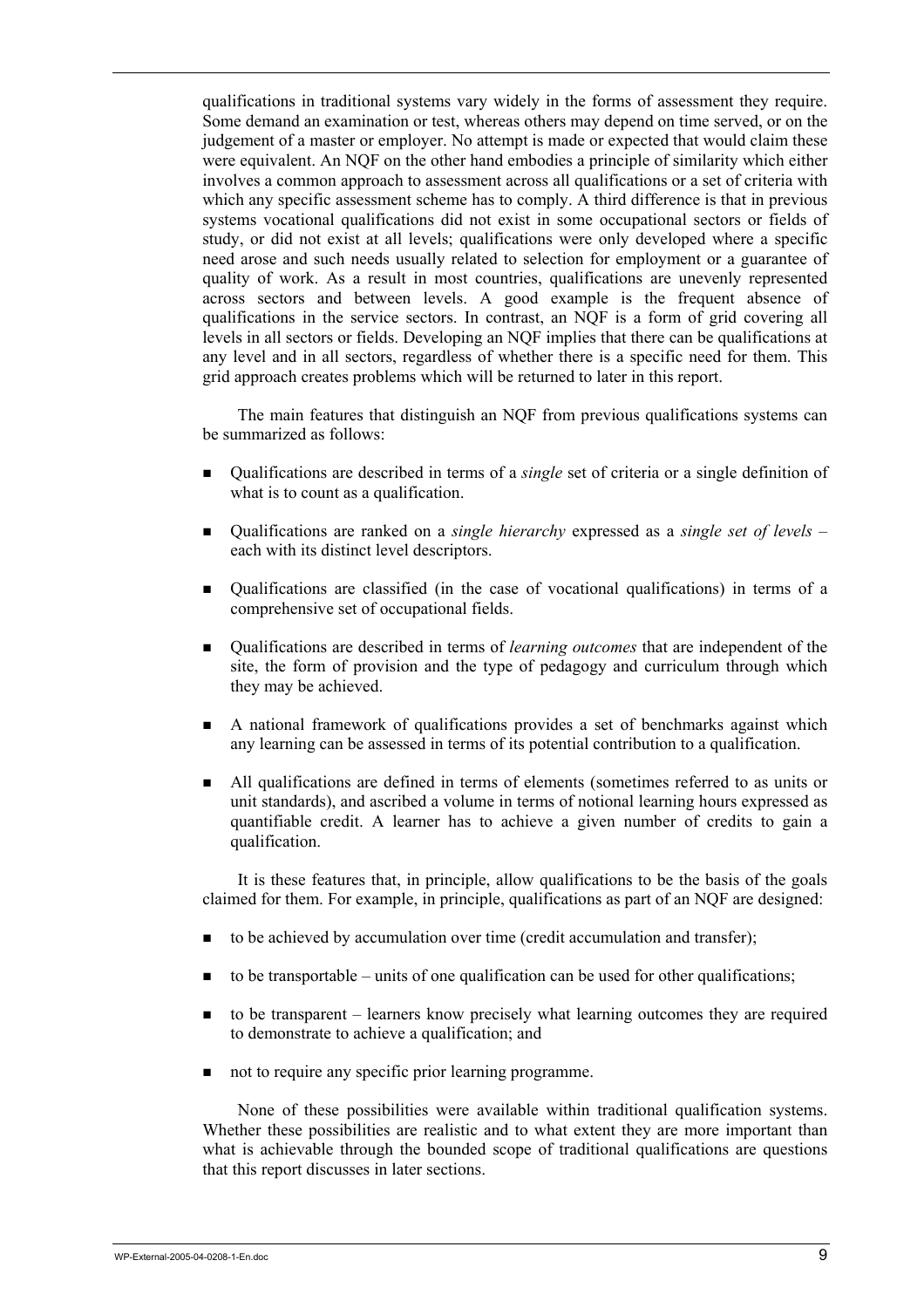It is not being suggested that all NQFs express all these features; the list however, represents a model which can be used to compare different national frameworks. The contrast with traditional qualification systems is highlighted when the list is compared with features of traditional systems which rely largely on a combination of syllabuses, past examination papers, attendance at college and in some cases a requirement for time served on work experience.

The introduction of an NQF involves two processes; the balance between them will depend on the level of provision in a country and the existing system that is being replaced. The first process is the redesign of existing qualifications to fit the criteria of the framework, and the second is the development of new qualifications based on the framework criteria in occupational sectors and at levels where they may not have previously existed. A successful example from the UK of the latter is the social care sector where most employees have traditionally been low paid and without qualifications. It is widely recognized that enabling unqualified employees in the social care sector to gain qualifications based on their existing skills and experience has enhanced their self-esteem and in some cases motivated them to engage in further study leading to new opportunities for promotion.<sup>3</sup> Another type of example is new occupations such as customer service in the UK and, in a country like South Africa, the fast expanding Tourism and Heritage sectors which have no previous tradition of qualifications. However, in these cases there are likely to be problems in establishing knowledge and skill requirements.

The extent to which an outcomes-based framework leads to a complete replacement of the old system depends on how prescriptive the criteria of the new framework are, and whether the framework criteria are made a legal requirement by government.<sup>4</sup> The case of the NVO framework in the UK is arguably an example of "the worst of both worlds" – a highly prescriptive framework in terms of how qualifications and assessment requirements are defined and a government unwilling to legislate. The original assumption of the national vocational qualifications review (RVQ) that led to the new framework was that it would be an instrument for accrediting existing qualifications. However, in practice this proved to be impossible  $5$  and either existing qualifications continued to be provided independently of the framework, or completely new qualifications were developed that complied with the framework criteria.

The key distinctions between an NQF and previous qualification systems are that an NQF is designed independently of any education and training provision, and it is based on a single set of levels standards and outcomes. It is these features of an NQF that have posed particular problems for those involved in implementation. An outcomes-based framework is fundamentally an assessment framework, not a framework for provision. However, only relatively few learners have the prior skills and knowledge to make use of such an assessment framework, and many (especially in developing countries) will lack skills and knowledge of any kind beyond that needed for survival. Most adults, as well as young people, need provision as well as assessment. This leads to the question of how an outcomes-based framework can be related to institutional provision  $-$  in other words to the

<sup>&</sup>lt;sup>3</sup> However, in seeking to generalize from this example it is important to note that social care in the UK is a public, or publicly funded, sector over which the government has considerable leverage in requiring employers to offer their employees opportunities to gain qualifications.

<sup>4</sup> For example sectors that rely largely on small, and what are sometimes known as micro, businesses like beauty care and hairdressing, find it extremely difficult to comply with a common framework that lists requirements for opportunities for trainees to develop numeracy and literacy skills.

 $5$  The new criteria were too prescriptive and too different from the old qualifications.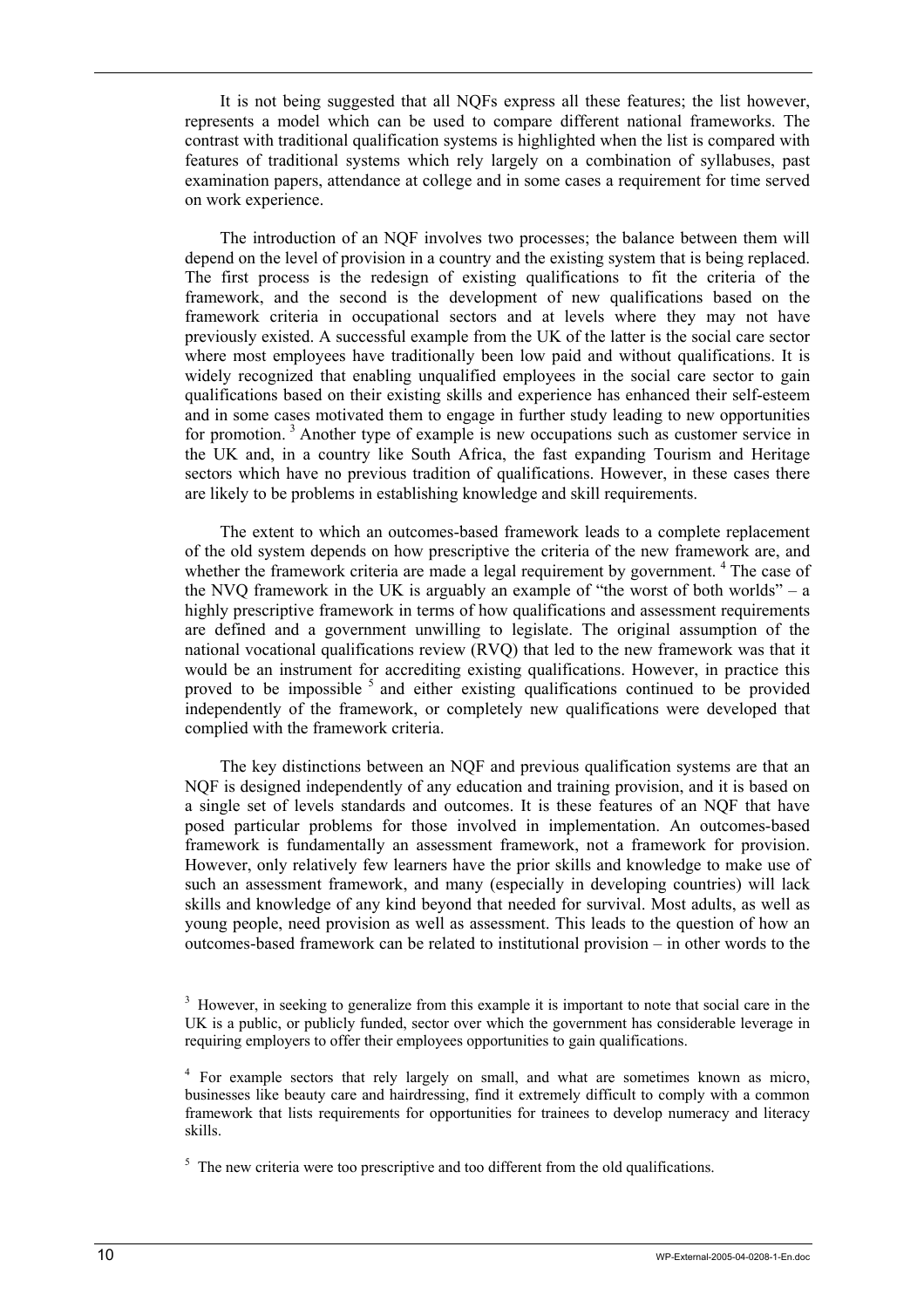curriculum, teaching and learning. The NQF developments which have had fewest implementation problems (as in the case of the Scottish National Certificate (SCOTVEC, 1994) and some national sectors), have modified the criteria listed above and have taken into account the requirements of teaching programmes in the specification of their outcomes, criteria and assessment requirements.

Constructing a framework based on levels, outcomes and standards that (in the case of vocational qualifications) describe learning at all levels from basic manual operations to professional judgement and across sectors as different as plumbing and business administration, requires a completely new "generic" language with which to describe learning. A wide range of very specific and specialist types of learning have to be describable in the same terms. It is this requirement of an NQF that leads to the widely experienced problems of jargon and obscure terminology, and the lack of connection between definitions of learning outcomes laid down in NQF documents and the specific skills and knowledge needed in particular workplaces. 6

<sup>&</sup>lt;sup>6</sup> An interesting example of an attempt to develop a more context-specific approach to standards was the Education, Training and Development Practitioners (ETDP) Project in South Africa (NTB, 1997). The Project put the case for both generic and context-specific standards; however it was only the former that found favour within the Qualification Authority (SAQA).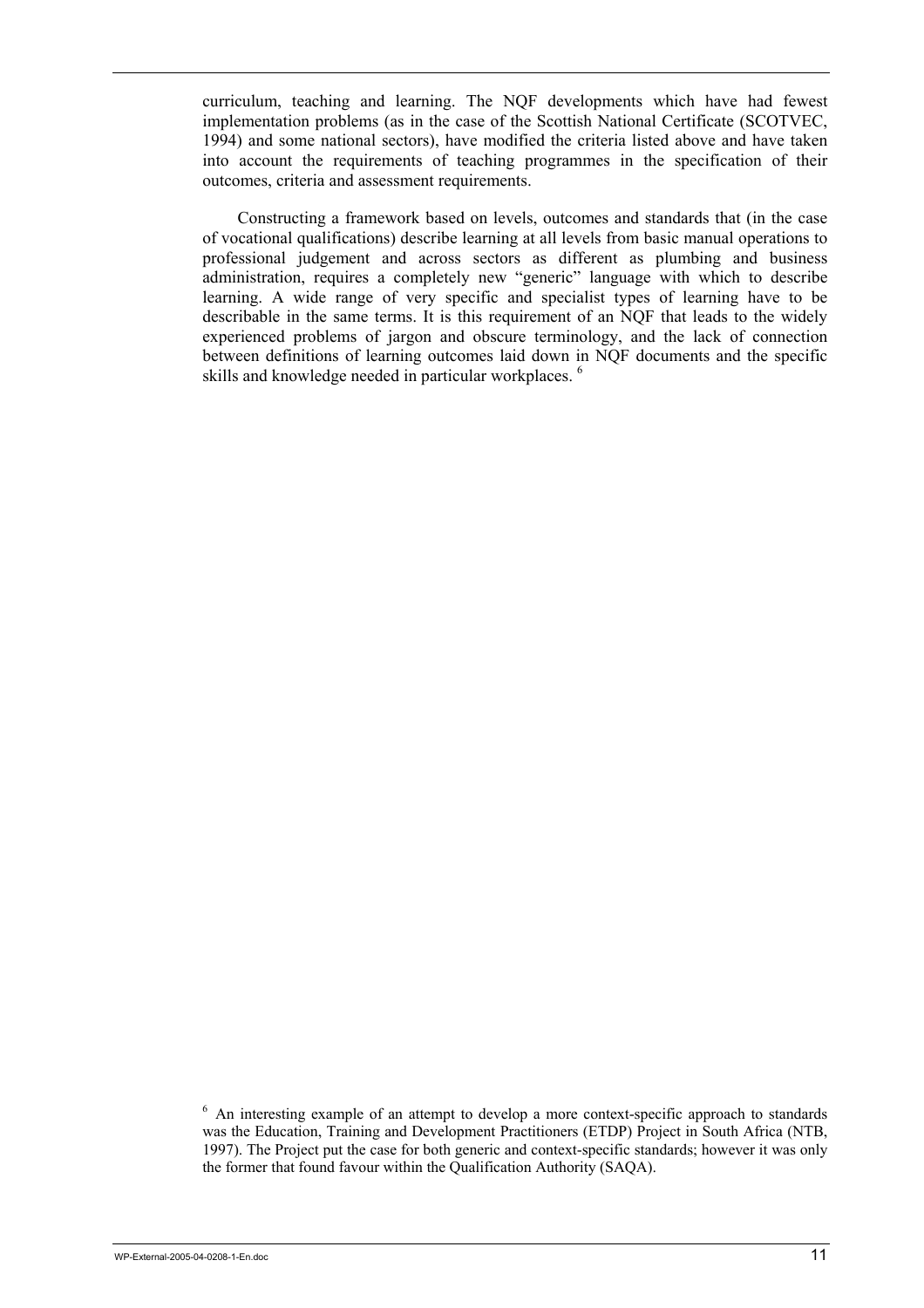## **Section 3 – Types of national qualifications frameworks**

Although all emerging frameworks have common features that reflect their common origins in competence-based models of vocational education and training, and the fact that they have all borrowed from each other and from frameworks established earlier, specific national frameworks vary considerably. However, these variations are as important as the similarities because they offer different models that developing countries can draw on. These variations are usefully expressed in terms of a number of distinctions.

## **(i) Frameworks of communication (sometimes**  described as "enabling frameworks") and **regulatory frameworks**

This distinction refers to the different goals or purposes that an NQF is designed to achieve rather than its strength (or its capacity to achieve these goals). All NQFs have a ìcommunicationî role, in the sense that they provide a map of qualifications; they give some indication of progression routes between levels and, at least in principle, across sectors. The "communication" potential of an NQF means that at a minimum it can assist both learners and those involved in career and training guidance in making choices. For this reason frameworks with this more limited role can be described as "enabling" frameworksî to distinguish them from frameworks with a more overt regulatory role. Because enabling frameworks rely on agreement and their level of prescription is low, they are far less problematic to introduce.  $\frac{1}{1}$  On the other hand with very limited prescription, the potential use of a framework is also limited; its success in achieving its goals depends entirely on voluntary cooperation. No sanctions are imposed on the providers of qualifications who do not comply with common design criteria. As a result, with a limit to its communication role, many of the old barriers to progression are likely to continue. Likewise, qualifications outside the framework can still continue to be used. The Australian framework (the AQF), the Scottish framework (the SCQF) and the French framework represent different versions of an enabling framework. The AQF allows all qualifications to be placed on the framework at an appropriate level, but does not provide any prescriptive definition of a qualification, or require qualifications to take a particular form (Keating, 2003). The SCQF defines qualifications in terms of levels, units and credits, but individual providers are allowed to continue to operate with institution-specific ways of organising qualifications. The levels and credit are available rather than prescribed. In France, the framework acts as a map; however, provision of qualifications is regulated in other ways (Bouder, 2003). The question of balance between prescription and consensus is not which is better, but of purpose and political capacity and therefore what is possible. Over-prescription that has no basis in how qualifications are actually used is unlikely to be effective. On the other hand, framework criteria can give a lead to negotiations between designers and users of qualifications which can assist them in achieving greater portability.

 $1$  Two senses of the term "prescription" need to be distinguished. One refers to the degree of specification required for a qualification to be registered on the framework. Typical examples are: (i) whether a qualification is required to be available via the accreditation of prior learning; and (ii) whether a qualification has to be expressed in a specific number of units to which credit is assigned. The second meaning of prescription refers to the role of the State and whether the registration of qualifications is a legal requirement.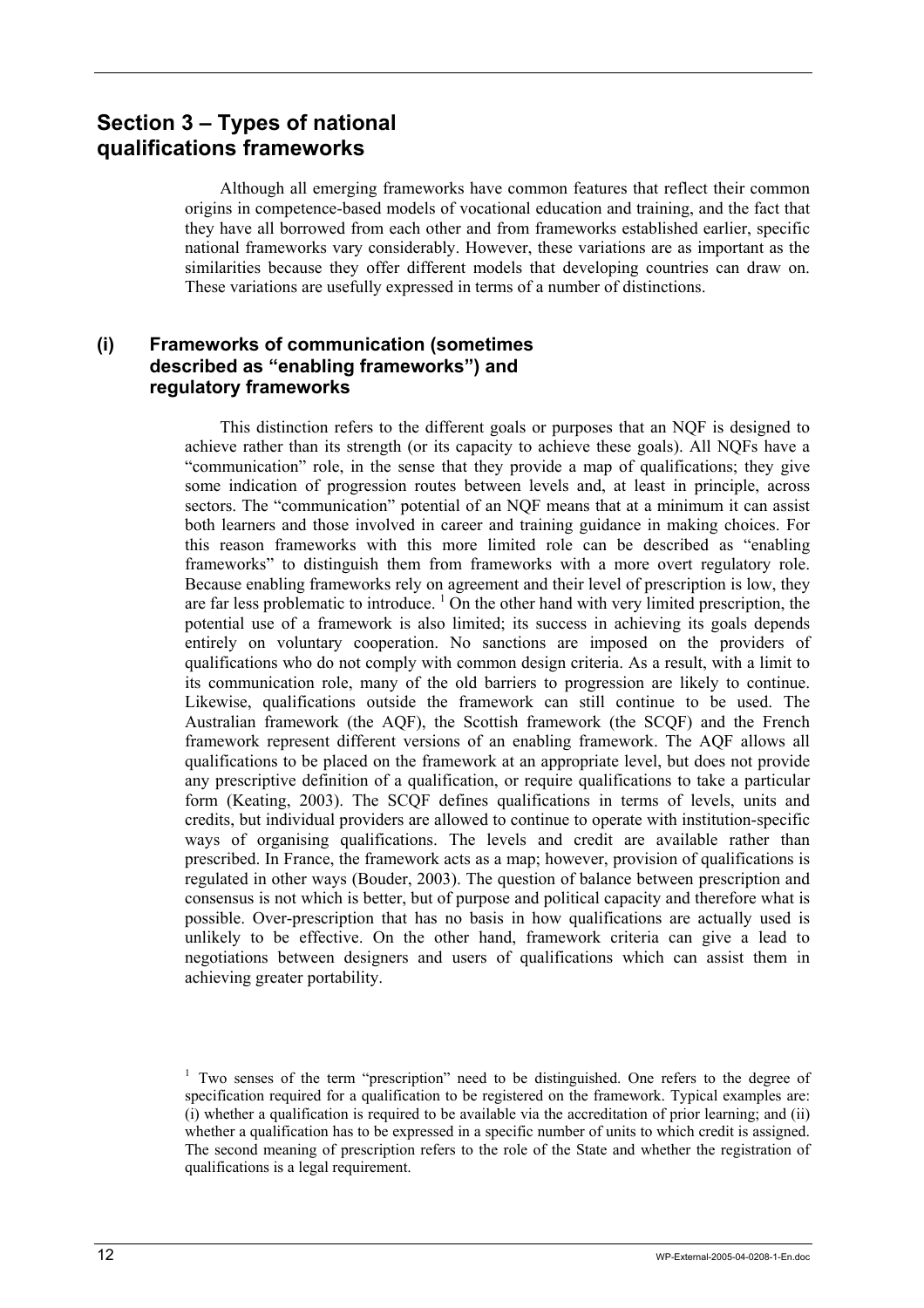### **(ii) Weak and strong frameworks**

This distinction refers to the "strength" or the capacity of a framework to achieve the goals set out by government. It is best understood in terms of the features of a framework referred to in Section 2. It refers both to the number of criteria that are listed in defining a framework and the degree of prescription that is used. It allows us to distinguish between *strong frameworks* like the NVQ framework in the UK,  $^2$  the NZQF New Zealand, as well as the NQF being developed in South Africa. In *strong frameworks* strict requirements are laid down for including a qualification on the framework, whereas in *weak frameworks* the requirements are less demanding.<sup>3</sup> Again the Australian framework (the AQF) is an example of a weak (or loose) framework.

Governments tend to want to move towards strong frameworks as they provide greater potential leverage both in relation to coordination and accountability. However, the stronger the framework, the less likely it will be to achieve agreement, and for the framework to be able to include a wide diversity of learning needs.

### **(iii) Partial and comprehensive frameworks**

This distinction refers to the scope of an NQF and is a recognition that only in some countries does the NQF include *all* qualifications that are available. Scope may refer to:

- $\Box$  *qualification type* e.g. academic or vocational *or* those that are publicly or privately owned. Examples of the latter are CISCO and Microsoft qualifications which play an important role for people seeking employment in these companies or in companies using their software, but are rarely included in NQFs;
- *qualification level* many NQFs exclude university qualifications, and there are countries like England which have specific frameworks limited to higher education qualifications;
- *qualification sector*  $-$  a framework could be specific to one occupational sector (for example, engineering), as in many cases in Latin American countries (Vargas, 2005). It could also be developed by a subnational region, especially in a country with a federal government, an example is the proposed VQF (Victorian Qualification Framework) in Australia.<sup>4</sup> There are also cross-national and regional frameworks

 $2$  However, as was mentioned earlier, while the NVQ framework was strong in terms of its requirements, government did not make it a *legal* requirement for all those using or providing qualifications.

<sup>&</sup>lt;sup>3</sup> The term weak is not used in an evaluative sense and for this reason some people have found the distinction between tight and loose frameworks more useful. It is important to stress that my typology of frameworks is itself open to debate and discussion. The only question is whether it is useful in clarifying issues.

<sup>&</sup>lt;sup>4</sup> Although it has a small population, Australia is an interesting example for geographically large federal developing countries. The individual states in Australia are largely self-governing in the fields of education and training below higher education. The Commonwealth government (as the national government is known) has developed an AQF (Australian Qualifications Framework) that, up to now, has remained relatively weak (and, some would argue, ineffective, Keating, 2003). At the same time at least one state (Victoria) is developing its own "partial" framework and is exploring ways of linking it to the AQF (VQA, 2003:2004). The interesting possibility is that as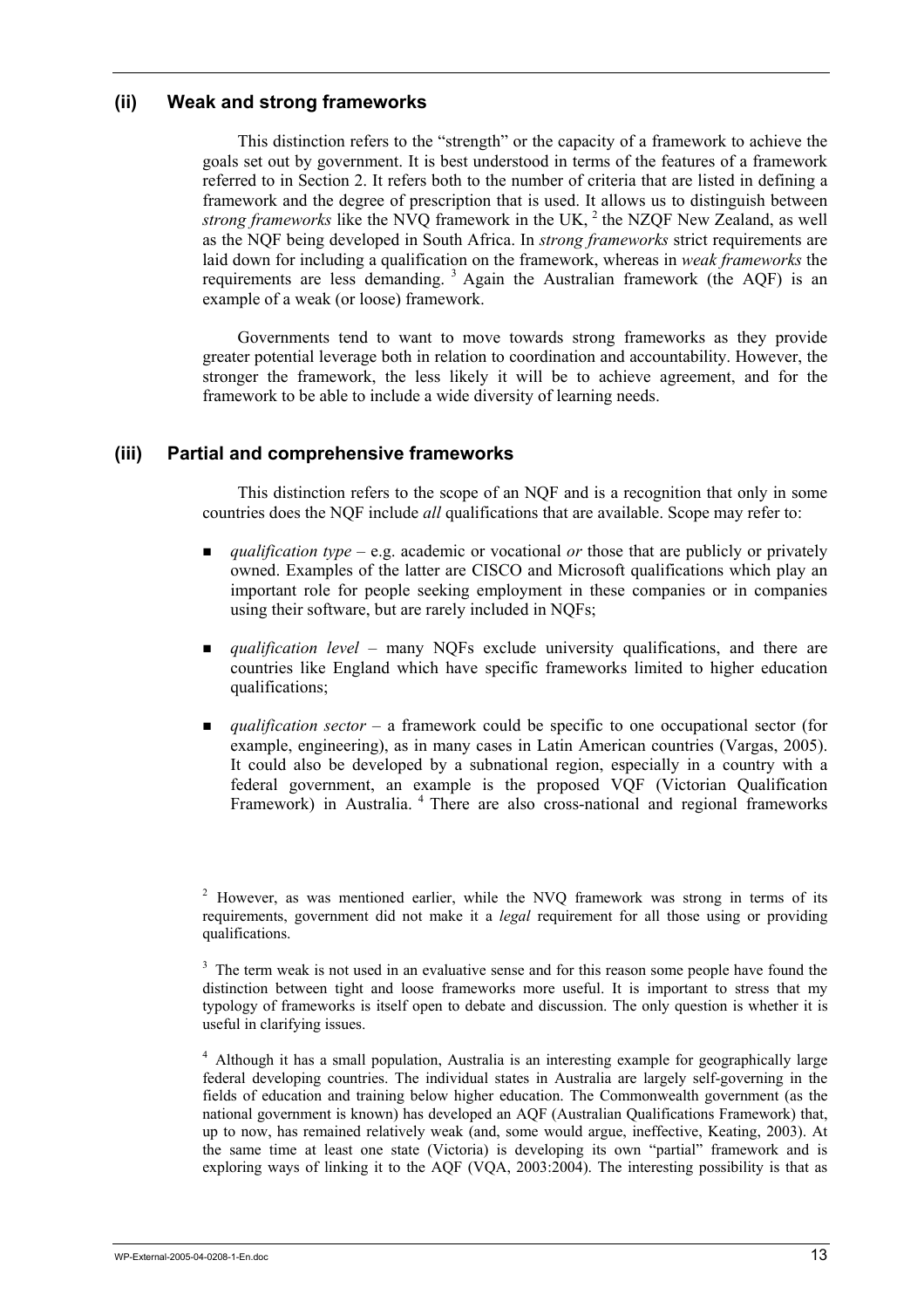emerging in the Caribbean, Southern African (SADEC) countries, Oceania and the EU's five-level framework.

### **(iv) Unit-based and qualification-based frameworks**

NQFs vary in terms of how qualifications are registered on the framework. The starting assumption, shared by most initial proposals for NQFs, is that qualifications should be unit-based; in other words the learning outcomes assumed to be necessary for a particular qualification are divided up into their basic elements or units. This process of unitization draws on a familiar analytical type of methodology and derives from the functional analysis that was common to much occupational psychology in the United States (Callaghan, 1961). Step 1 involves breaking down the skill and knowledge demands associated with a qualification into its smallest parts (units). Each unit is then assigned to a level and given a credit rating in terms of the notional hours needed to acquire the necessary skills and knowledge. Step 2 involves specifying the minimum constraints<sup>5</sup> on the ways in which the units can be combined together, as well as the number of units needed to gain a qualification. Step 3 then assumes that the user (employer and/or employee/trainee) chooses his or her set of units and accumulates enough credit to gain a qualification.

The idea is that this approach to qualification design maximizes flexibility and choice for learners and employers to put together units in ways that suit their interests. In practice the unitization model has created as many problems as it solves. Employers and employees (or students) invariably have different interests and the latter frequently lack the knowledge to make reliable choices. As a result the NQFs in both New Zealand and South Africa have moved away from registering units and the NQF is increasingly based on whole qualifications with only limited opportunities for learners to choose individual units. However, despite the trend to whole qualifications-based frameworks, the idea of unitization remains extremely attractive to policy-makers as the recent proposals by the QCA (2004) in England indicate. I will return to the issues raised by unitization in Section 7 of this report.

## **(v) Institution-led and outcomes-led sequencing of qualifications frameworks**

This distinction refers to the process of implementation rather than to different framework structures. It is exemplified by the contrast between the sub-Saharan countries which are establishing NQFs on the lines adopted by South Africa, and the approach recently adopted by Singapore. Singapore has a high level of institutional provision for both general and vocational education, the NQF is being introduced to further coordinate this provision and to link it to the accreditation of work-based learning. The sub-Saharan countries, on the other hand, are attempting to introduce an NQF with relatively low levels of institutional provision. They presumably hope that an NQF will either act as a substitute for the lack of institutional provision by encouraging the accreditation of informal learning, or that it will act as a catalyst to motivate new provision, especially from the private sector. The danger is that qualifications will proliferate where there is no provision leading to them. An expensive activity without obvious wider benefits.

ways are looked for of bringing federal and state frameworks together, they could modify each other and point to a new type of developmental approach to implementation.

<sup>5</sup> An example of a constraint is the number of level 3 units that have to be achieved if a learner is to gain a level 3 qualification (around 75 to 80 per cent).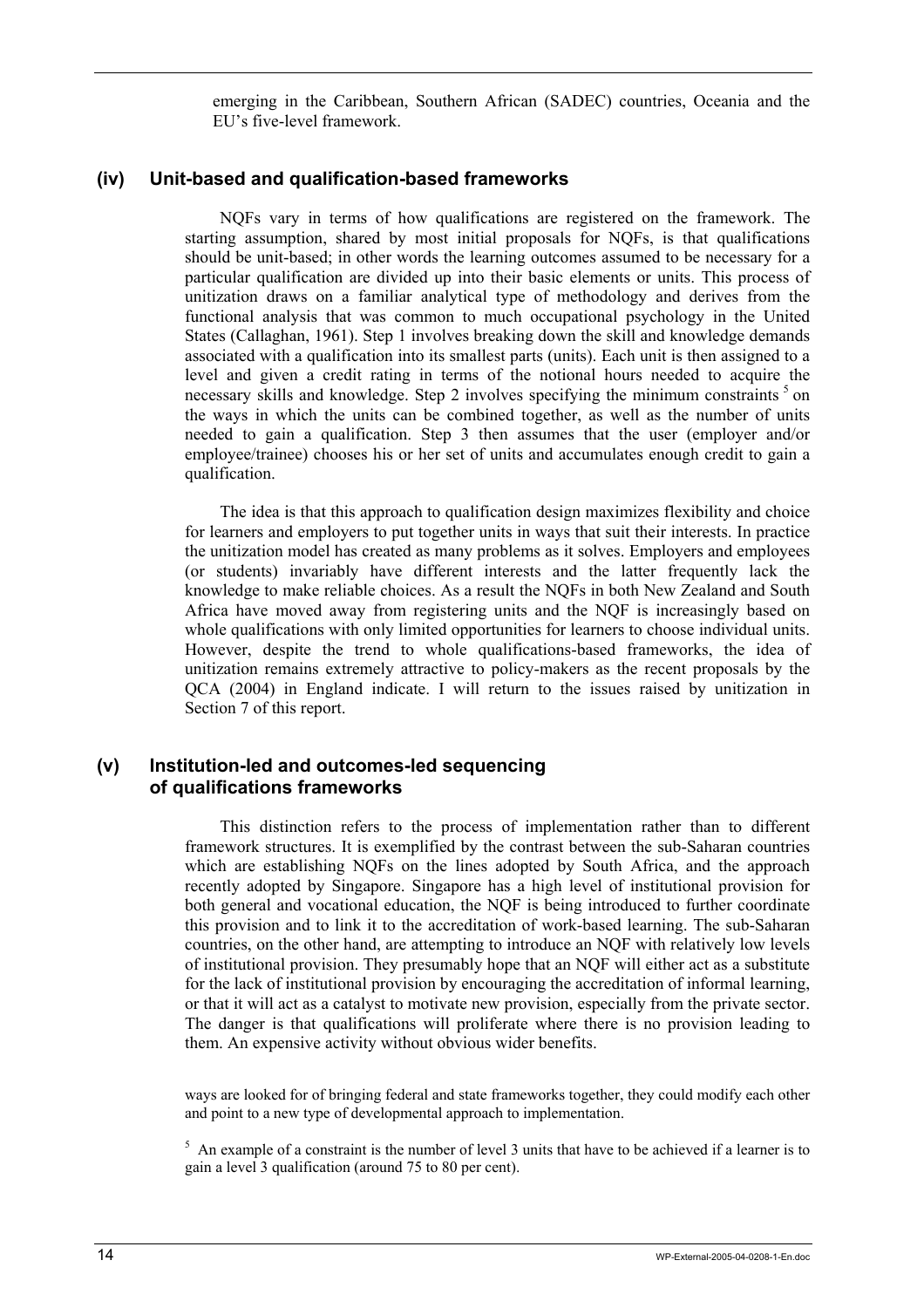## **Section 4 – Assumptions underpinning national qualifications frameworks**

This section builds on Section 2 and examines the main assumptions on which NQFs are based. It is organized around the idea that NQFs are based on a tension or conflict between two sets of assumptions involved in the design of qualifications. The section discusses these tensions and some of the possible implications of giving priority, as is the case in the design of NQFs, to the equivalence between different types of qualifications and to stressing outcomes rather than inputs. The section distinguishes between different principles and the tensions between them. It is important to stress, however, that these are analytical distinctions that refer to emphases and trends and not descriptive distinctions. I introduce them to make explicit certain implications of introducing an NQF.

The first tension in qualification design is the extent to which either the *principle of difference* or the *principle of similarity* is emphasized. Traditional qualification systems at least implicitly assume that qualifications should emphasize differences. In other words, qualifications reflect particular purposes and assumptions about learning and knowledge; they do not assume that different qualifications (like academic and vocational qualifications) should necessarily have anything in common or be treated as equivalent. It followed that there was no attempt in traditional systems, until the first NQFs, to bring together academic and vocational qualifications, school and university qualifications or the different types of professional and vocational qualifications within a single framework. Inevitably this created problems of progression, transferability and portability, and was at odds with the much repeated claim that in the emerging global economy, occupational sectors are becoming more fluid, less insulated from each other and increasingly share common knowledge and skill requirements. Implicitly governments accepted what I refer here to as the *principle of difference*. From the late 1980s, policy-makers began to think that these problems could be solved by adopting an NQF that was based on the counter principle  $-$  the principle of similarity. In other words, they took the view that similarities were more important than differences between qualifications. The more comprehensive the proposed framework was, the stronger were the assumptions about equivalence. It followed that all qualifications were expected to comply with a single, generic definition of what counted as a qualification. The reality, however, is that differences in types of learning, and the skills and knowledge required by different occupational sectors and between qualifications related to general and vocational education, remain. Ensor (2003) gives a perceptive account of the problems that South Africa has had in trying to locate university and vocational qualifications in terms of the same framework criteria.

Another way in which the *principle of similarity* is expressed is in the idea that all qualifications share certain knowledge and skill requirements known as key or core skills or competences that can be expressed in terms of a single set of outcomes.  $\frac{1}{1}$  The problems involved in designing and accrediting (let alone teaching) key skills is a complex issue which can only be touched on here. No one doubts that there are important generic capabilities such as team working, problem solving and communication that are not specific to particular occupational sectors. However, whether they can be taught or assessed independently of their links to specific contents and contexts is open to serious questions. At the most fundamental level, learning takes place in specific contexts and involves specific contents; it does not take place generically. The key types of common "skills" pose different pedagogic and assessment issues. For example, people learn how to solve specific problems which may be in physics or in dealing with difficult customers, but

<sup>&</sup>lt;sup>1</sup> In South Africa key skills are known as critical cross field outcomes; however the latter cover a far more extensive and ambitious list.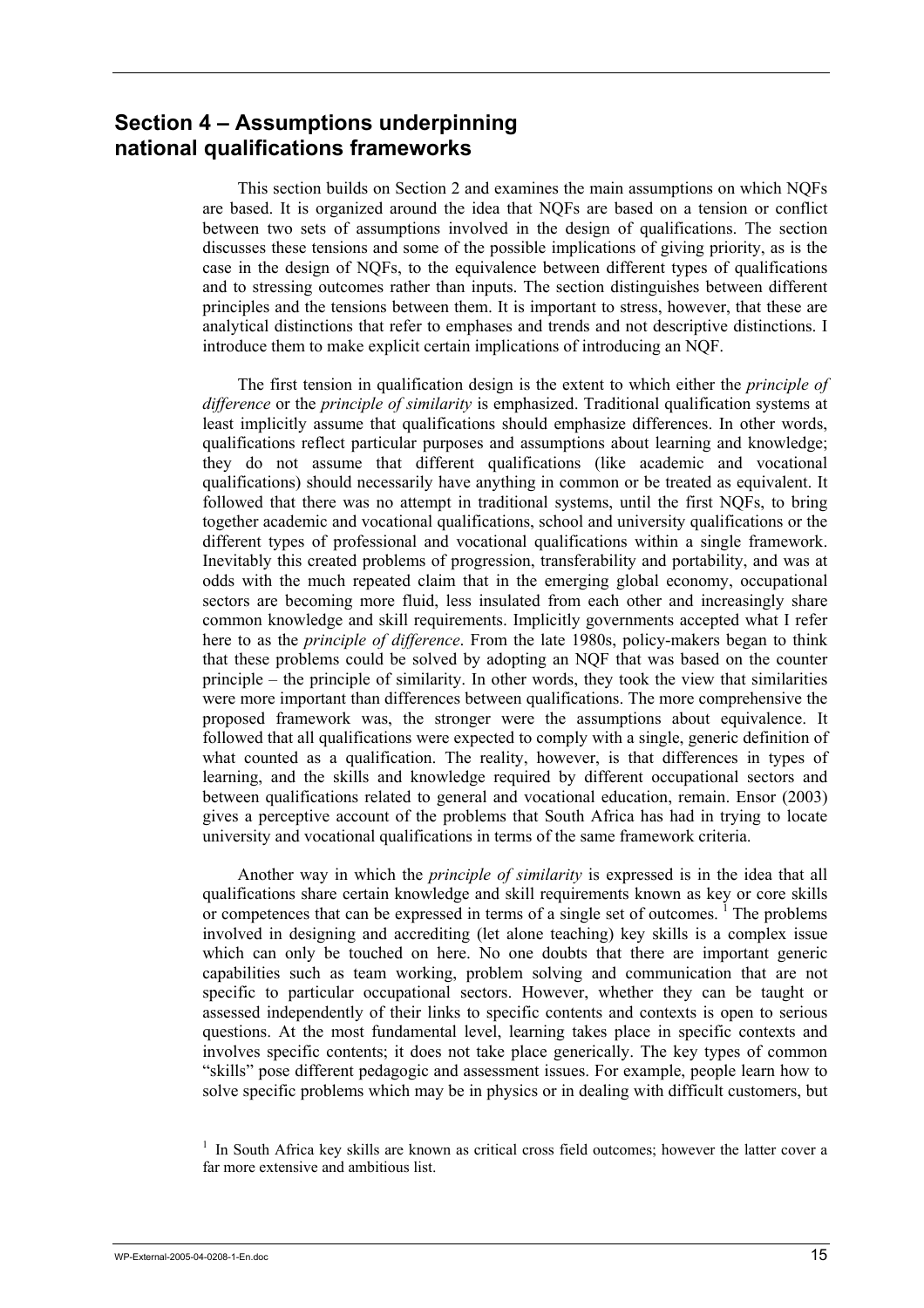there is no curriculum and no scheme of assessment that could teach or assess a form of generic problem solving that would apply to both. Another example is team working which may be better understood as an aspect of personality than a skill or body of knowledge. Lists of key or common skills can act as guides to encourage specialist teachers or assessors to broaden their approach to their subject, whether vocational or academic. All the research evidence suggests that such "skills" cannot be satisfactorily taught or assessed on their own. It can be argued that it is at the curriculum and institutional level that those capabilities which are common to a range of domains and occupations are best dealt with. The focus of assessment then becomes the institution not the individual student or trainee. It involves a form of inspection rather than an element of a qualification.

The second tension in designing a qualification framework is that between inputs and outcomes. Traditional (and many current) qualification systems not only relied strongly on inputs (usually in the form of syllabuses) in their definition of a qualification, but assumed that qualifications could not be expressed independently of either the content of learning, or the process and institutional setting in which it took place. This principle was expressed in its most traditional and extreme form in the case of university degrees which required specific periods of residence within the university and vocational and professional qualifications that were based on apprenticeships and "articles". In their concern with access, equality and the importance of providing evidence of what a learner "could do" as well as "what they know", those introducing NQFs have tended to assume that outcomes and inputs can (and must) be separated in the design of qualifications. However, there are examples of outcomes-based frameworks that incorporate inputs. Perhaps the best known is the National (Vocational) Certificate framework developed in Scotland. National Certificates (and the later qualifications that became part of the Higher Still Framework, Raffe, 2003) were designed in the form of outcomes, but with teachers who would have to convert outcomes into curricula. Separating outcomes from inputs creates a degree of flexibility; however, it is not clear how, independently of syllabus, an outcomes-based framework can ensure quality.

Traditional qualifications in fields such as engineering or crafts have, in many countries, relied on close links between qualifications and the trust placed by employers and others in well-respected college programmes and companies with long established apprenticeship schemes. In other words, it was the trust established over time between providers and users that gave credibility to the qualifications, and underpinned the confidence that was placed in the exams, the tests or the judgements by master craftsmen. The idea of an outcomes-based framework arose because, by the 1980s, in the UK, this trust was breaking down and government and some employers felt that vocational qualifications were becoming too institution-led or provider-led. Freed from any link with institutional provision and expressed in terms of standards agreed by employer bodies, it was hoped that qualifications based on an NQF would provide a guarantee of both quality and relevance. In practice, outcomes-based approaches have underplayed the extent to which institutions continue to have a role in guaranteeing the quality of a qualification. Outcomes rarely, if ever, stand on their own; new forms of trust in the outcomes and the standards have to be developed as a result of usage over a period of time; this leads us back to the importance of institutions, especially in a developing country where there may be few traditions of trust to build on, other than those associated with local communities.

One way in which outcomes-based frameworks seek to establish trust is through the registration of assessors. However, this is a new and largely untested procedure which itself relies on trust in the standards for assessors and in the provision of programmes for the training of assessors. It is unlikely that employers or others will value a set of standards when they are divorced, as in outcomes-based frameworks they necessarily are, from any institutional provision or practice. The question that I will return to is that if the argument is accepted that any qualification system relies on trust not criteria or definitions alone, how, in an outcomes-based system, is this trust established?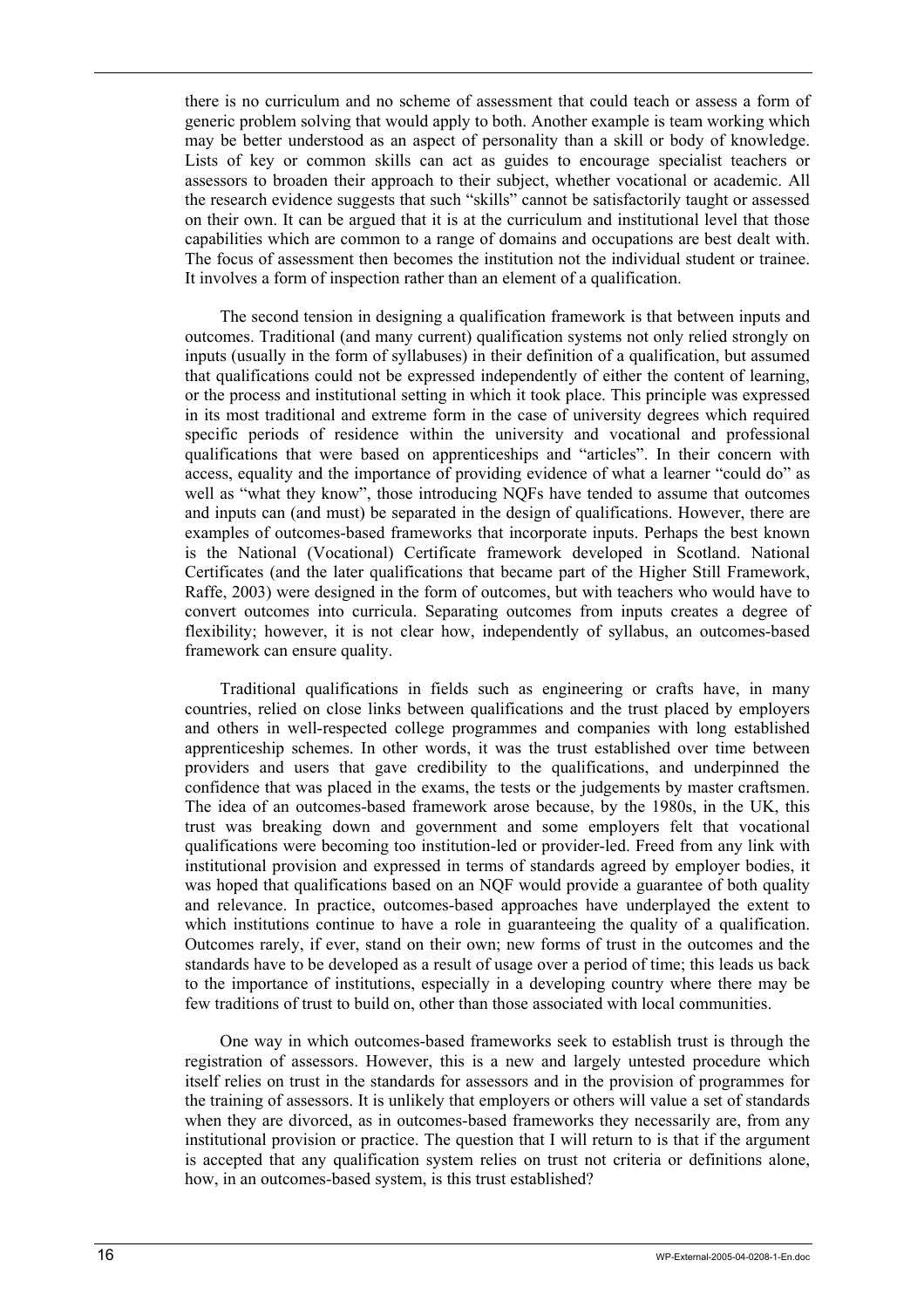## **Section 5 – Problems with implementing NQFs**

All countries implementing an NQF have faced problems. Most of them relate, in one way or another, to a point made earlier that governments invariably fail to recognize the radical implications of the changes that they seek to introduce. This failure may be expressed in a lack of political support or adequate resources for the agency or authority with specific responsibility for the NQF. It may also be that initial expectations are too high in terms of both what can be achieved, and how quickly the benefits of introducing an NQF are likely to become apparent. For understandable reasons, lack of government support is often given as an explanation of implementation difficulties by the new qualifications authorities themselves. However, lack of support or adequate resources are an endemic problem in most systems of education and training. They do not adequately explain the difficulties associated with implementing NQFs that may be specific to them. I will distinguish between political, administrative and what I shall refer to as "technical" or professional difficulties (although the issues are not technical in the narrow sense of the term).

Political difficulties can arise from the fact that the responsibility for an NQF is never easily located within one government department. In most national governments, the departments of education, labour and industry and trade are all likely to be involved and are likely to have different agendas concerning how an NQF should develop. Interdepartmental tensions have caused considerable, and as yet unresolved, difficulties in South Africa and various types of compromise have been proposed. In another case, New Zealand, the Qualifications Authority (NZQA) was itself seen as having too much power relative to the Department of Education, especially in the politically sensitive area of the school curriculum. This almost led to the complete collapse of the NQF itself; however this was avoided as power over the school curriculum was returned from the NZQA to the department. The decision to develop distinct academic "achievement standards" for the school curriculum in New Zealand were based on their own criteria (Phillips, 2003); in other words there was a recognition that the principle of similarity could not be extended to all types of learning and some differentiation was necessary. A broader political lesson from the New Zealand case is that the more an NQF seeks to be comprehensive the more it can pose a threat to the very government departments which launched it.

Administrative difficulties are most frequently expressed in the proliferation of new agencies and committees concerned with quality assurance, standard setting and assessment that NQFs invariably generate. Not only is there understandable uncertainty about the remit and responsibilities of these new agencies, but they frequently have difficulty in recruiting members and staff with appropriate expertise. Staff who lack the appropriate skills and knowledge can protect themselves behind bureaucratic procedures and delays in the registration of qualifications, rather than focusing on the quality of learning and the specific skills and knowledge to be acquired. This leads to a lack of confidence in the new qualifications and to complaints that the whole process is too slow. In the worst cases, it can lead to little more than ritual compliance by providers seeking to register qualifications.

Technical or professional problems (in the sense used here) refer to assessment, previously limited to the relatively straightforward activity of setting and marking examinations, and for the need for new language of standards, units and levels to define criteria that have to apply to very different qualifications. These descriptions are inevitably experienced as jargon by sectoral and other specialists and lay people who find it difficult to relate the new terms to the skills and knowledge with which they are familiar. Such problems are of course never just technical; they always involve judgements of value about learning and knowledge. The problems that such issues give rise to will be reduced if it is recognized that differences in the language used and in approaches to assessment are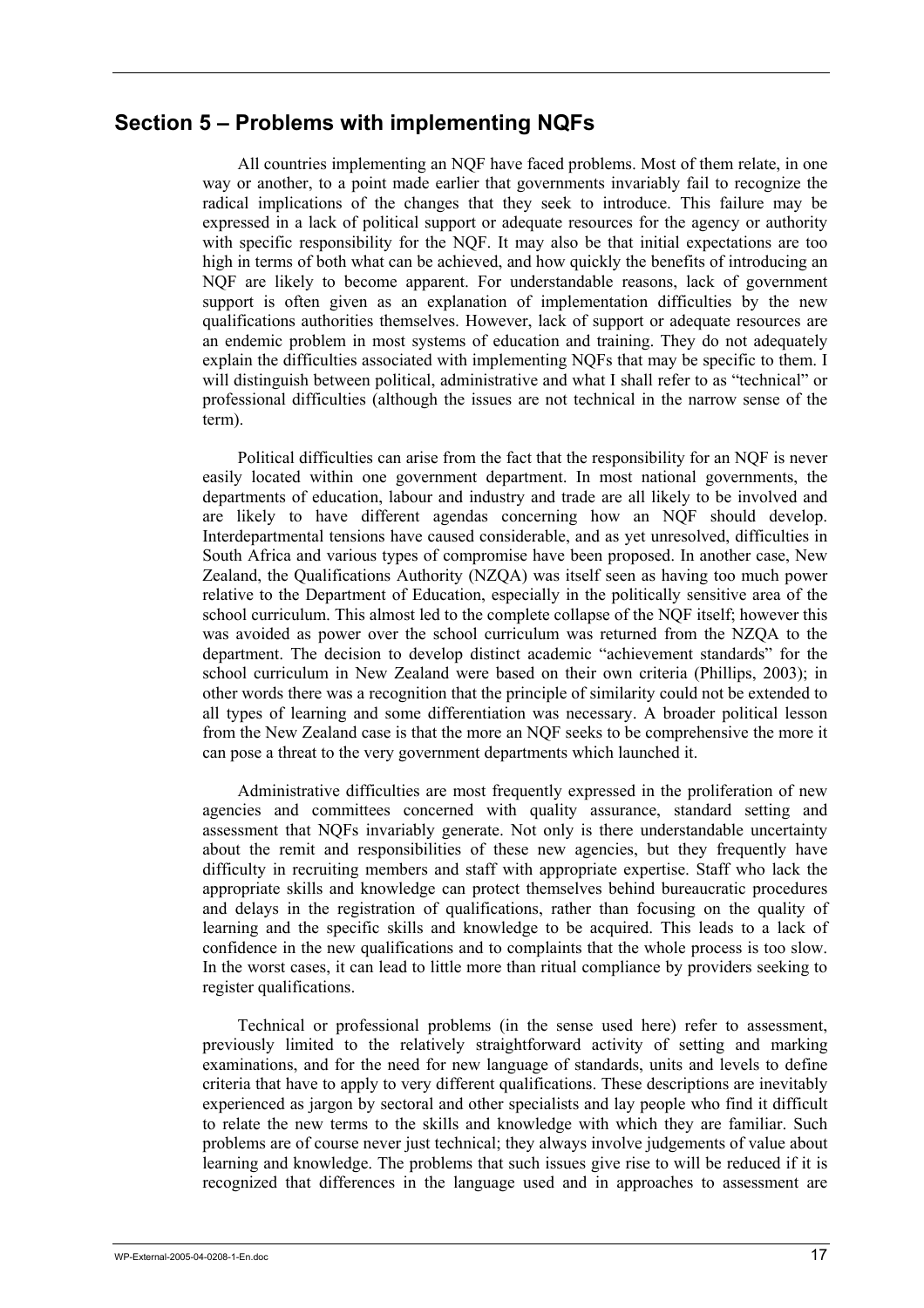inevitable, because there are real differences in types of learning and how different types of knowledge are acquired. Common approaches can only be developed over periods of time as a result of shared experience and use, not of tightly specified definitions.

A general point about the difficulties faced in introducing NQFs is that in an outcomes-based framework the processes involved, such as standard setting, inevitably lose contact with the practices of those involved in teaching, training, selecting and assessing. This poses real problems given that qualifications and the processes involved such as standard setting and assessment rely on trust, but have been separated from the very practices on which the trust would need to be based. Institutions have in the past been the primary resources of trust; the problem this raises for those introducing NQFs is to develop a new basis of trust that relates to outcomes and standards. It is difficult to see what the alternative is to locating the framework in new forms of partnerships between institutions.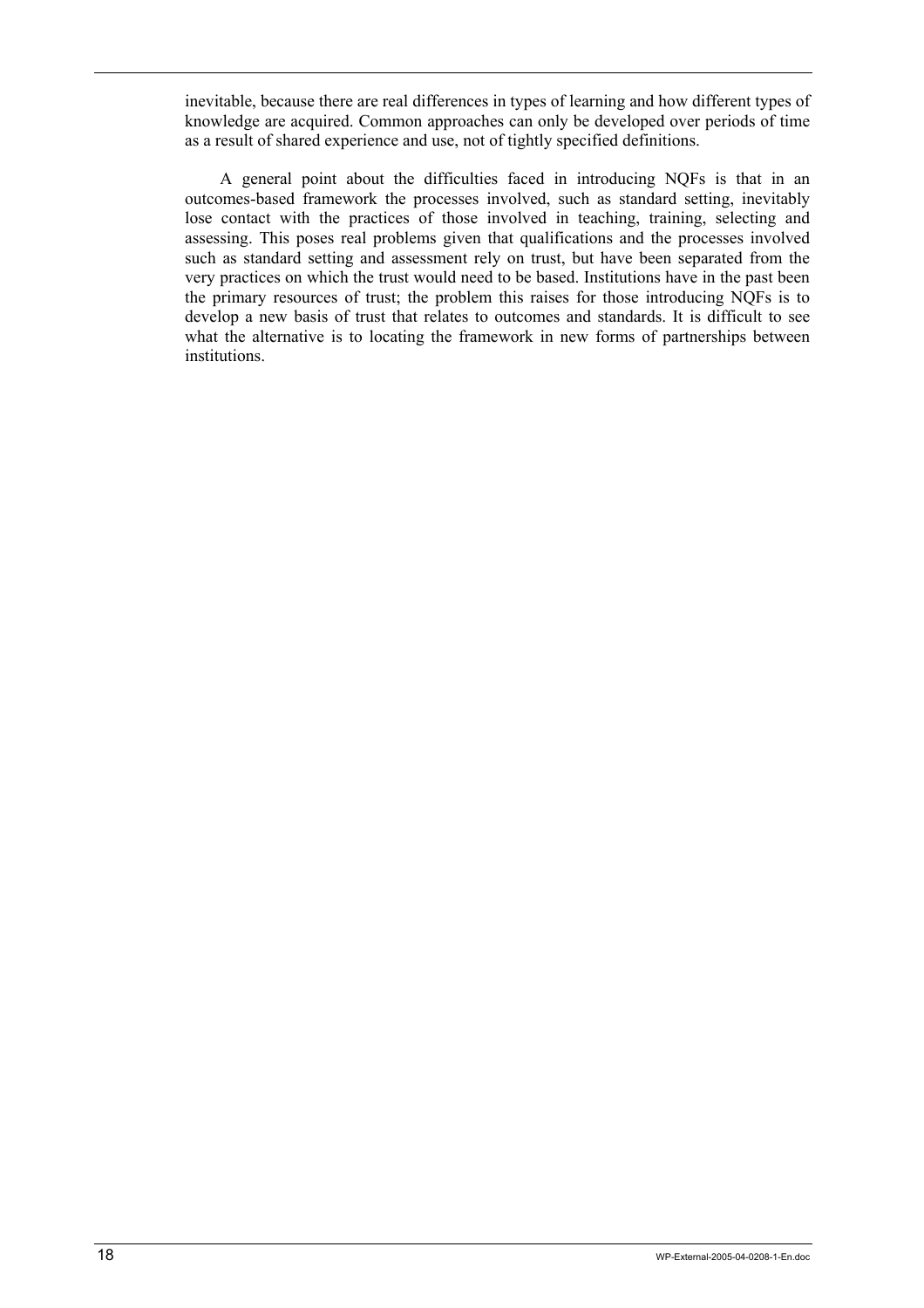## **Section 6 – Approaches to implementation: Lessons from "success stories"**

Scotland, New Zealand and Ireland can be referred to as "success stories" in relation to implementing an NQF. I refer to success stories with some reservations: New Zealand has the oldest NQF but, as mentioned earlier, it almost collapsed after the first five years; Ireland is still in the early stages of implementation (Granville, 2003); Scotland has an NQF (the SCQF), but one which still operates largely as two separate frameworks for HE and the rest of education and training. Raffe (2003) indicates that for all the progress in developing the Scottish NQF, its future is by no means guaranteed; it has up to now relied on establishing, and not going beyond, a wide stakeholder consensus. As he points out, this consensus could be threatened if either the government decided to link the SCQF to funding, or a stronger regulatory element was introduced in a top down way. With these reservations in mind, Scotland, New Zealand and Ireland provide valuable insights into the implementation process which no country thinking about introducing an NQF can afford to ignore.

Although the Scottish Credit and Qualifications Framework (SCQF) postdates the NZQF, its forerunner the National Certificate Framework for vocational qualifications (Raffe, 2003) remains in many ways the "parent" framework which other countries look to ñ taking features which they like and sometimes neglecting the lessons that can be learned. Selective interpretations and borrowing have been an understandable, though highly problematic, feature of the spread of NQFs.

The most significant lesson from the Scottish experience is the importance of continuity and building on past experience. The SCQF was not a single radical innovation and a "break from the past", but a development which built upon a succession of "partial" framework innovations. These were the 16+ Action Plan for non academic learners, the reform of Higher National Diplomas for those seeking to progress to higher education via a vocational route, the Credit Accumulation and Transfer scheme (SCOTCAT) for linking higher education in different institutions and the Higher Still reform of upper secondary education. In other words, many of the building blocks for a comprehensive NQF were in place before the SCQF was launched. This did not just refer to the widening familiarity with modules, units, and framework criteria, but a growing body of *shared practices*. Three general features of the Scottish approach to implementation are worth mentioning. First, it was an *incrementalist* approach. An important aspect of Scottish incrementalism has been the long time sequence (at least 15 years) that led to the SCQF involving a series of linked reforms. This has meant that the introduction of the SCQF has not involved any complex standard-setting procedures, or the development of new qualifications. Second, the Scottish approach has recognized the importance of what Raffe (2003) refers to as *policy breadth*; this meant that the introduction of the SCQF depended on a number of other changes such as staff development programmes that had nothing directly to do with the NCQF itself, but which it depended on. Third, what stands out as distinctive about the Scottish case is that in its later stages, the SCQF developments were led by universities. As a result and unlike New Zealand and South Africa, the SCQF has generated no great cleavages and more important still, has not been associated only with slow learners and low achievers. Fourth, most of the "work" involved in establishing the SCQF has involved a range of different organizations that have been willing to collaborate with each other without losing their own autonomy. Unlike the cases of New Zealand, England and South Africa,  $1$  the SCQF has no bureaucracy; until very recently, it had only one (seconded) full

 $<sup>1</sup>$  The qualifications authorities responsible for the NQFs in England and New Zealand have a staff</sup> of several hundred and in South Africa about 70 (at the last count).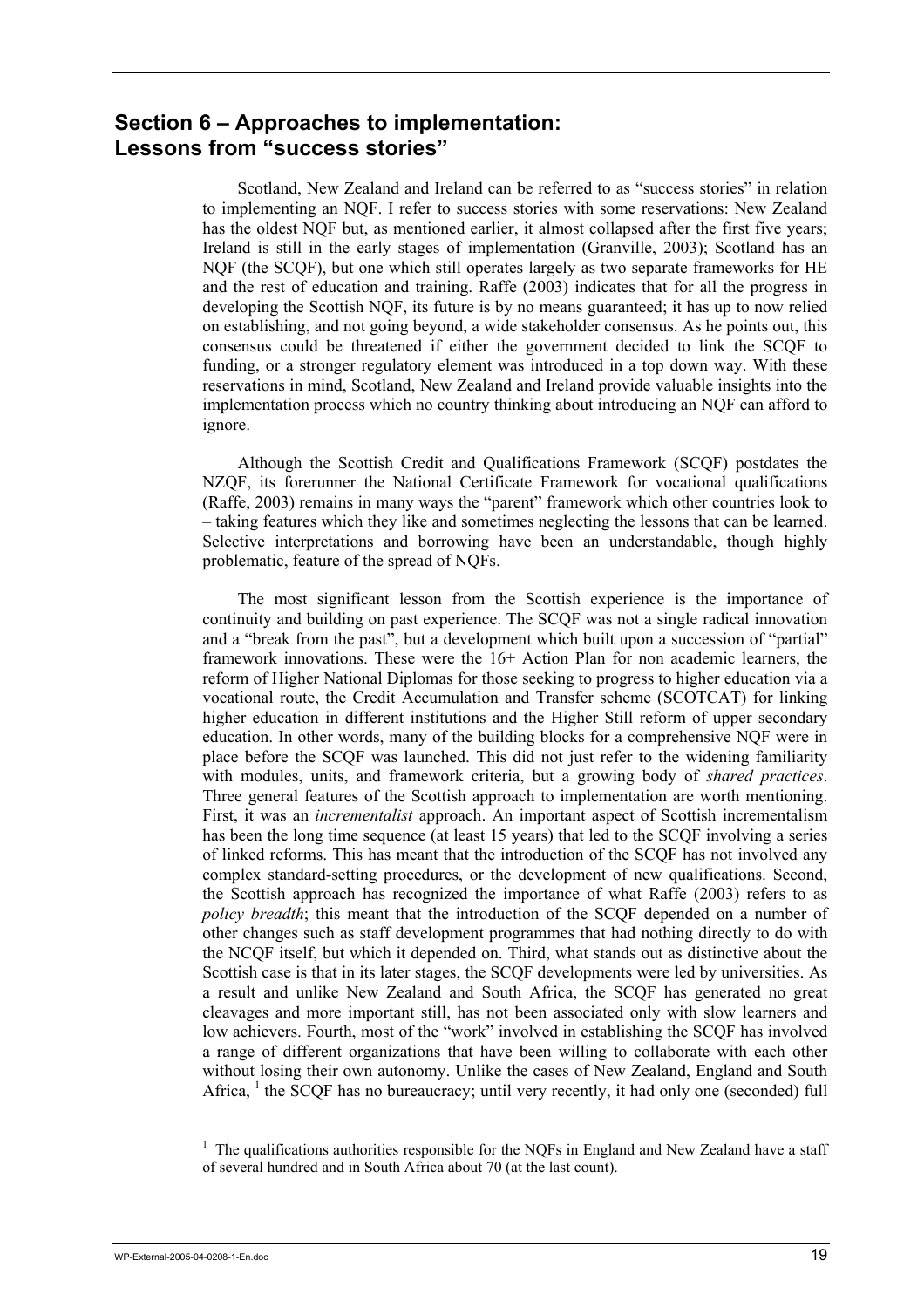time member of staff! It was therefore almost impossible for the SCQF to take on a life of its own.

Despite appearing to be a relatively seamless process, the introduction of the SCQF has not been without its tensions. There are, not surprisingly, differing views of what implementation means, as well, as has been indicated earlier, as pressures to give more emphasis to certification and to use the framework for funding and therefore for greater governmental control. On the whole, however, it would appear that policy-makers in Scotland, at least up to now, have recognized that a qualifications framework cannot be allowed to develop too far ahead of existing practices of both providers and users and the trust on which such practices is based. The balance, so far is towards an "enabling framework" and it is significant that the SCQF has been most successful when the framework "tools" of level, credit and volume have been used to agree on equivalence in a specific case of equivalence  $-$  the question of access to higher education for those at work or in college who lack the conventional academic entry requirements. If there are general lessons from the Scottish "success story" they are that NQFs on their own have a relatively modest role in reforming qualifications and improving vocational education. Secondly, the role of the SCQF in supporting widening access to higher education suggests that trust in an NQF is more likely to be achieved through the support it can provide in specific cases rather than by any broader structural changes with which NQFs are often associated.

The second "success story", the NZQA, is a very different case with very different lessons for developing countries thinking of introducing an NQF. When it was first established it was undoubtedly the most comprehensive example of an NQF prior to the launch of the NOF in South Africa; in that sense it was the nearest to the "ideal type" structure described in Section 2. Like other NQFs, the roots of the NZQF can be found in behavioural learning theory and in the neo-liberal economics that was popular in the 1980s. Unlike the early development of an outcome-based framework in Scotland which began as an attempt to reform the vocational curriculum for lower achieving 16 year olds, it was economic factors that drove the introduction of the NZQF (Phillips, 2003). Not surprisingly, this led to a very different kind of framework and a very different strategy to that adopted in Scotland. Instead of starting with a specific problem, the New Zealand policy-makers started with a grand design; only later did they find that the grand design had to be "rolled back".

An important lesson from the New Zealand example is the political nature of any NQF, especially in cases where a new and powerful national organization such as a national qualifications authority is established (in this case the NZQA). Furthermore, early developments were characterized by head-on confrontations between the NZQA and its opponents in the schools and universities. This led to significant compromises and the recognition of the specific needs of different sectors. The New Zealand case brings out the key stakeholder role of upper secondary schools in any system of education and training as a result of their role in providing access to the universities. One evaluation of the NZQF (Phillips, 2003) suggested that the gains (in terms of opening opportunities for disadvantaged young people) are significant, but more modest, than the ambitious goals with which it began. This is a conclusion that is not so different from the one that might be reached on the basis of the Scottish experience, despite their very different beginnings.

The Irish NQF is one of the most recent and shares a number of common features with other national frameworks. Like others, it is based on outcomes and qualifications are defined independently of any specific sites of learning. On the other hand, it was not initially based on units and credit and its remit does not include schools or universities. Like other frameworks, its origins lie in the expanding (and in Ireland relatively new) and increasingly differentiated vocational, further and adult education sectors. Similarly, the essentially facilitative and non-directive approach of the Irish NQF is more like the SCQF in Scotland and less like those in South Africa and New Zealand or the NVQ framework in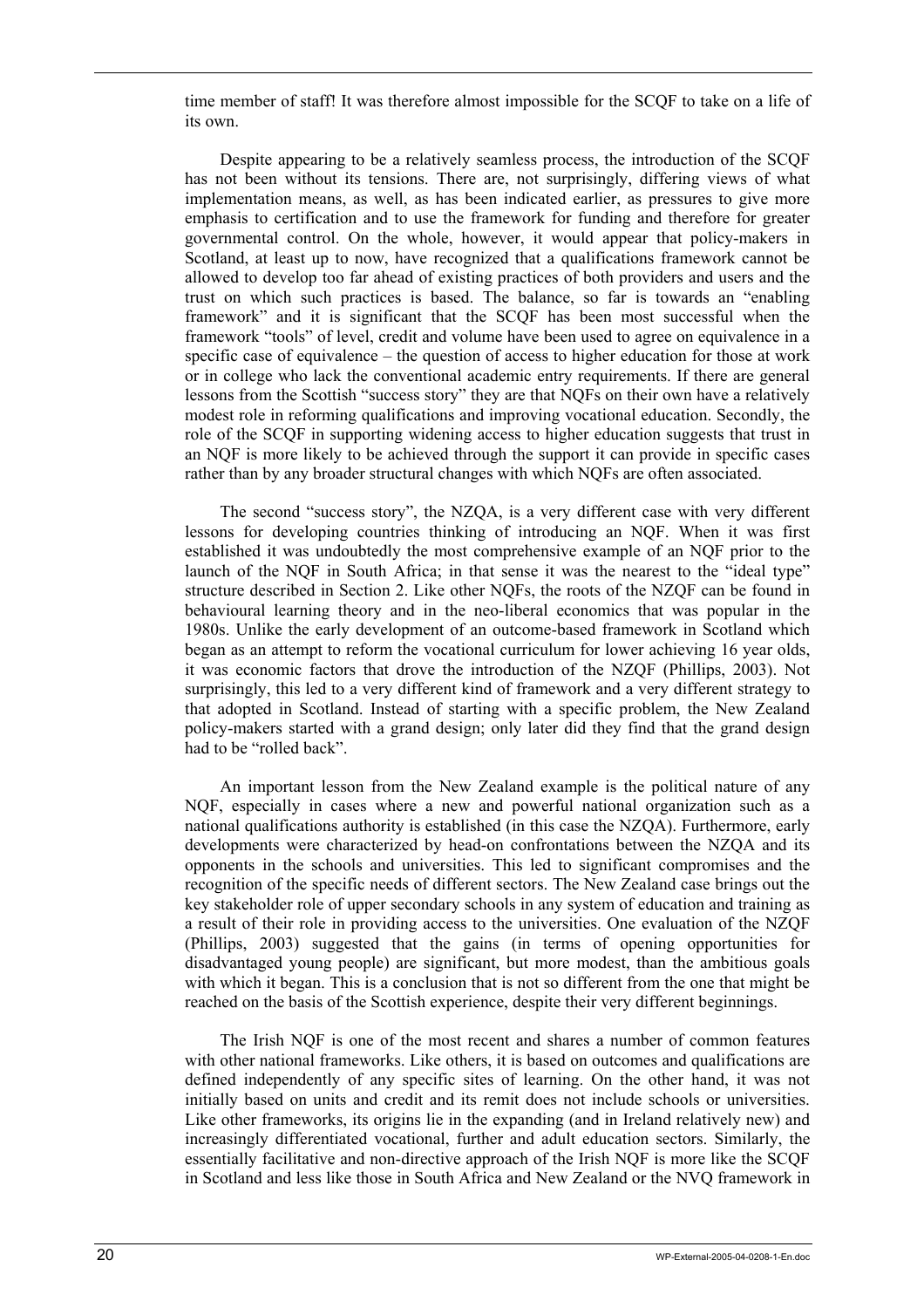the UK. In its policy process, the Irish framework also has similarities with the development of the SCQF in Scotland. It is incrementalist; it builds on previous developments and its introduction has been consultative, not directive. It is clear that there has been an attempt in Ireland to strike a balance between being too weak and hence not stimulating innovation, and being over-prescriptive and hence undermining local initiative. Like the South African NQF, with its critical cross field outcomes, the Irish NQF has the clear intention of promoting a broad view of lifelong learning and includes *learning to learn* and *insight* in its definition of learning outcomes. However, unlike the South African case the Irish are content to facilitate these goals rather than prescribe them. Its strategy for promoting "access, transfer and progression through the whole span of education and trainingî seems to rely on the same combination of local initiative and governmental support that has characterized the growth of the further education sector in Ireland in recent decades. Like the SCQF, the Irish NQF does not represent a dramatic break with the past. It seems to reflect a consensual approach that works in a society with a relatively small and well educated population without fundamental inequalities or large political cleavages.

There are some general implementation principles that emerge from these three cases which minimize the conflict and antagonism that has been a feature of NQF reform in England, New Zealand and South Africa. It stresses incrementalism, consensus and compromise, necessary building blocks and policy breadth. I will comment briefly on each of these points.

#### **Incrementalism**

The countries that have tried to make a radical break with their previous qualifications systems have had the most acute difficulties. A radical break gives neither practitioners nor those involved in design any benchmarks to test the new ideas against their experience. Incremental approaches minimize the likelihood that ideologies will intervene, and as a result are more likely to avoid polarized positions. The problem with an incrementalist approach is that it is unlikely to appeal to governments who feel the situation of their country is one of great urgency, as in the case of South Africa. The point to remember, however, is that even if a more radical "break" is attempted, the structural constraints on implementation may well extend the implementation period anyway.

#### **Consensus and compromise**

Consensus or agreement is the bedrock of trust and all qualifications depend on trust. Qualifications inevitably claim to represent more than they can demonstrate and therefore can only work on the basis of trust. Genuine consultation processes such as those that have been a feature of the Irish NQF are crucial and principled compromises such as that reached over the relations between the schools and universities and the NQF in New Zealand are important. The alternative which is typified by the rigid assertions followed by forced compromises over NVQs in England has meant that the whole idea of an NQF has tended to lose public and professional credibility. It is significant that despite being an early innovator in introducing the NVQ framework, 17 years later very little progress has been made towards developing a broader national framework in England.

#### **Building blocks**

Scotland demonstrates very well the importance of "partial" frameworks as building blocks for an NQF. Only when a range of partial frameworks  $-$  Higher Still, SCOTCAT, Higher National Diplomas and  $NVQs$  – was in place, was the comprehensive Scottish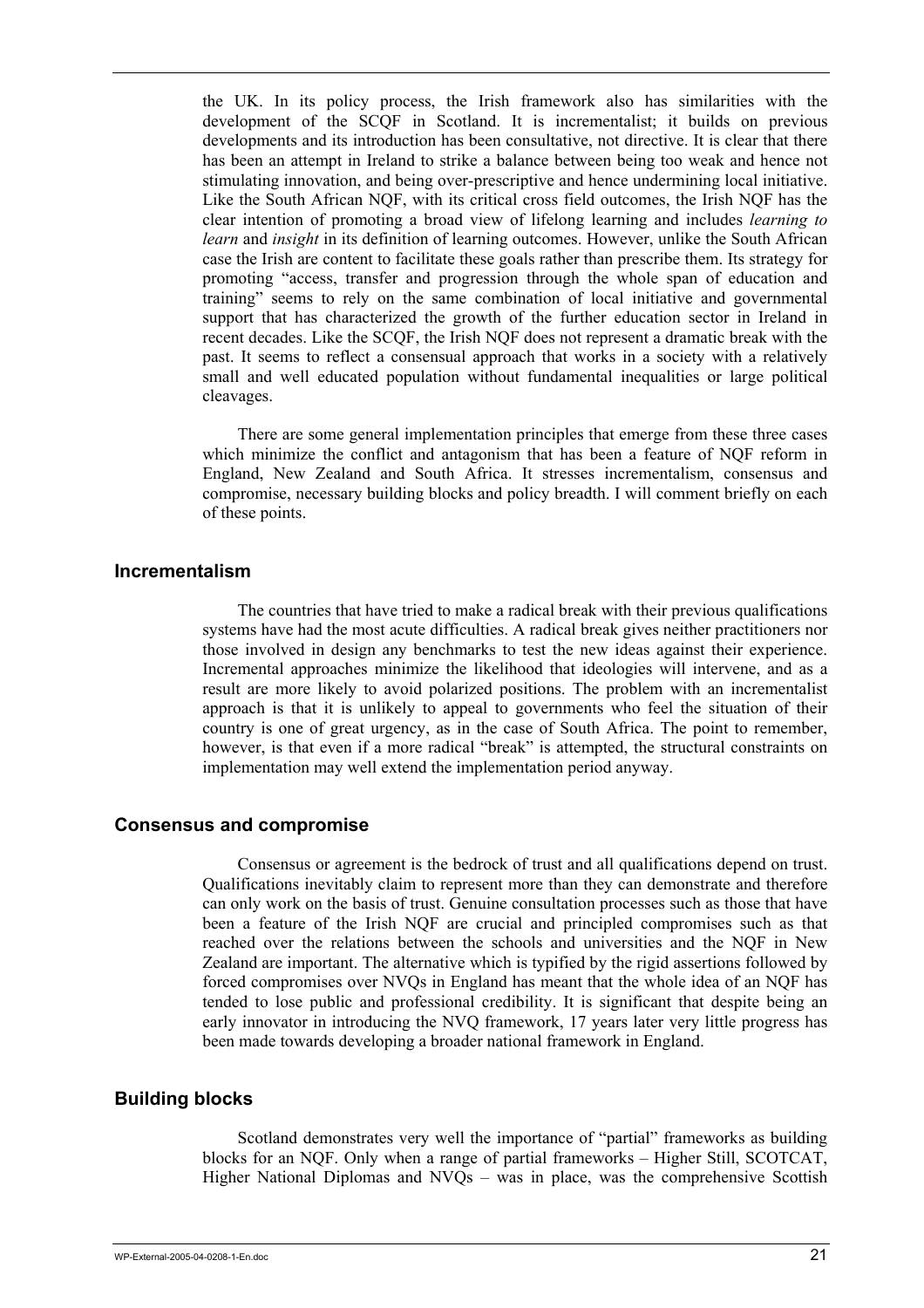Credit and Qualifications Framework introduced. It was the existence of the "building" blocks" that established both the confidence in, and the practicality of, a broader more comprehensive qualifications framework (the SCQF). Here the term building block refers to specific levels (upper secondary or higher education) and sectors (vocational or academic or an industrial sector like engineering). It does not refer to the elements of a framework such as modules, units, standards, levels, and credits, although these may well form elements of partial frameworks.

The view taken in this report is that the idea of qualifications expressed as independent sets of outcomes expressed in terms of units, standards, levels, and credit is a radical and controversial change. However, this separation of qualifications as outcomes from the inputs that lead to them is also embodied in the competence-based approach to vocational education. It follows that unlike Vargas (2005) in his very useful and comprehensive review of Latin American and Caribbean developments, I see the competence-based approaches to VET not as steps or building blocks towards NQFs, but as part of the implementation of qualification frameworks.<sup>2</sup>

It is not just a question of users and providers gaining familiarity with the idea of an outcomes-based framework, but how far it can become part of their practice without displacing other important educational priorities such as the specification of knowledge content and the identification of particular learning experiences. Level descriptors, standards and credit are at odds with many traditional pedagogic practices. It follows that at the very least they have to be piloted carefully before they are incorporated formally into qualifications.

### **Policy breadth**

Although this concept was initially suggested by David Raffe in relation to Scotland (Raffe, 2003), it has a far more general value. It refers to the other conditions such as the availability of assessment systems, the adequate retraining of teachers, the existence of well developed sectoral organizations and the new partnerships without which an NQF can never be more than a "map". Raffe  $(2004)$  in a review of an evaluation of Dutch reforms by Nijhof and Esch (2004) points out that in contrast to developments in England, the Dutch case provides an excellent example of "policy breadth".

#### **Comments**

The implementation principles that I have developed from considering the three ìsuccess storiesî cannot be straightforwardly generalized, especially to developing countries. The three countries referred to in this section are geographically and demographically small, relatively well resourced and relatively homogeneous culturally. Many, but not all, developing countries are small, as in the Caribbean, but almost without exception they lack resources and the necessary building blocks for an NQF, and are rarely homogeneous. It is therefore not surprising that, for example, sub-Saharan and Caribbean

 $2$  The danger of treating competence-based approaches as a step towards NQFs is that it can lead to a neglect of the extent to which the competence-based approaches themselves represent a break with institution- or input-based approaches.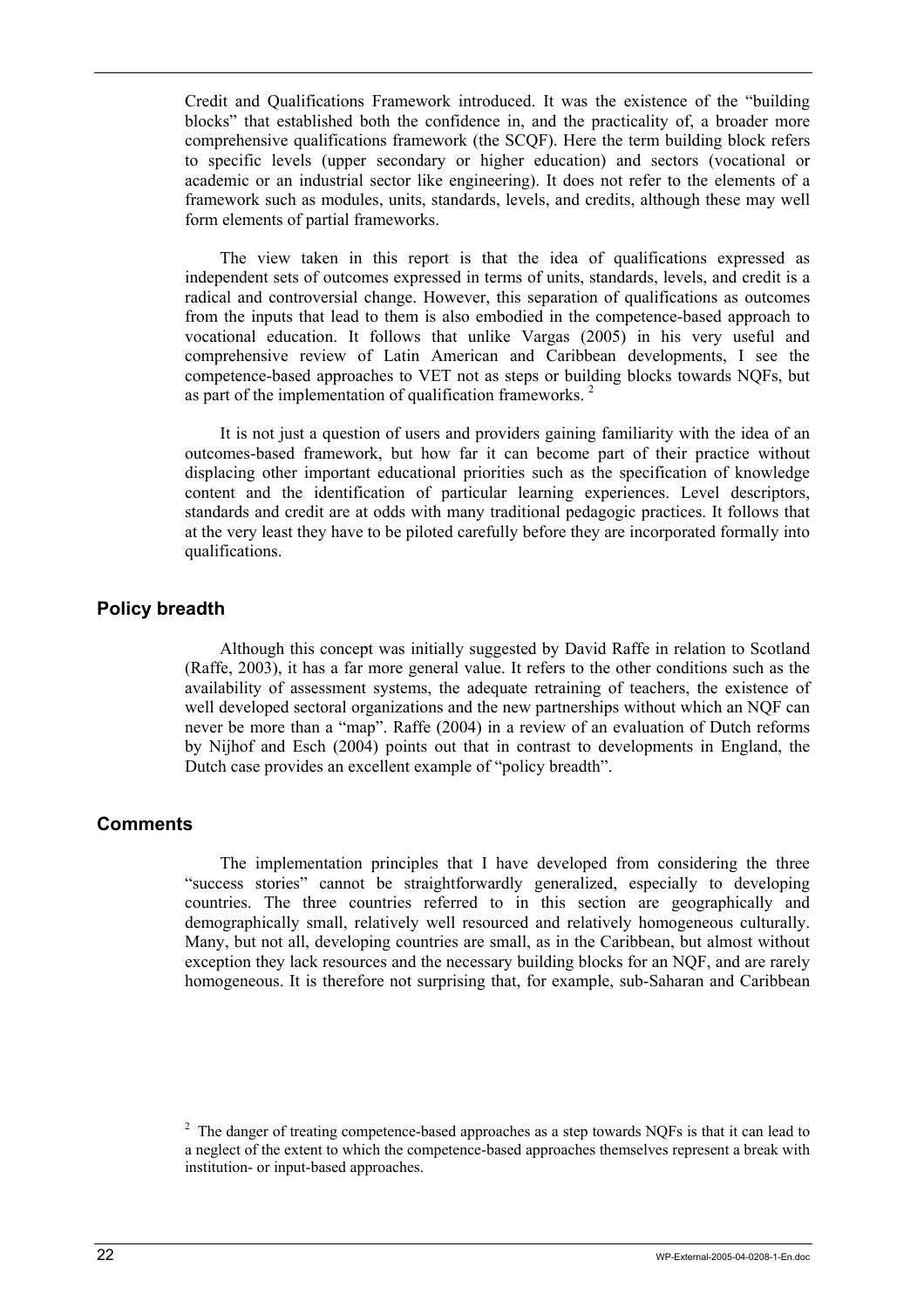countries have adopted more directive, even dirigiste,  $3$  approaches. The question must be raised as to whether such countries have the necessary human resources distributed across sectors and institutions to make such an approach viable. It is also understandable that in regions like the Caribbean and sub-Saharan Africa, smaller countries have followed uncritically the lead given by bigger countries (South Africa and Jamaica), even though the types of NQF that they copy may not be the most appropriate in their circumstances. It may be that more incrementalist approaches become the victim of political impatience; politicians always want quick results. However, the lessons from the three case studies, and from those countries that have followed a more directive route in moving towards an outcomes-based framework, are that it is mistaken for policy to move too far ahead of current practice. For example it is no good developing sophisticated level criteria and forms of credit rating if they cannot be related to practitioner experience. Both are like certain kinds of complex tools; people have to learn to use them and modify them on the basis of experience; such processes take time.

<sup>&</sup>lt;sup>3</sup> I use this term to emphasize the way some governments have gone ahead with introducing an NQF as a consequence of a sense of urgency, but with relatively minimum consultation or experience.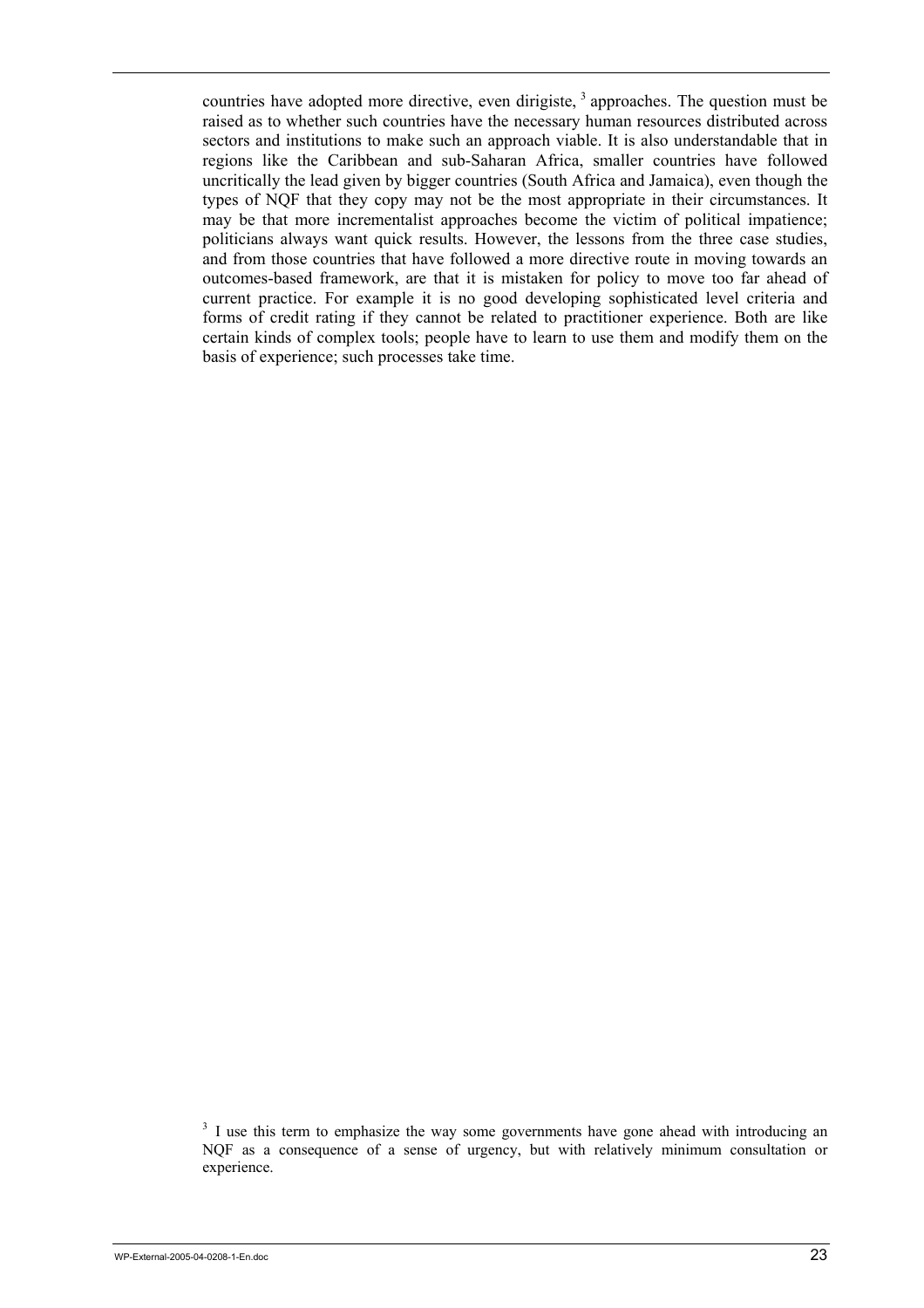## **Section 7 - Further issues**

There are a number of further issues that inevitably arise as a result of attempting to introduce an outcomes-based qualifications framework. This section considers a number of these issues:

### **Lifelong learning and employability**

The encouragement of lifelong learning and its contribution to employability is widely stated by governments as part of their rationale for introducing an NQF. Superficially, at least, the opportunity for adults to continue to learn throughout their working lives is supported by a framework which can be used to accredit this learning. However, this link needs to be carefully examined in each case. Two relevant issues are worth exploring; these are the link between work-based learning and its accreditation and the relationship between the supply of, and demand for, qualifications. Learning is often a crucial aspect of doing a job well (or better) and it is important that both governments and senior managers find ways of encouraging it. However, it is only in specific cases that it is likely to be important that such learning is accredited. Two examples are worth mentioning. One refers to those employed in high skill sectors where mobility between jobs is high, where it is likely that a higher qualification will enhance the chances of promotion. However, this is likely to involve periods of study at a university or business school, rather than involving the accreditation mechanisms associated with a National Framework. In another case, however, there is evidence of employees failing complete higher level NVQs in management and administration because they find no link between the learning that they are involved in at work and the task of completing the assessment portfolio with introducing an NQF (Gugulis, 2002). Another example is a sector like social care discussed in an earlier section in which few employees in the past, at least at lower levels, had any qualifications at all. The success of NVQs in social care is a good example of how an accreditation approach to qualifications that forms an aspect of most NQFs, can, when appropriately supported, enhance the self-esteem and capabilities of traditionally low status employees.

As has already been indicated, whether or not the outcome of introducing an NQF is positive for the promotion of lifelong learning is heavily dependent on changes in the demand for skills and knowledge, which the NQF itself can do little to stimulate. Recent developments in South Africa are an indication of how important complementary *demand generating* initiatives are, especially in a developing country. The South African government has become increasingly aware that the chronic problems of unemployment and poverty will not be solved by the free market or just by establishing an NQF that encourages people to become better qualified. As an alternative, they are beginning to develop a strategy of investment in public works and the development of local infrastructure (for example, water, sanitation, housing and electrification). These developments should not only increase employment (and therefore reduce poverty), but could increase the demand for skills and knowledge; in this context, the NQF can play a role in supporting and shaping this demand by encouraging new provision and promoting the accreditation of work-based learning.

### **The role of stakeholders**

Depending on how the membership of the new NQF agencies, such as standard setting and quality assurance bodies, is defined, an NQF can considerably extend the range of stakeholders involved. The benefits of this extension are the scope it provides for democratising decision making about qualifications and extending the sense of ownership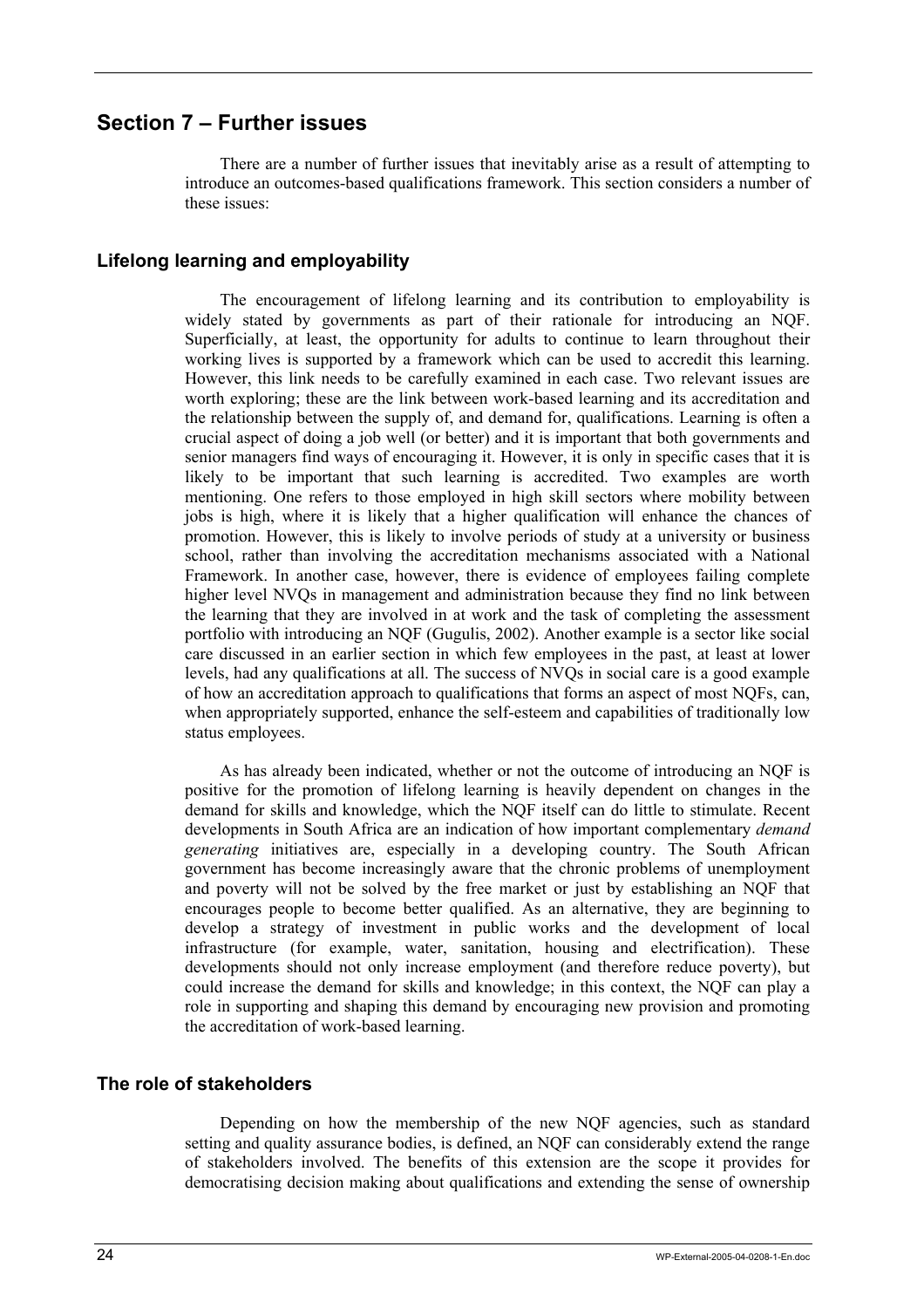of the framework. However, if this process is pushed too far, especially in shifting the balance from experts in different occupational fields to stakeholders such as users, community organizations and trade unions, the design and development of qualifications can become increasingly bureaucratic and reduce, rather than increase, quality. There are a number of reasons for this. First, extending stakeholder involvement to groups in civil society, such as community associations and trade unions, makes considerable demands on the employed staff of already under-resourced organizations. This can well lead to excessive bureaucratic delays. Secondly, an overemphasis on stakeholders who have a political interest, but lack knowledge, can undermine the role of specialists from occupational sectors, and lead to downplaying the importance of knowledge content and quality in qualifications and approaches to assessment. Stakeholders should have a role that is similar to the governors of schools and colleges. If they are in a minority they can have a valuable role as guardians of the public interest. If they become a majority, or the boundaries between stakeholders and specialist becomes too blurred, there is a danger that special interests will dominate, and conflicts such as those between trade unions and employers are introduced into a field in which real expertise should be the main basis for resolving differences.

### **Modularity, unitization and credit**

This subsection refers back to Section 3(iv) of this report. Most NQFs have been associated with developments variously referred to as unitization or modularization. Both are concerned with breaking up qualifications into smaller components known as modules or units. The evaluation literature suggests that these processes do introduce greater flexibility both for learners and users such as employers, but offers little support for the claim that they are mechanisms for broadening the distribution of, and access to, qualifications. Unitized qualifications are often proposed for slower learners on the assumption that they will find it easier to learn in, what in the UK has become known as, "bite-sized chunks". The problem with such an assumption is that if slower learners are only offered "bite-sized chunks", they are likely to become even less able to engage with more structured learning that can provide opportunities for progression.

It is important to make a distinction which is sometimes blurred between modularization and unitization. Modularization is best seen as a teacher-led or institutionled process in which the curriculum or teaching programme is the starting point; modules are a formalization and standardization of the informal sequencing that any teacher undertakes. Modules divide up a programme into discrete but coherently linked components or modules, with specific opportunities for students to make choices. Modules may, or may not, be linked to specific assessments. Unitization is a more radical departure from traditional approaches to the curriculum; it refers to the break up of qualifications not the curriculum, and is concerned with assessment rather than teaching. Traditional qualifications assume that all students or trainees begin together and are assessed at the end of a programme. Unitized frameworks treat units as the building blocks of many different qualifications and each unit is assessed and given credit separately. Instead of the teacher deciding the sequencing of the programme in a specific field, the student or trainee registers for units and then combines the units achieved to make up a qualification. The standard setting body lays down the rules of combination of units that lead to different qualifications. In a unitized framework it is units not whole qualifications, that are registered on the framework for the purposes of quality assurance. Unitization maximizes flexibility and choice, but minimizes coherence and the importance of structure in the acquisition of knowledge and skills. Many kinds of knowledge in general education (such as physics), and many skills (such as cabinet making) that are important in vocational qualifications, depend on a particular sequencing of learning defined by subject specialists and are not amenable to unitization.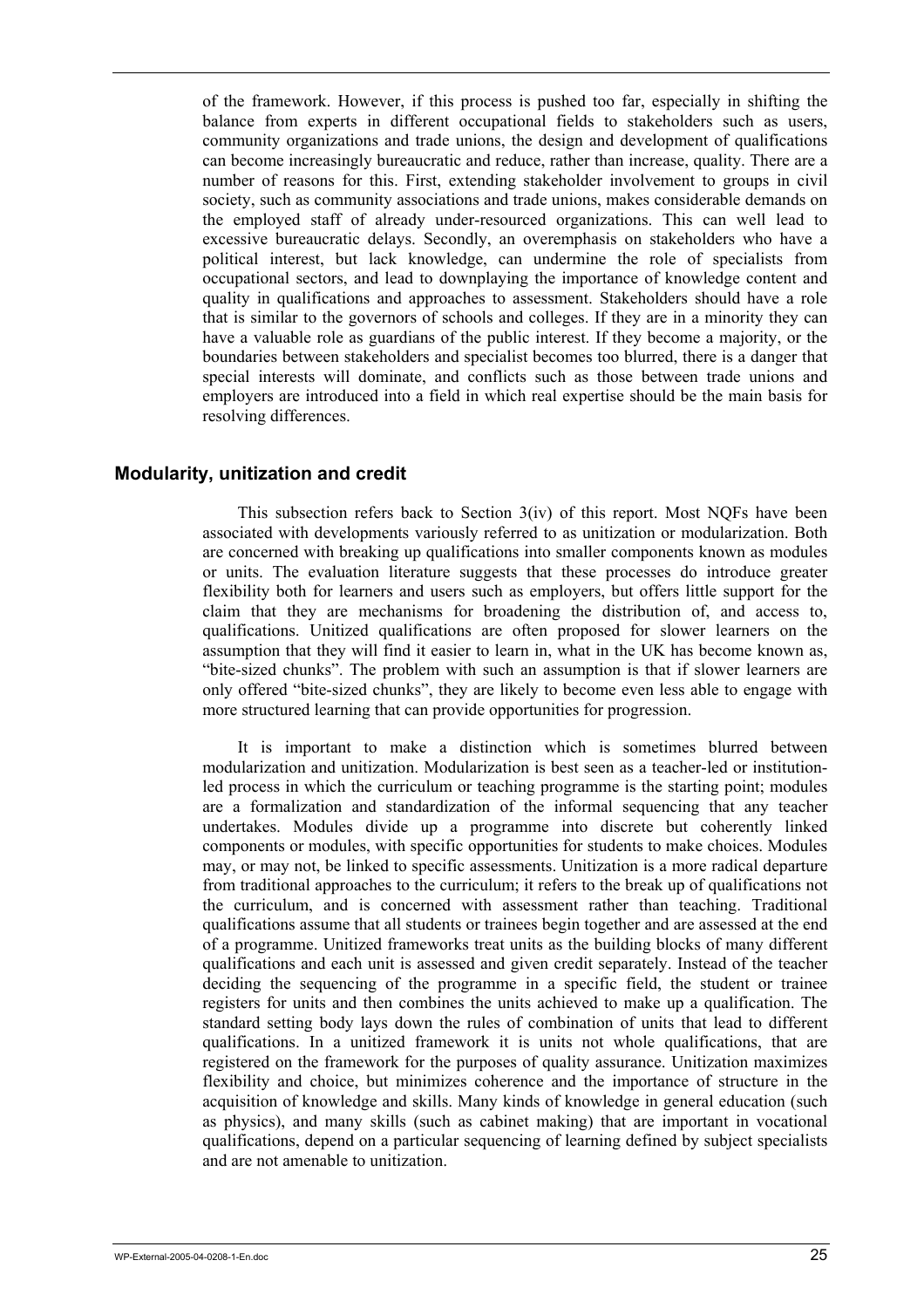## **Levels and level descriptors**

An NQF is hardly conceivable without level descriptors for distinguishing the levels of difficulty involved in progressing from routine to more advanced capabilities in different occupational fields. However, while there are many statements of level descriptors, there are no examples that I am aware of a system in fully successful operation. Levels depend on the *principle of similarity* discussed earlier; in other words that it is possible to assign capabilities in fields as different as plumbing and business administration to the same level. In practice, the concept of a level is extremely difficult to apply in other than a very loose way. Another problem is that most actual qualifications, especially vocational qualifications, are multidimensional. In other words, differences in capability reflect differences on more than one axis. For example a level 3 or 4 qualification on the NVQ framework in the UK includes a level of knowledge and understanding and a capability to take responsibility for others with lower level qualifications and in positions of less seniority. This means that it is very difficult to have reliable descriptors based on a single set of levels. On the other hand, levelling  $-$  in other words making distinctions between levels of difficulty when assessing someone's performance  $\overline{-}$  is a normal feature of the judgments that people involved in work and education and training make. The problem is how to codify this informal levelling into level descriptors without losing touch with practice. It seems likely that the best approach is, as suggested in this report for NQFs more generally, an incremental one. A national qualifications authority publishes a set of levels with loosely defined descriptors. Providers of qualifications are invited to comment on how they relate to the occupationally specific levelling with which they are familiar. They are also invited to locate their qualifications on the levels without having to follow a prescriptive set of rules for level descriptors. More explicit prescription of levels is only proposed where it arises out of providers coming to practical agreements on equivalence. One of the more thoughtful attempts to develop an approach to levels is that undertaken by the Victorian Qualifications Authority in Australia (VQA 2003: VQA 2004).

### **Assessment issues**

An outcomes-based NQF implies a radically new approach to assessment based on formal criteria and the judgments of qualified assessors rather than the traditional approaches of examinations or tests. Whereas these new approaches arose from dissatisfaction with examination type assessment as only measuring what people could memorize in written answers, they pose almost insuperable difficulties. They represent an attempt to formalize in criteria of the judgements of the "meister" in the apprenticeship tradition when in many cases the organization of workplaces is no longer based on such roles and the actual "meister" is no longer available. The new approaches rely on two assumptions, both of which need questioning. The first is that objective judgements that apply to specific cases can be adequately expressed in criteria. The research evidence (Wolf, 1995) suggests that it is not possible to reliably locate specific cases according to general criteria. The second assumption is that assessors can be trained, even when they are not necessarily specialists in the particular field; in other words, their specialism becomes assessment. However, there is little evidence of confidence being established in trained assessors. Assessment becomes seen more as an instrument of management and can become reduced to the activity of "ticking boxes"; in the process the professionalism of teachers (and trainers) is undermined and quality is threatened.

There are two further problems with criterion-based assessment. The first concerns sampling. Whereas the meister, or master, drew on several years of observing an apprentice in a workshop in making his judgement, assessor judgments are made in relation to specific instances (or a small sample of them). It is rarely possible for them to generalize beyond the sample and even less possible to state with confidence that the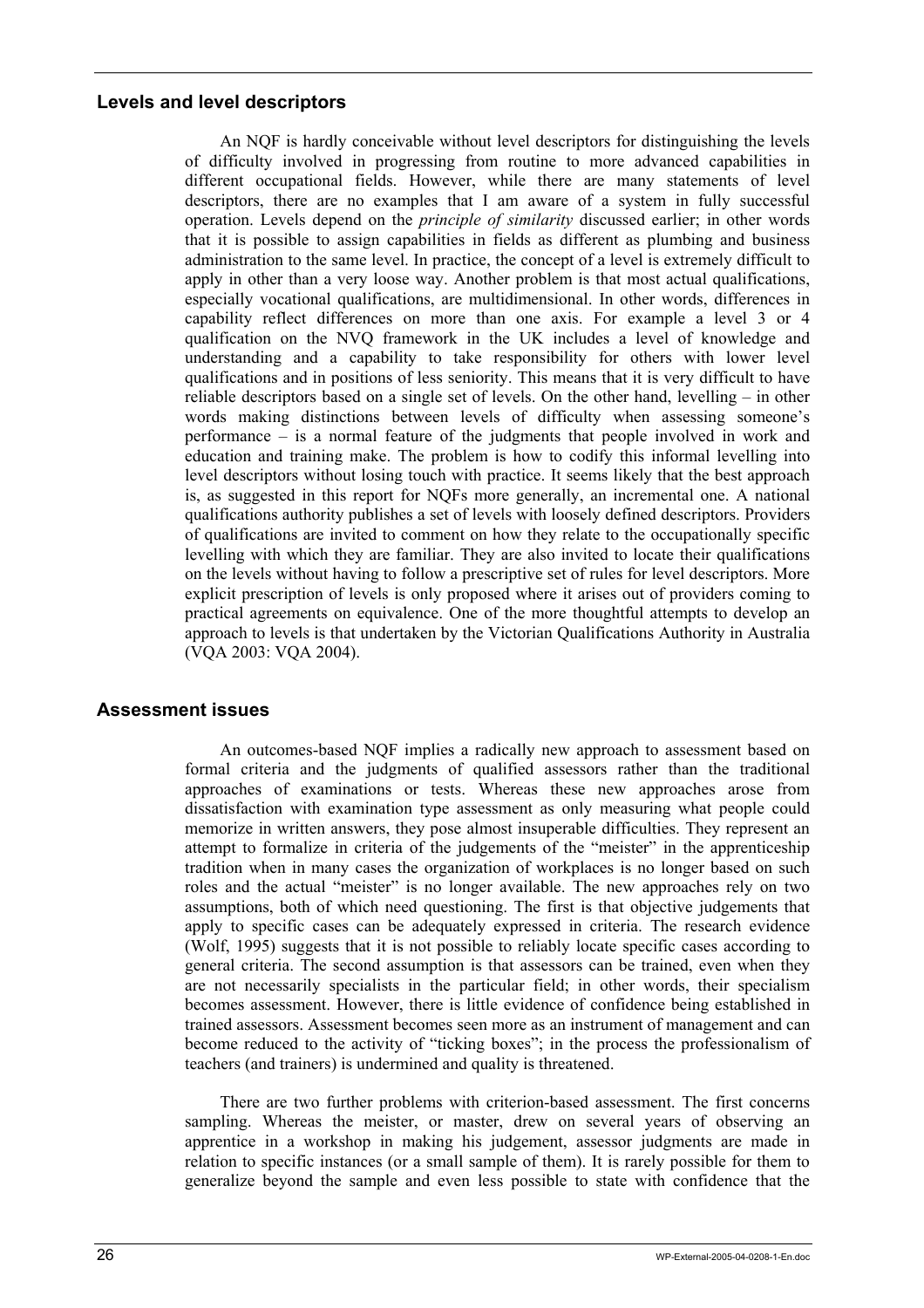person being assessed has the required broader knowledge and skill to cope with all circumstances. The second problem concerns whether the person being assessed has the appropriate knowledge, either for a particular job or for progressing to a higher level qualification. Assessment criteria based on standards cannot provide evidence of knowledge (Young, 2004). This can, as in the case of NVQs in the UK, lead to the serious neglect of knowledge with consequences for the quality and status of vocational qualifications.

The only way that such difficulties can be overcome is if the NQF criteria are flexible enough to incorporate specific content as well as outcomes in their definition of a qualification, and that these are linked to appropriate forms of assessment which are likely to include examinations. In cases where critical safety issues are involved (as in NVQs in electrical installation), or legal issues arise (as in the case of NVQs for accountancy technicians and financial services), the professional bodies involved in the UK have been able to insist on the specification of content. This points to the important role of professional associations in ensuring quality at lower levels of any NQF. However, it inevitably limits the scope of the framework in two ways. Firstly, not all sectors with lower level qualifications have direct links to professional associations. Secondly, in accrediting informal learning which is unlikely to include the specification of contents, it would inevitably favour those with access to institutionalized learning.

#### **The integration of vocational and academic learning**

There are both administrative and political reasons for integrating all qualifications within a single framework. Administratively, a single integrated framework should be more coherent, easier to manage and ought to make all kinds of progression simpler. Politically, integration is tied to the idea of promoting *parity of esteem* between academic and vocational learning. In practice, integration can be a deeply divisive issue. Some in the general education community see it negatively as "dumbing down" the rigour of academic learning and doing away with the idea of education "for its own sake". Others see it as a way of broadening training by requiring it to be more educational. The training community is almost equally divided. Some welcome it as providing the basis for ensuring "parity of esteemî between academic and vocational learning, whereas others see it as leading to academic drift and undermining the importance of vocational qualifications as indicators of competence. The underlying issue is about purposes, and the balance between the two principles of similarity and difference discussed in Section 3. General and vocational education pathways do have different purposes – intellectual development and occupational capability. However, they can be *linked* – in other words cross over between them can be possible because elements of general education can contribute to progression in vocational education and vice versa. On the other hand, at least at present, they cannot be *integrated* unless their different purposes are seen as unimportant. The possibility therefore is linked frameworks in which some of the components of each are ìtransportableî between them. This approach is however based on the assumption that vocational education is always partly educational and only partly about preparation for employment.

Swedish and Scottish upper secondary qualifications are probably the most integrated or unified, whereas those found in France and England, where vocational qualifications can be the basis for progression to higher education, can be described as linked. Some NQF proposals (examples are those in New Zealand and South Africa) have had the integration of academic and vocational education as goals; however it has been dropped in the New Zealand case and is the subject of continuing debate in South Africa. However, the most recent proposals from developing countries have focused on developing an NQF from vocational qualifications. The Scottish experience suggests that integration is best seen as a long-term goal, and a focus on developing a vocational qualifications framework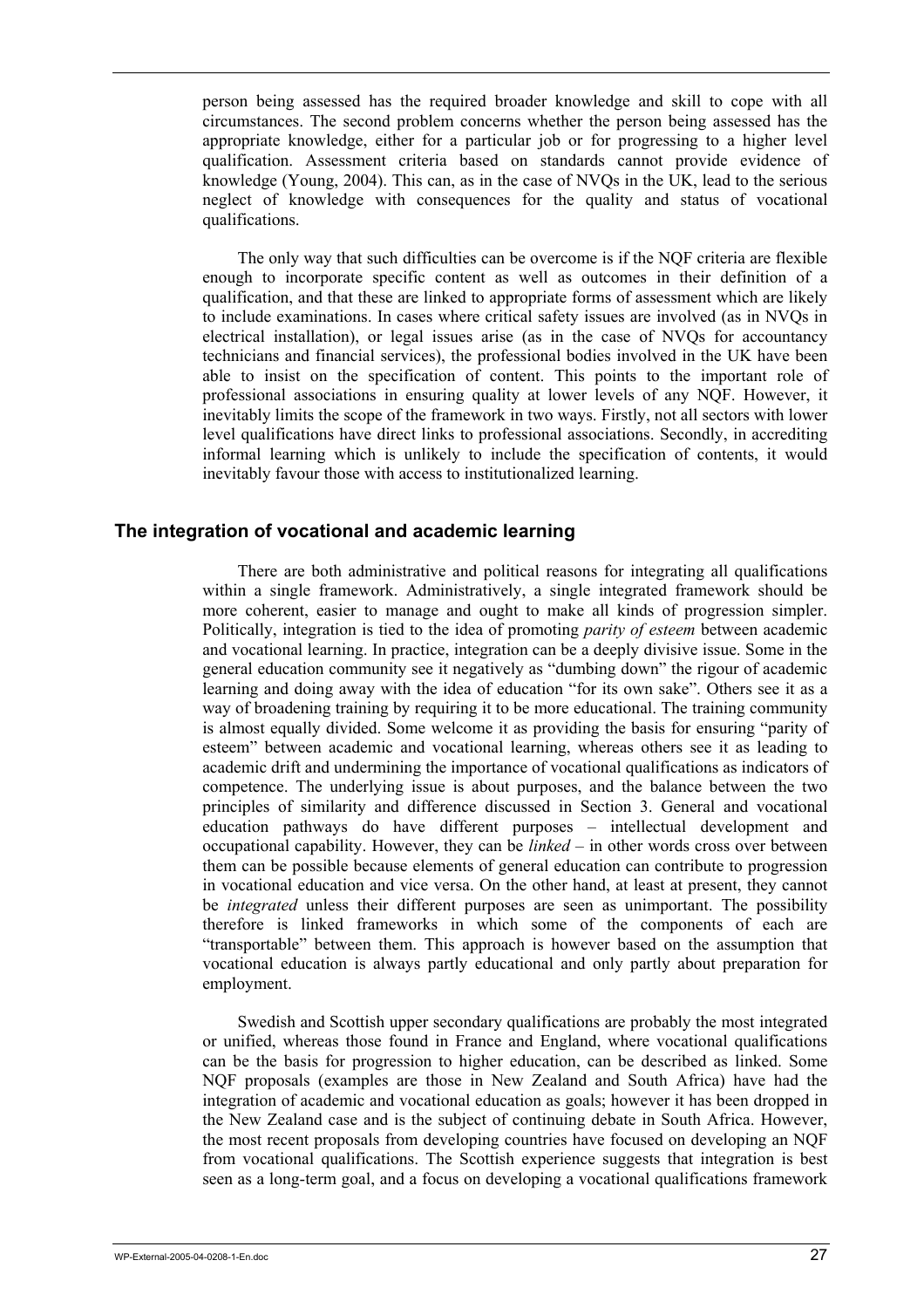is a more realistic starting point, provided it is not, as was the case of NVQs in the UK, based on exclusive performance criteria. A national framework for vocational qualifications can then be a building block for a more comprehensive framework.

## **The accreditation of prior (experiential or informal) learning (APEL)**

One of the expectations that has been widely associated with the introduction of an NQF is its potential for accrediting informal (or, as it is frequently known, prior experiential) learning. This process is seen as shifting the balance of access to qualifications towards those who have unaccredited skills but have been excluded from formal schooling. However, while undoubtedly people do acquire considerable skills and knowledge in informal ways, the promises of an NQF in this respect have not been realized. There are a number of reasons for this.

First, there is only limited compatibility between informal skills and knowledge developed in specific circumstances of, for example, rural community life, and the kind of skills and knowledge that can be formally accredited. In the process of accreditation, some form of codification or formalization is unavoidable; however, in this process the distinctive contextually-specific character of informal learning is undermined without any compensating benefits. Second, when people do get formal qualifications through APEL, such qualifications are rarely recognized as equivalent to those obtained by formal study. The legacy of the link between provision and qualifications remains. Third, there is a discrepancy between the activities required to submit evidence of the learning engaged in at work and the actual learning involved; this inevitably inhibits the original motivation for gaining a qualification and is one explanation of why few people achieve qualifications in this way. Arguably this is not just a technical difficulty to be overcome, but a reflection of fundamental differences between two types of learning  $-$  the learning that involves acquiring knowledge and skills that may be useful later, and the learning that is embedded in the problems that need to be solved in any everyday working environment. Fourth, a substantial infrastructure, including assessment centres and trained assessors that are widely distributed and accessible, is required if APEL is to be extended on a significant scale. This is rarely feasible even in well-resourced countries, and in less-resourced countries, it can be argued that the money could be better spent establishing new programmes rather than assessment centres. Fifth, if a major goal of developing an APEL system is to improve people's employability, it is more likely that they will need access to further opportunities to study than merely to get their existing knowledge and skills accredited.

In light of these observations, it is useful to make a distinction between "APEL for qualifications" and "APEL for access"  $-$  in other words APEL as a way of enabling people, without conventional formal qualifications, to gain access to further or higher education. There are many successful examples of the latter in the UK and elsewhere and it seems likely, especially when resources are limited, that it is the better investment. Indirectly "APEL for access" has the advantage of providing staff development opportunities for teaching staff who may previously have had little experience of teaching students without formal qualifications.

### **The professional development of teachers and trainers**

The level of skills and knowledge of teachers (and work-based instructors) is a key determinant of the quality of any country's system of education and training. Without a major policy focus on improving the teacher and trainer workforce, an NQF, which emphasizes the assessment more than the improvement of learning and which inevitably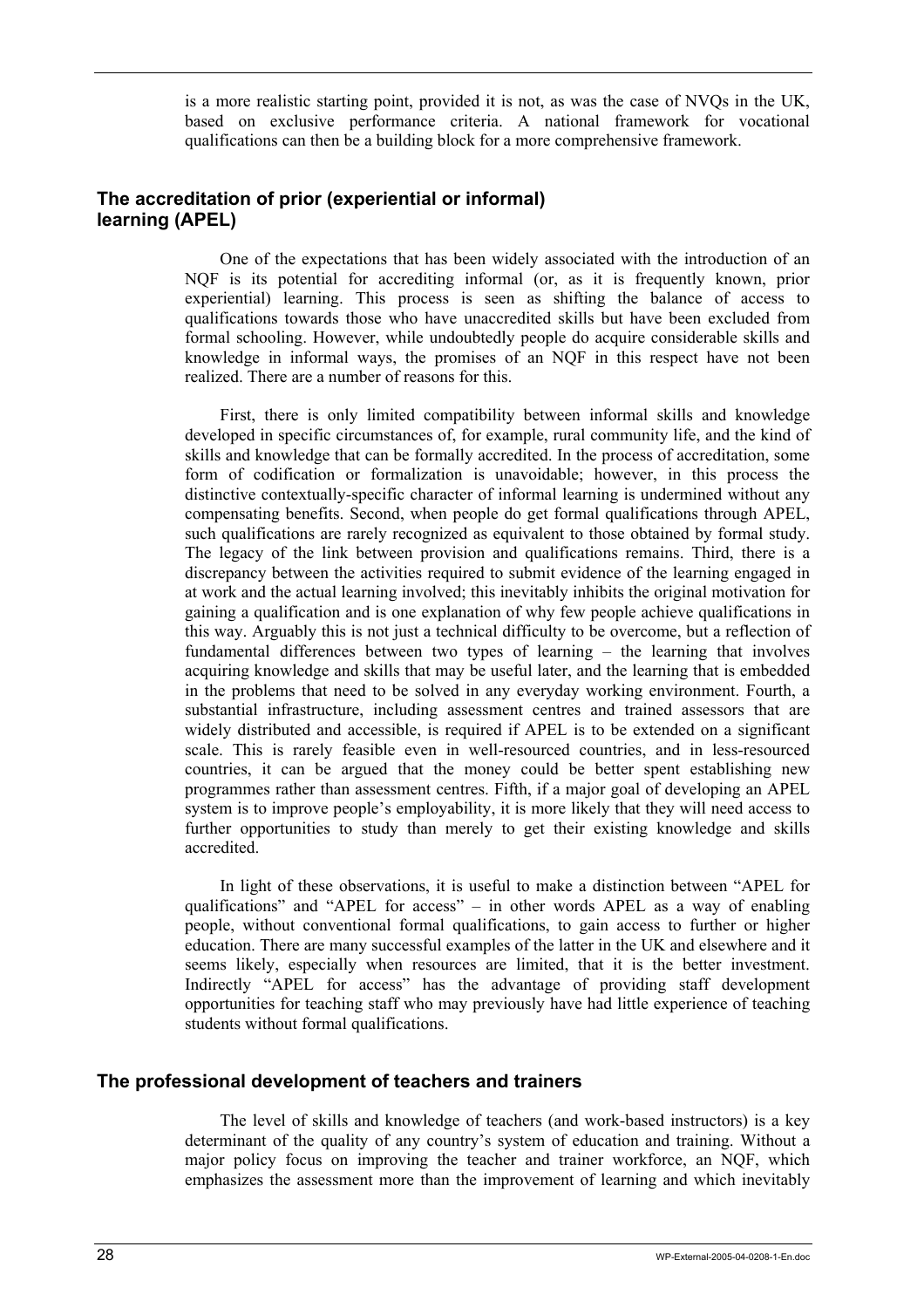makes new and difficult demands on teachers to rethink their own practice, can play a negative rather than a positive role. This is especially true if a significant proportion of resources for the professional development of teachers is devoted to assessor training.<sup>1</sup>

The importance of professional development is another way of stressing the issue of institutional capability. However, in relation to the demands of an NQF, it is not just a question of a shortage of teachers but of the professional development of existing teachers.

#### **Costs**

It is beyond the scope of this report to comment in any detail on the issue of costs, important though it is. Treated as a separate and distinct policy initiative as it has been in New Zealand, South Africa and the UK, an NQF is always seen as taking resources away from other activities. Treated as a way of reforming and extending examinations and testing, it takes on a more strategic role. There are, however, two principles that echo throughout this report – trust and professionalism – that might be applied to the issue of costs. High cost systems of assessment and examinations are a feature of low trust systems of education and training, like the UK where there is a considerable lack of confidence in teachers assessing their own students, at least below university level. As a result the UK, especially England, has proliferated organizations known as Awarding Bodies which specialize in testing and certificating students. As trust has been undermined in even traditionally high trust sectors such as universities, new forms of quality assurance have been introduced that have accentuated this high cost trend. This trend is partly a consequence of the massification of education and training at all levels. However, it also reflects features of the educational and wider culture.

High costs systems of testing and certificating for qualifications are not features to anything like the same extent of high trust systems like Germany, where much more assessment is left to teachers. The implications are that a developing country should opt for building institutional capacity and improved teacher training and professional development as the basis for developing trust in the educational community and within its different sectors. Costs will, at least, be minimized if the wider community develops its trust in its teachers. As institutional capacity develops, an NQF can develop a loose and relatively low cost guidance role. The role of international aid in developing countries is important. South Africa has relied, for 80 per cent of its funding for the NQF, on an EU grant. Would South Africa have introduced an NQF without EU funding for it? How long will EU funding continue? One consequence of donor funding is that there has been less need for an independent evaluation of the benefits of funding the NOF relative to other possibilities.  $2\frac{1}{2}$ 

<sup>&</sup>lt;sup>1</sup> In the UK, teachers wanting to assess students for the new outcomes-based national vocational qualifications were required to gain new assessor qualifications. They frequently experienced this requirement as deskilling and undermining their professionalism without offering them any new skills or knowledge (Lucas, 2004).

<sup>&</sup>lt;sup>2</sup> There has been a Ministerial Review of the South African NQF (DOE/DOL 2002), but that was limited by its terms of reference to implementation issues.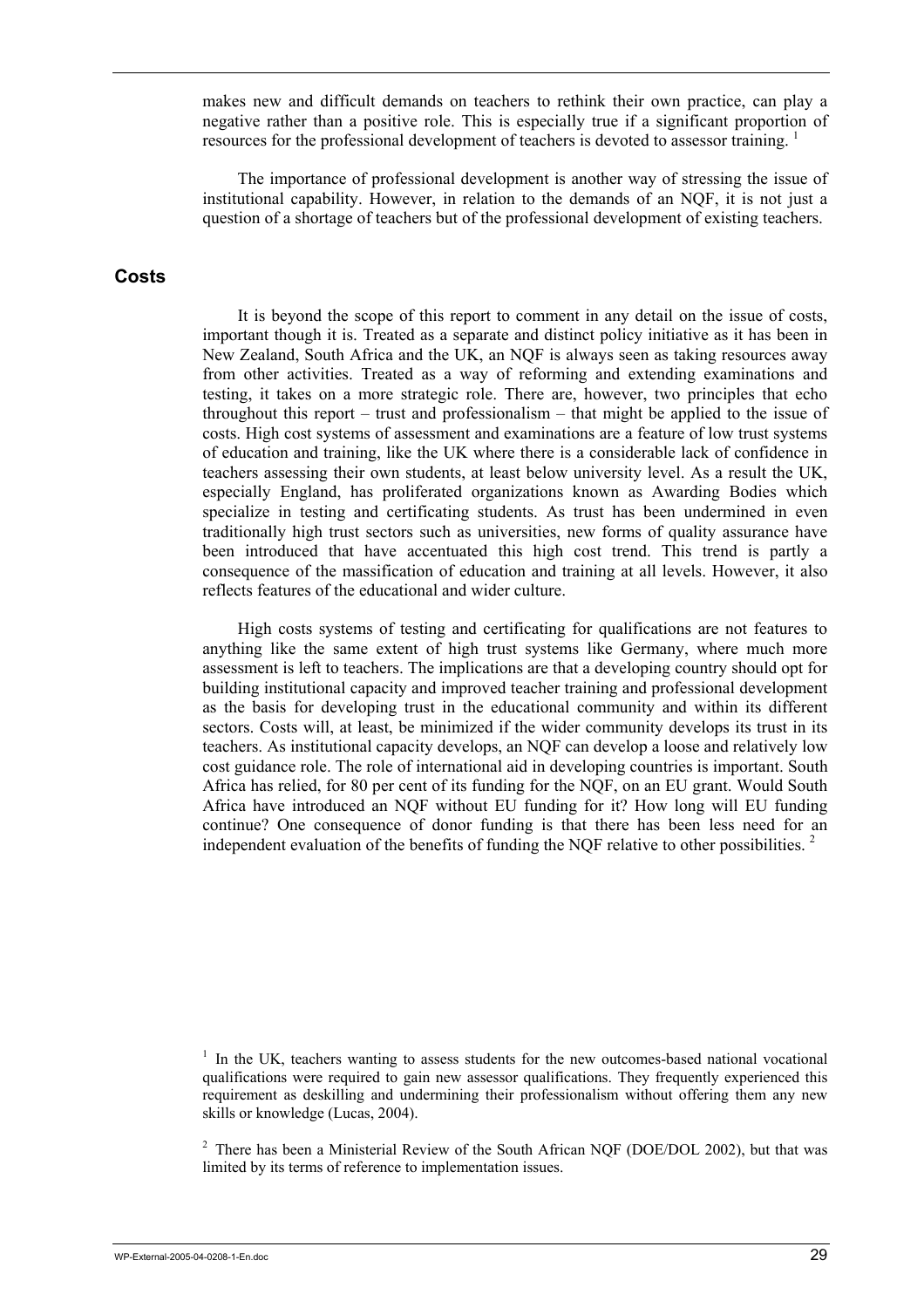## **Section 8 - Alternatives**

In earlier sections of this report I have stressed the problems involved in introducing an NQF which most government seem, at least overtly, reluctant to recognize. One alternative approach is not starting with a grand design of an NQF, but to begin by looking for concrete evidence of common practice and where there is a will to explore common practices. This evidence could then be used to support the establishment of "partial" frameworks which might be "ends in themselves" from the point of view of the participants, but be seen as building blocks leading towards a more comprehensive framework from the point of view of government. New countries have an advantage that they can see how, in other countries, partial frameworks have led to a framework which progressively becomes more comprehensive, at the same time as retaining its basis in the work of practitioners. Another possibility is that small developing countries could, as in the Caribbean, identify the scope for a collaborative local framework and working with neighbouring countries which are in advance of them. Small countries need, however, to be cautious in adopting a comprehensive framework at the beginning rather than seeing it as the outcome of a series of steps over time. The present Scottish Framework (SCQF) had its beginnings 15-20 years before it was launched.

A second implication of existing experience is that the sectors where there has been greatest resistance to NQFs have always been the universities and the upper secondary schools. The former have high prestige and usually have a long tradition of autonomy in relation to awarding qualifications. Not surprisingly they are reluctant to lose this autonomy to a new national qualifications authority with little experience or expertise. In many developing countries, the university sector is relatively strong, albeit small and with a relatively good reputation for quality. The real weaknesses frequently lie in secondary and vocational and technical education. It would be unfortunate if the development of an NQF is held up by the Qualifications Authority becoming distracted by negotiations with a reluctant university sector where the need for an overarching body is likely to be so much less.

In virtually every country, the resistance of upper secondary schools to the introduction of an NQF has reflected their links with "high stakes" examinations that are the basis of selection for university. As a result, they can call on powerful political support in resisting anything but a weak version of a framework. However, as with universities, academic upper secondary education is unlikely to be the weakest link in the education and training system of a developing country. A partial framework bringing together adult, vocational and further education on the lines being developed in Ireland is likely to lead to greater benefits.

The implications of this analysis is that there is much to be said for leaving the universities and upper secondary schools out of any initial NQF and encouraging the universities (or higher education), in association with the upper secondary schools to develop a framework of their own, which might at a later date be incorporated into a full national framework. This need not be seen as a political compromise giving way to vested interests, but as a principled decision that could, in the long term, pave the way for a more comprehensive framework.

A very different way of looking at alternatives is to consider examples of those countries adopting an *institution-based* as opposed to an outcomes-based approach to qualifications (Young, 2002). Typical countries adopting an *institution-based* approach are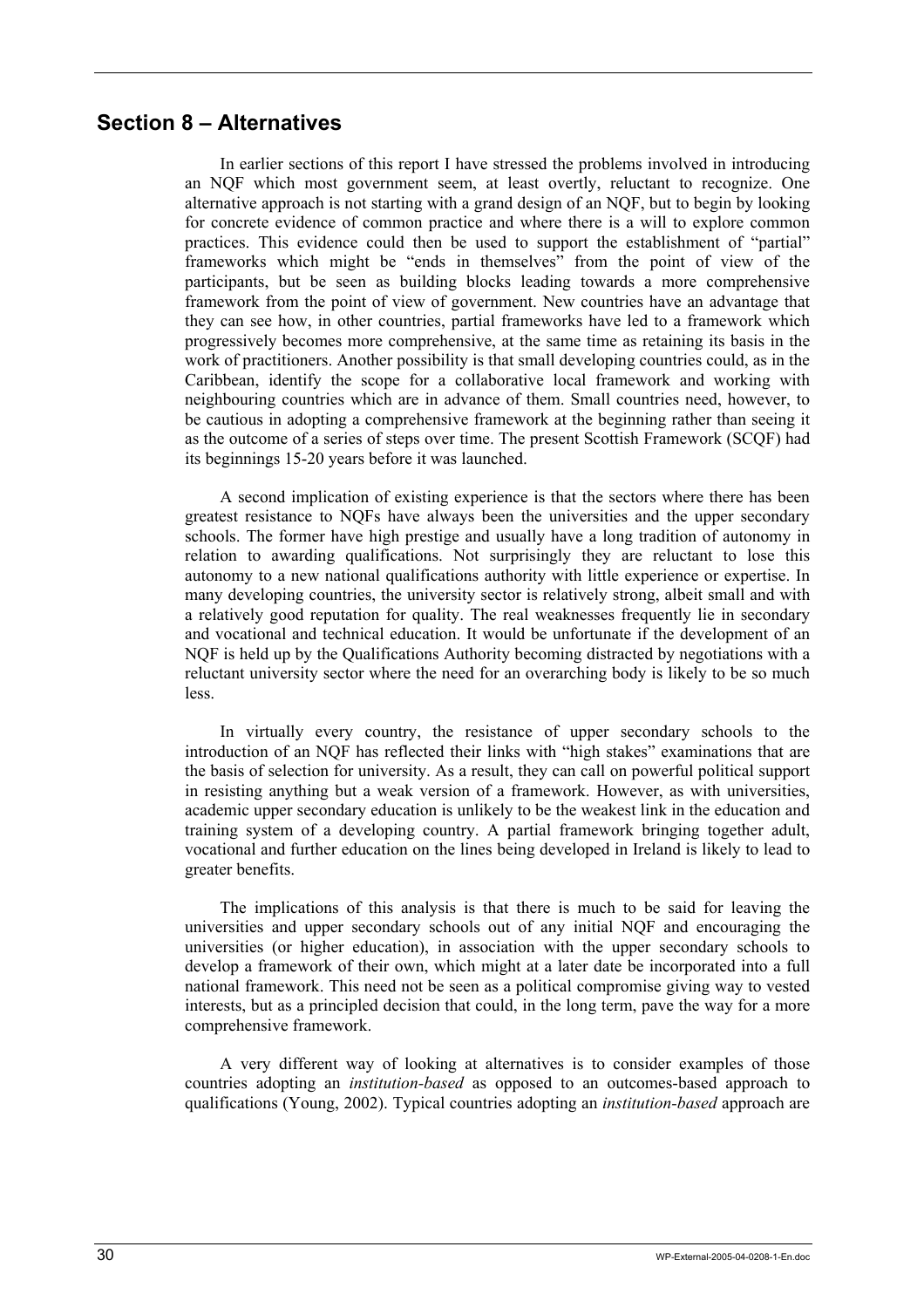those in continental Europe such as the Nordic countries, <sup>1</sup> France and Germany, most South-East Asian countries and the Francophone countries of western and central Africa. The United States is difficult to classify, but it certainly has not developed anything similar to an NQF. The USA approach to qualifications might be best described as based on regional institutional networks (Grubb and Lazerson, 2003).

The institution-based approach treats institutions, staff development, progression routes, certification and qualifications as all parts of an integrated system. Government policy focuses on the reform and expansion of institutions and the links between different types and levels of institution. Qualifications are not treated as separate instruments of policy, and qualification reform develops alongside institutional change. The dilemma for developing countries is that this is a high resource approach; change involves whole system change which is difficult.

There are two possible variations within an institution-led approach. One involves treating the development of an outcomes-based NQF as following the development of institutions in time. This seems to be what Singapore is doing in launching an outcomesbased framework on the basis of a strong existing institution-led system. The implications of this sequencing approach for an international organization like the ILO is that an investigation of what the South East Asian countries were doing 40 or 50 years ago, when most of them had similar characteristics as today's developing countries, might be useful (Ashton, 2005). The second variation within an institution-led approach is for governments to encourage a more powerful role on the part of private sector (or foreign) institutions and to see the primary role of an NQF as regulating and assuring quality in an expanding private sector. The advantage of this approach for developing countries is that it makes fewer demands on scarce public sector funds. However, it is fraught with difficulties, not least because effective regulation of private sector providers is far from straightforward and like any other regulatory activity, requires considerable capacity of its own. Furthermore, whether the new providers are from the profit making private sector or franchising from foreign institutions, they will have their agendas which are unlikely to be shared by the developing country.

<sup>&</sup>lt;sup>1</sup> Sweden, Finland and Norway are developing Accreditation Frameworks for vocational qualifications. However these are in addition to what remain largely institution-led systems and are geared specifically towards adult learners; they do not imply a transformation of the existing national systems in these countries or that they are adopting an NQF in the sense discussed in this report.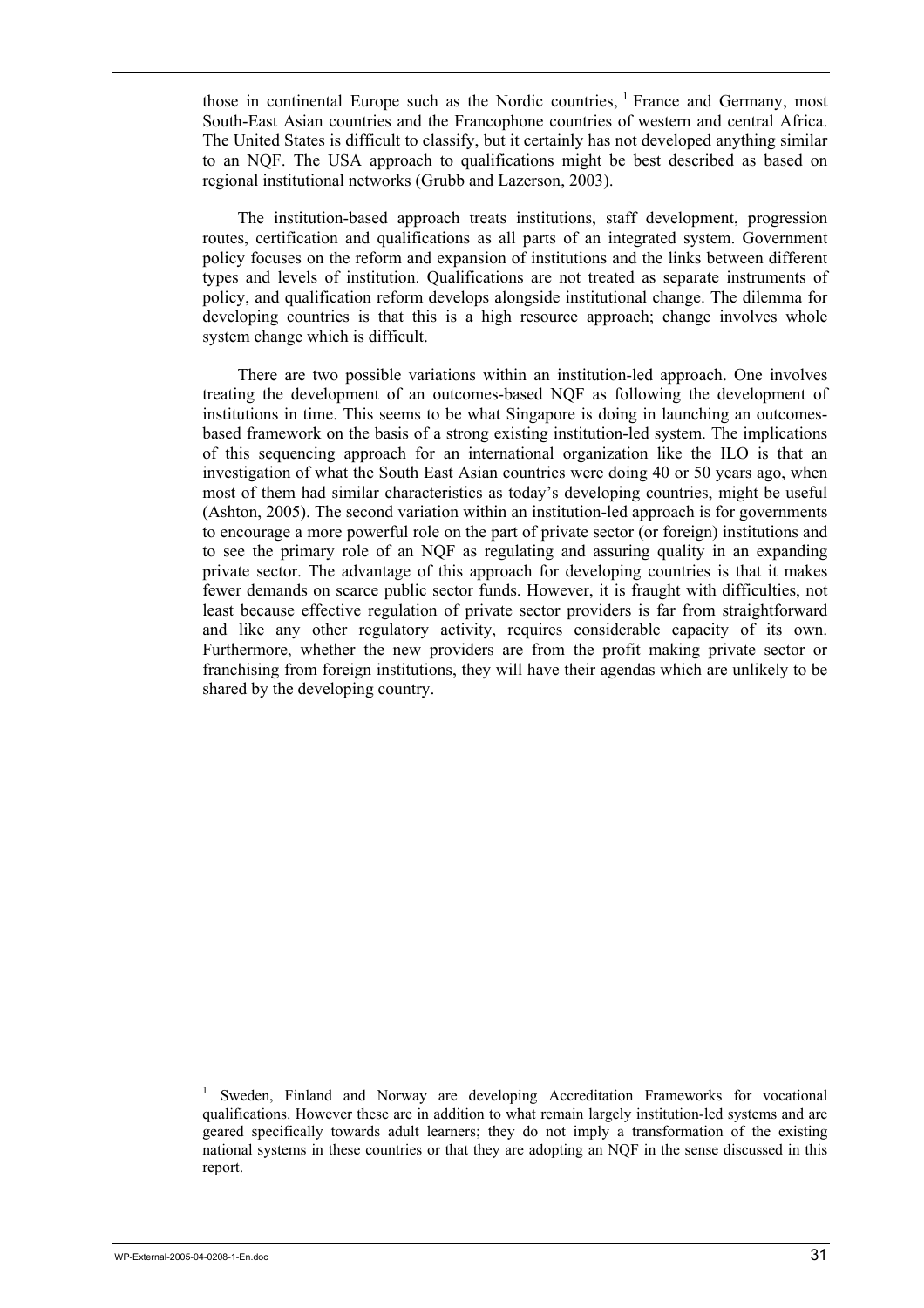## **Section 9 – NQFs and developing countries**

## **Implications of the analysis**

Given the history of NQFs in the last 20 years, it is inevitable that most of the experiences on which this report draws (with the exception of South Africa), come from industrialized countries such as England, Scotland and New Zealand - all countries with relatively high levels of resources. It is therefore with caution that one extrapolates beyond the level of analysis to make prescriptions. On the other hand, my own research and experience in South Africa, although a far from typical developing country, suggests that it is extremely important that developing countries considering the introduction of an NQF do learn lessons from the experience of countries which have already moved in that direction. In particular, it is important that they do not assume that an NQF is any kind of "magic wand" of educational reform. There are no prescriptions or "how to do it" manuals to read from other countries and the attempt to do so by the indiscriminate employment of foreign consultants is likely to lead to many of the problems discussed in this report. Anything other than a cautious approach, aware, on the one hand of the limited role of an NQF in achieving change, and on the other hand that NQFs can never be seen in isolation, is likely to face the kind of difficulties experienced in the implementation of the NQF in South Africa (Young, 2003b).

An important, but less contentious, issue is that developing countries are under considerable pressure to get their qualifications recognized internationally. The development of the "referencing" role of NQFs is consistent with the broader trend to internationalization, which is a feature of European countries as the EU drives the development of a European qualifications framework. In this regard the idea of a referencing rather than a regulatory role for NQFs developed by CEDEFOP may be worth exploring (CEDEFOP, 2004). The trend towards international accreditation needs to be treated not just as an opportunity for developing countries to get their qualifications recognized internationally, but as an opportunity to learn about what really happens in other countries.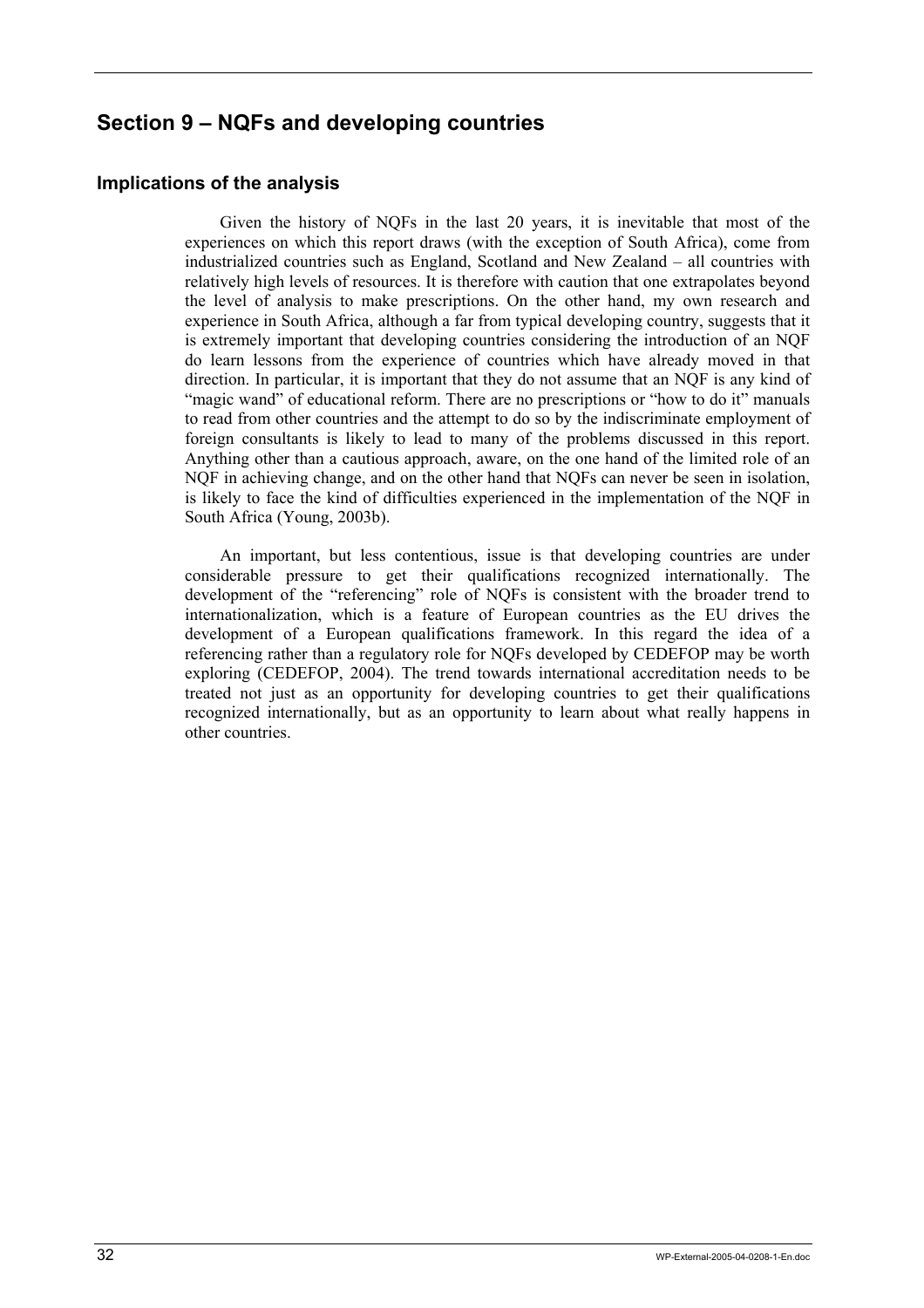## **Section 10 - Conclusions and future possibilities**

The main thrust of this report has been cautionary. It has warned that NQFs, like the competence models of vocational education before them, have been over-hyped at government level and sometimes supported uncritically both by educational activists who see them as an instrument of radical transformation, and for less scrupulous reasons by international consultants.

The future of NQFs is likely to be far less dramatic than the hype. There is undoubtedly evidence of convergence and increased mobility both within and between national economies, and this lends support to at least some of the assumptions of the movement to introduce NQFs. Qualification systems are likely to become more, not less, international and make more demands on NQFs as systems of reference or quality assurance. NQFs, even if undeveloped and relatively "loose" in the sense described in this report, can contribute in modest to the greater integration of the developed and developing worlds from which both can benefit, provided lessons are learned from past experience, and they do not get bogged down in the complex and ultimately disastrous specifying of standards, units, levels and credit systems and quality assurance. It is also possible, if the implementation of NQFs is not forced through prematurely, that the existence of even a relatively "loose" framework could contribute to cross-sector dialogues and agreements, which might not have happened without it. In the process, it is possible that those involved in formal education, employers and employees and the wider community will develop a greater understanding of the kinds of learning that are possible in such different contexts, and as a result develop a greater trust in the potential of equivalences. My argument, however, has been that this will only occur on the basis of recognizing the fundamental differences between the types of learning and knowledge rather than assuming their equivalence a priori.

It is less clear that NQFs are a tool either for redistributing education and training opportunities, or for stimulating demand for more people to get qualified, as governments in many developing countries hope. Inequalities in education are a product of the institutional arrangements of a society; it is these institutional arrangements more than the qualification structure that sustain wider inequalities. Another reason for being cautionary about the distributional possibilities of NQFs is that the potential, at least on its own, of accrediting the informal, the experiential and the tacit dimensions and types of learning and knowledge has been vastly exaggerated. All learning involves a tacit dimension; it is never adequately described as the transmission of formal knowledge or skills. However, much tacit or experiential learning, while important for everyday living, is limited on its own, because it remains cut off from the powerful bodies of knowledge that human societies have developed over the centuries, and from which so many in developing countries are excluded.

The limitations of an NQF are inherent in the assumption that learning can be adequately expressed in terms of outcomes. Outcomes cannot grasp the nature of bodies of knowledge and the complex processes we describe as transmission, pedagogy and curriculum through which they are acquired and renewed. An effective NQF must expand the space for these processes and will be better able to do this if it is less, rather than more, prescriptive. Narrow prescription is always a product of insecurity and a search for certainty and accountability in a world which is neither certain nor accountable. These are understandable goals. However, not only are they unachievable, the price paid for trying, that involves routines replacing rigour, is too high.

A major theme of this report has been the importance of trust and the dependence of qualifications, and therefore NQFs, on trust. Trust, especially in developing countries is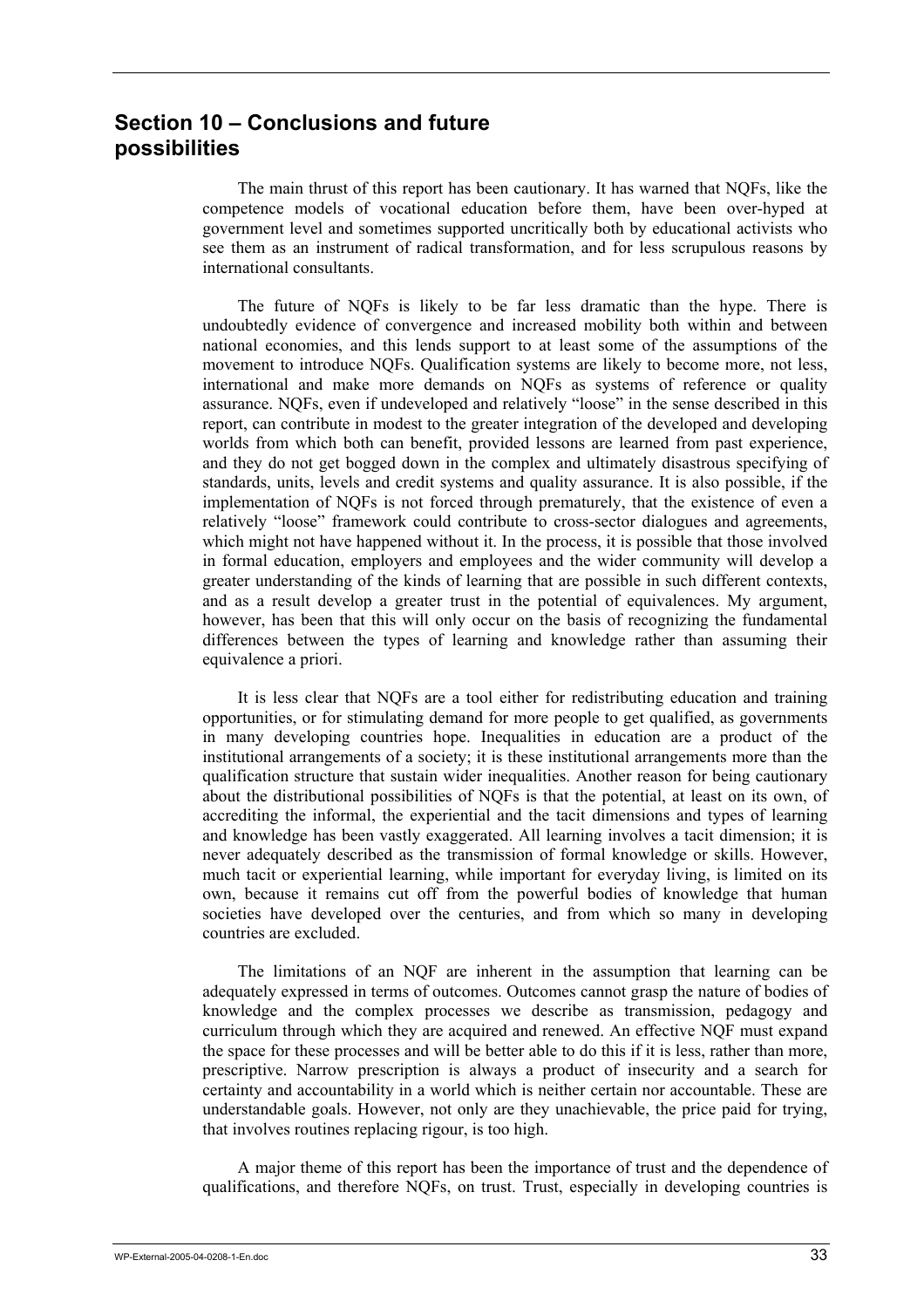scarce beyond that located in small communities; it has to be created. It is in creating trust that a developmental rather than a regulatory approach to an NQF needs to be supported; groups and sectors can be asked to pilot levels and standards and report back. Establishing trust is incompatible with a narrow prescription of outcomes, especially where both skills and bodies of knowledge are becoming more fluid and changing faster than ever before. In these new circumstances, establishing trust rather than merely setting and monitoring standards will be the major task of qualification agencies and authorities.

Developing countries, as in all things, have acute difficulties hardly recognized by those of us in Europe and North America. Sometimes as in the case of the invention of microcredit arrangements in Bangladesh, these difficulties can be sources of innovation. The analogy of qualifications as a currency can only be taken so far, even though banks also rely on trust. Education and training are institutions and processes which can dramatically extend and expand learning. Expanded local learning needs qualification frameworks to link the learning acquired in local institutions into more formalized systems and provide pathways to their highest reaches. It is in institution building, supported by a developmental approach to qualification frameworks, that developing countries must put their investment and their energies, not the other way round.

### **Options**

Three factors have been identified in this report as inhibiting the implementation of NQFs. They are: (i) over-complex approaches; (ii) over-ambitious visions; and (iii) top down strategies. None of these approaches to implementation take account of the realities in which qualifications actually work. A logical conclusion would appear to be that any future strategy especially for a developing country with limited resources should be based on simplicity, an incremental vision and encouraging local initiative.

My own conclusion is that there is more merit in the latter two than the former. Anyone looking at the complexity of the documents generated by the QCA, SAQA or the NZQA could not but endorse the merits of simplicity; they are jargon ridden and often unreadable except to those who have written them or explicitly learned to read them. Furthermore, there are no unambiguous ways in which the criteria and standards developed can be linked to specific and concrete examples of learning. However, simplification is not an answer because qualification frameworks that seek to include all types of institutionand work-based learning, at all levels and in all sectors, cannot avoid being complex. Simplification on its own would only lead to confusion and greater ambiguity. The real problem is that only those working in national qualifications authorities have the need to grasp all the complexities that frameworks try to include (just as only airline pilots need to be able to follow a map that stretches across continents). Most people need to understand some qualifications and where they lead to and the possibilities of progression from the routes and qualifications that they know or are interested in. This suggests that a beginning should be made where people, employers, students, trainees and other users find themselves and work out towards national frameworks as the need arises. Hence there is a strong argument for encouraging locally generated (using local not just in the geographical sense) partial frameworks that link institutions and, where appropriate, their communities. The role of the national qualification authority becomes to seek ways of supporting the development of partial frameworks and, at appropriate points when they have gained confidence and trust, helping them to link nationally and internationally.

The second theme that I have referred to is incrementalism; however this poses two problems. The first is "what are the increments"? The second is that the countries like Scotland that have developed an incremental strategy did not have an NQF in mind when they launched their first incremental step towards an NOF – the  $16+$  Action Plan for a National Certificate. New countries cannot begin where Scotland was. However, they can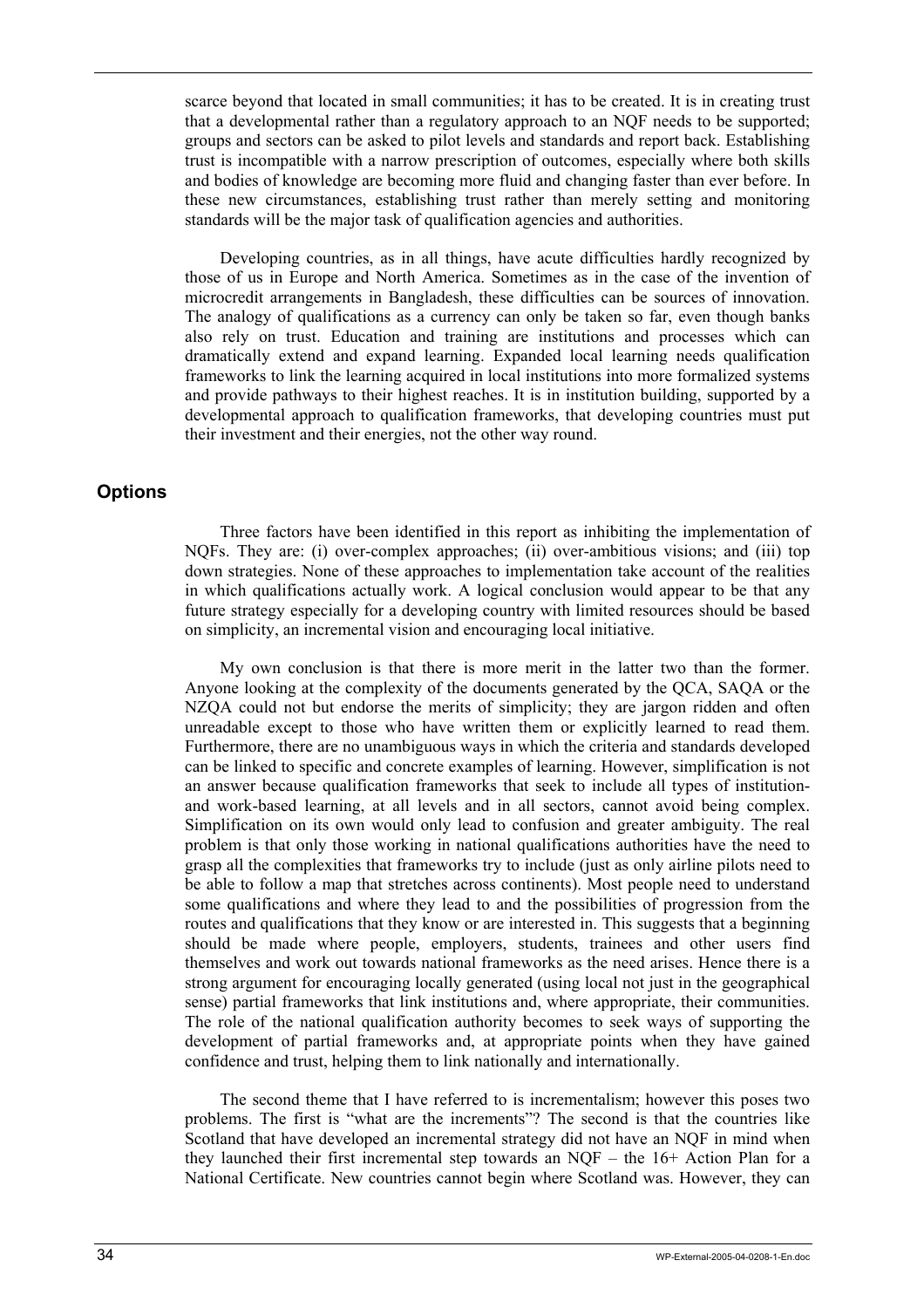draw on the experience of Scotland and begin where the need is greatest and where there is real political support and at least some expertise. They can link local regional and sector initiatives to a long-term vision. They can draw on the potential of collaborating with neighbouring countries – not necessarily in regional frameworks, but in pooling resources for research and development and pilots. NQFs need units, credits and level descriptors, but they are not increments in the sense used in this report. They have to be embedded in their uses, not developed as abstract lists as is so often seen. A fully workable NQF is not something that can be designed in advance of implementation; it will be the outcome of many different initiatives and reforms developed over many years. There is no other way.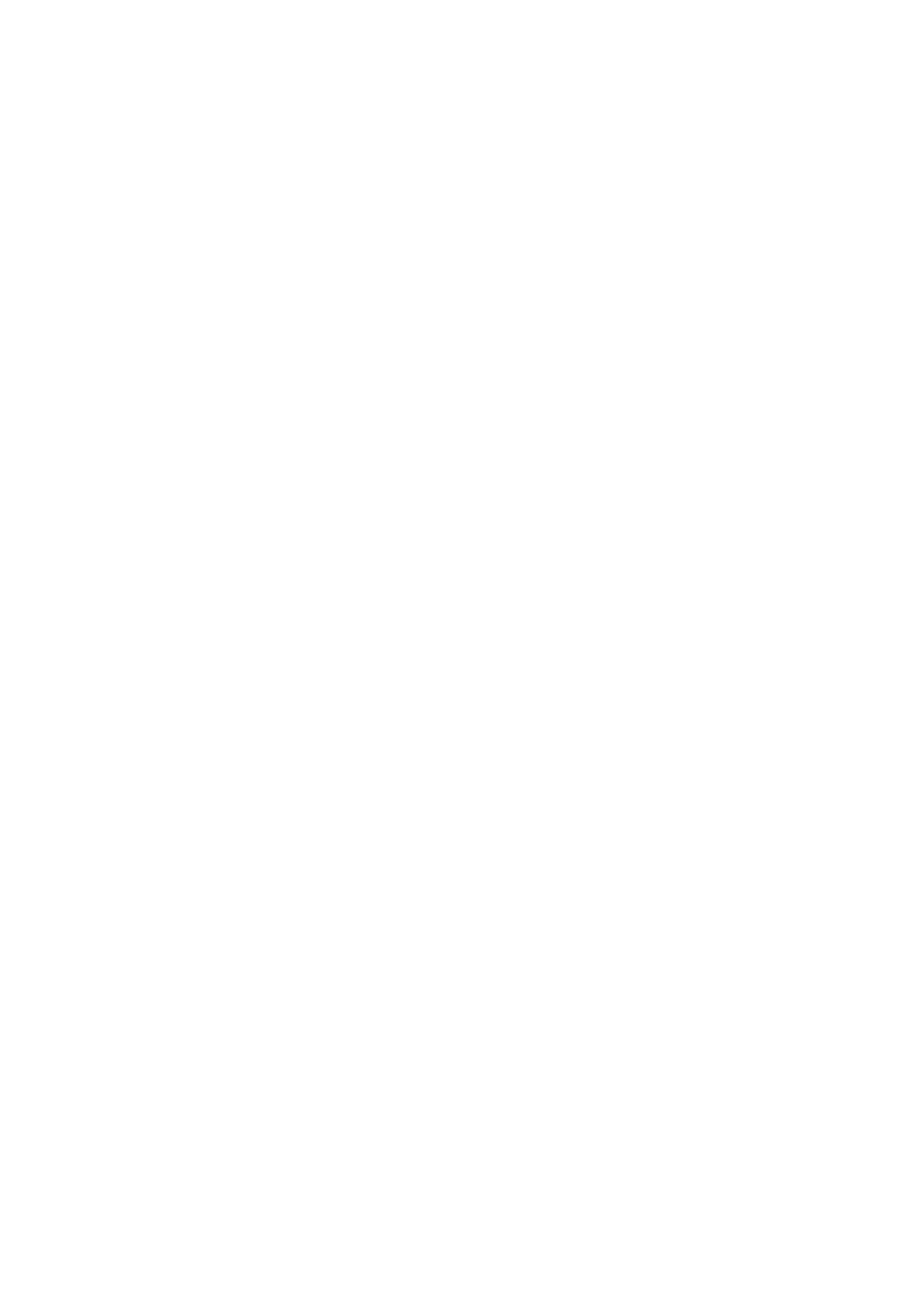## **Bibliography and further reading**

- Allais, S.M., 2003: "The National Oualifications Framework in South Africa: A democratic project trapped in a neo-liberal paradigm?", in *Journal of Education and Work*.
- Ashton, D., 2005: "High skills: The concept and its application in South Africa", in *Journal of Education and Work* (Special Issue on skill development in South Africa).
- Bouder, A., 2003: "Qualifications in France: Towards a national framework", in *Journal of Education and Work*.
- Callaghan, R., 1961: *Education and the cult of efficiency*.
- CEDEFOP, 2004: *European reference levels for education and training: An important parameter for promoting credit transfer and mutual trust*, Thessaloniki, Greece.
- Commonwealth Secretariat, 2003: *National qualification frameworks in the Commonwealth*, London.
- Departments of Education and Labour, 2002: *Report of the Study Team on the Implementation of the National Qualifications Framework*, Pretoria.
- Ensor, P., 2003: "The National Qualifications Framework and higher education in South Africa: Some epistemological issues", in *Journal of Education and Work*.
- Ertl, H., 2002: "The concept of modularization in vocational education and training: The debate in Germany and its implications", in *Oxford Review of Education*.
- Granville, G., 2003: "Stop making sense': Chaos and coherence in the formulation of the Irish Qualifications Framework", in *Journal of Education and Work*, Vol. 16, No. 3, pp. 259-270.
- Grubb, N.; Lazerson, M., 2003: "Ambiguities of vocational preparation: The separation of schooling from work", in *The vocational roles of American schooling* (Harvard University Press) (forthcoming).
- Gugulis, I., 2002: *Skill and qualification: The contribution of NVQs to raising skill levels*, SKOPE Research Paper No. 36, University of Warwick, UK.
- Jessup, G., 1991: *Outcomes: NVQs and the emerging model of education and training* (London, Falmer Press).
- Keating, J., 2003: "Qualifications frameworks in Australia", in *Journal of Education and Work*.
- Lave, J.; Wenger, E., 1991: *Situated learning: Legitimate peripheral participation* (Cambridge, Cambridge University Press).
- Lucas, N., 2004: *Teaching in further education: New perspectives for a changing context* (London, Institute of Education, University of London).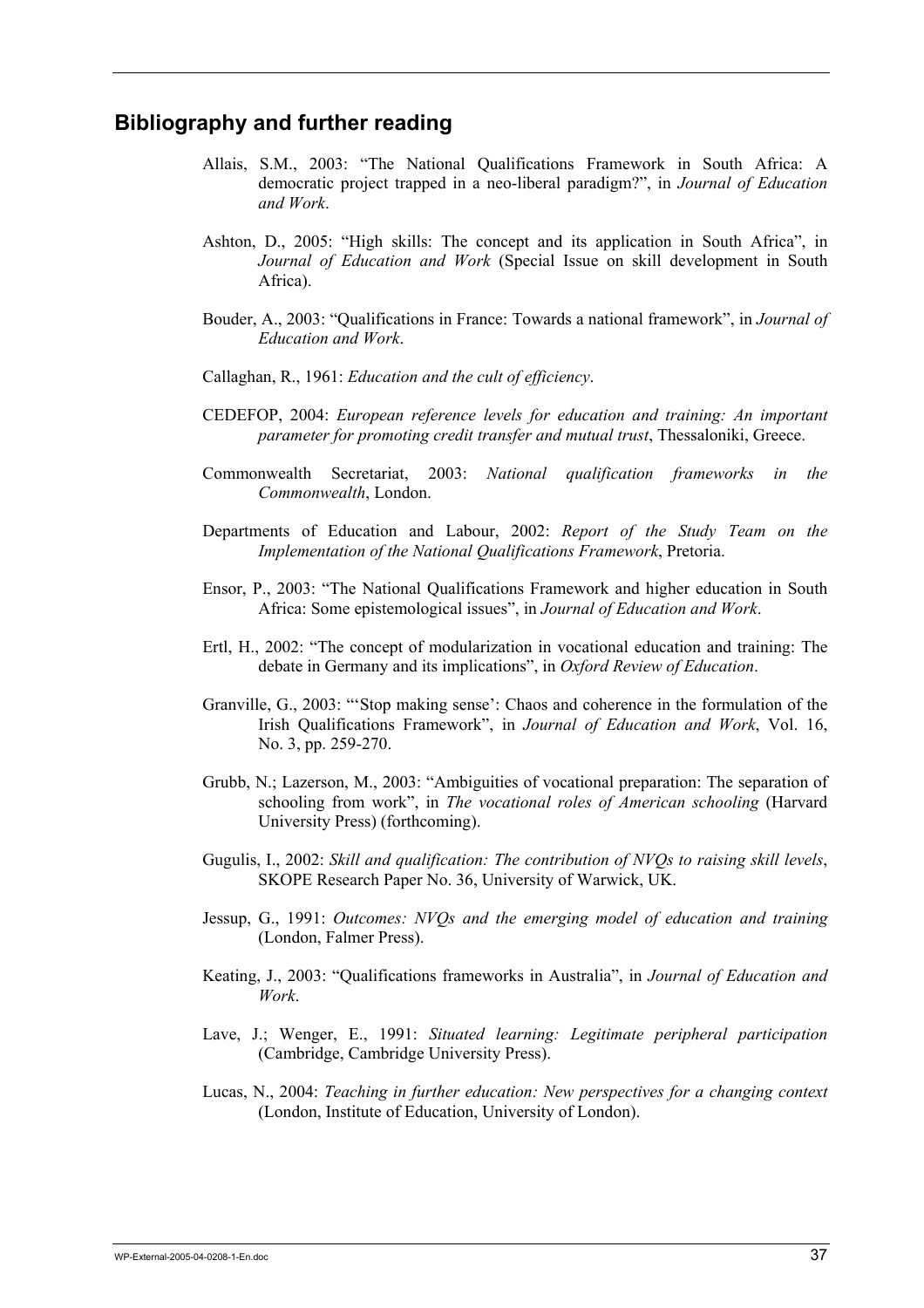- Nijhof, W.J.; Van Esch, W. (eds.), 2004: *Unravelling policy, power, process and performance: The formative evaluation of the Dutch Adult and Vocational Education Act* (Hertogenbosch, CINOP).
- NTB, 1997: *Phase 2 Report, Education, Training and Development Practices Project* (Pretoria, National Training Board and GTZ).
- Phillips, D., 2003: "Lessons from the New Zealand Qualifications Framework", in *Journal of Education and Work*.
- QCA, 2004: *New thinking on reform* (London, QCA).
- Raffe, D., 2004: "Review of Nijhof and Esch (2004)", in *Journal of Education and Work* (forthcoming).
- -, 2003: "Simplicity itself': The creation of the Scottish Credit and Qualifications Framework", in *Journal of Education and Work*.
- Raggatt, P.; Williams, S., 1999: *Government, markets and vocational qualifications: An anatomy of policy* (London, Falmer Press).
- Scottish Vocational Education Council (SCOTVEC), 1994: *Guide to unit writing* (Glasgow).
- Strathdee, R., 2003: "The Qualifications Framework in New Zealand: Reproducing existing inequalities or disrupting the positional conflict for credentials", in *Journal of Education and Work*, Vol. 16, No. 2, June.
- Tuck, R.; Hart, J.; Keevy, R., 2004: "The relevance of the National Qualifications Framework Impact Study to qualification framework development in the Southern African Development Community", unpublished conference paper, SAQA, Pretoria, South Africa.
- Unwin, L.; Fuller, A.; Turbin, J.; Young, M., 2004: *What determines the impact of vocational qualifications; A literature review*, Department for Education and Skills, Research Report 522, London.
- Vargas, F.Z., 2005: *Key competencies and lifelong learning: Three perspectives on these subjects in Latin America and the Caribbean*, Skills and Employability Department/CINTERFOR, ILO and Swiss Agency for Development and Cooperation.
- Victorian Qualifications Authority, 2003; 2003; 2004: *The Credit Matrix; The Credit Matrix – Next Steps; The Credit Matrix – Towards Implementation* (Melbourne, Australia).
- Wolf, A., 2002: *Does education matter?* (London, Penguin).
- ñ, 1995: *Competence-based assessment* (Buckingham, Open University Press).
- Young, M., 2001: Chapter 2, in Young, M. and Kraak, A.: *Education in retrospect* (London and Pretoria (HSRC), Institute of Education).
- Young, M., 2002: "Contrasting approaches to qualifications", in Evans, K.; Hodkinson, P.; Unwin, L. (eds.): *Working to learn* (Kogan Page, London).